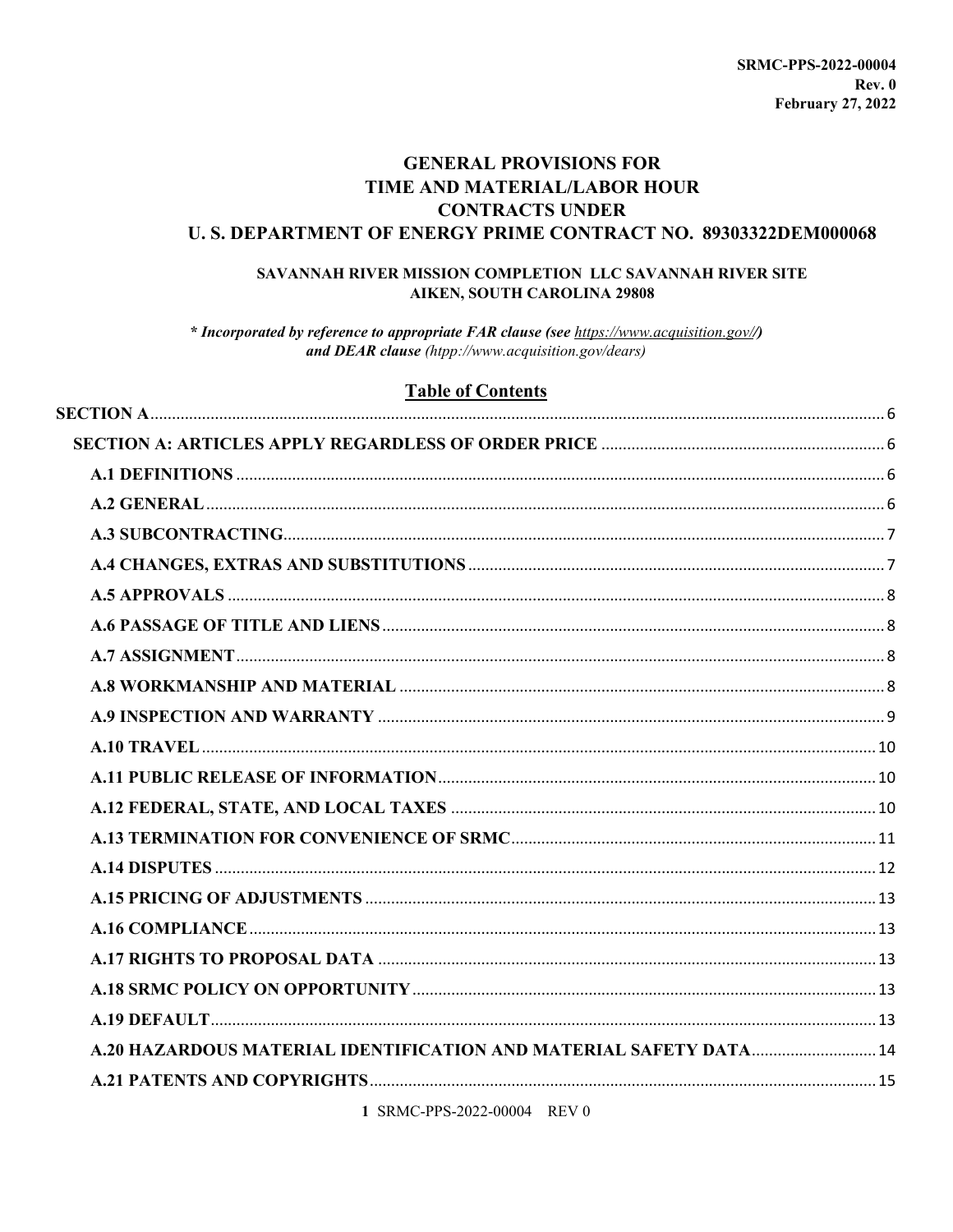| A.37 SUPPLEMENTAL DEFINITIONS FOR FAR AND DEAR CLAUSES INCORPORATED BY           |  |
|----------------------------------------------------------------------------------|--|
| *A.38 POLLUTION PREVENTION AND RIGHT-TO-KNOW INFORMATION (MAY 2011) 25           |  |
|                                                                                  |  |
|                                                                                  |  |
|                                                                                  |  |
|                                                                                  |  |
|                                                                                  |  |
|                                                                                  |  |
| *A.45 WHISTLEBLOWER PROTECTION FOR CONTRACTOR EMPLOYEES (DEC 2000) 25            |  |
|                                                                                  |  |
|                                                                                  |  |
| *A.48 PAYMENTS UNDER TIME AND MATERIALS AND LABOR-HOUR CONTRACTS (NOV 2021)26    |  |
|                                                                                  |  |
| *A.50 PERSONAL IDENTITY VERIFICATION OF CONTRACTOR PERSONNEL (JAN 2011)  26      |  |
|                                                                                  |  |
| *A.52 PROHIBITION ON CONTRACTING FOR HARDWARE, SOFTWARE AND SERVICES             |  |
| DEVELOPED OR PROVIDED BY KASPERSKY LAB AND OTHER COVERED ENTITIES (JUL 2018). 26 |  |
|                                                                                  |  |
| SECTION B.1 ARTICLES APPLY IF THE PRICE OF THIS ORDER EXCEEDS \$3,000  26        |  |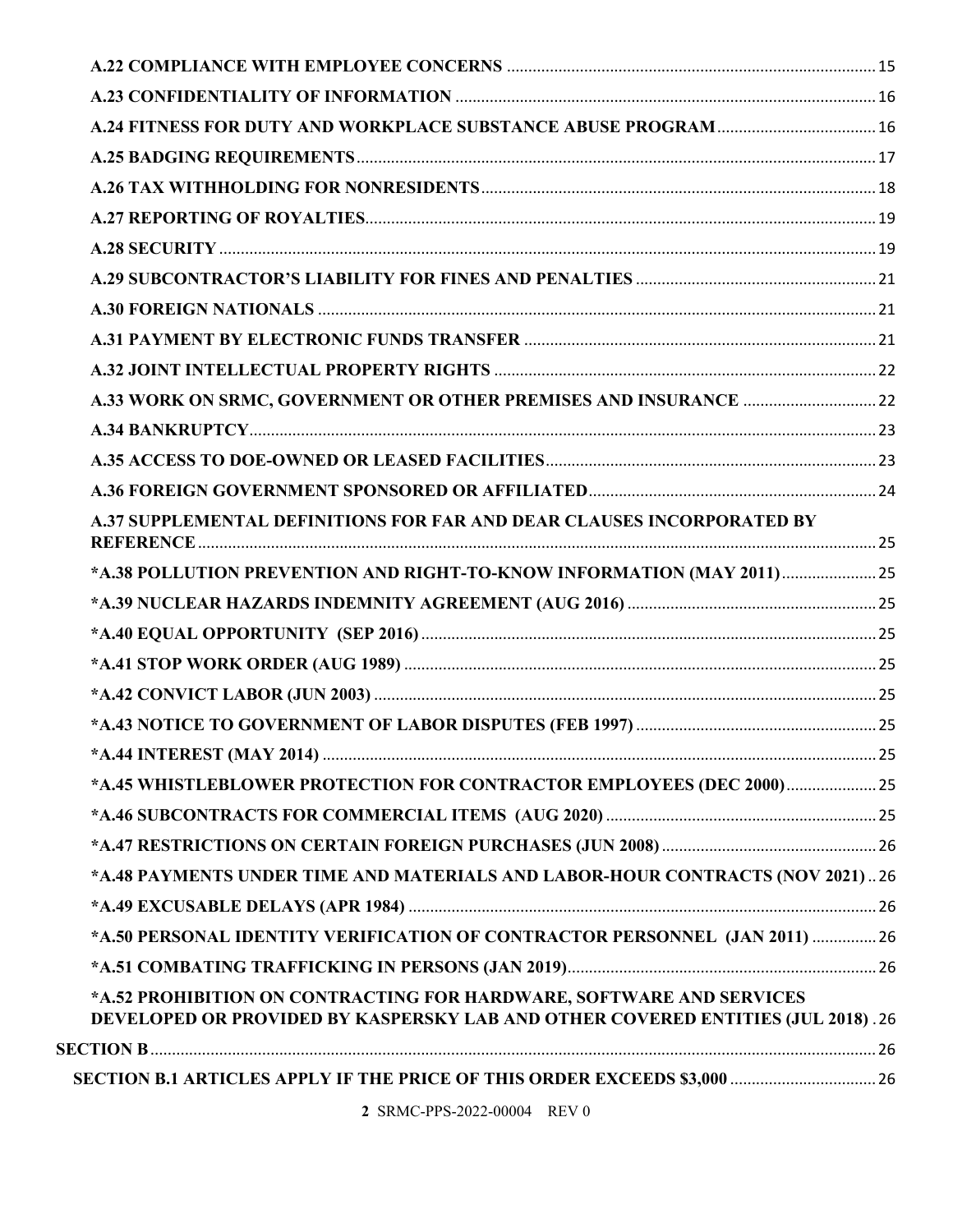| SECTION C: ARTICLES APPLY IF THE PRICE OF THIS ORDER EXCEEDS \$10,000 26         |  |
|----------------------------------------------------------------------------------|--|
|                                                                                  |  |
|                                                                                  |  |
|                                                                                  |  |
|                                                                                  |  |
|                                                                                  |  |
| SECTION D: ARTICLES APPLY IF THE PRICE OF THIS ORDER EXCEEDS \$25,000 27         |  |
|                                                                                  |  |
| *D.2 PROTECTING THE GOVERNMENT'S INTEREST WHEN SUBCONTRACTING WITH               |  |
| <b>CONTRACTORS DEBARRED, SUSPENDED, OR PROPOSED FOR DEBARMENT (JUN 2020)  28</b> |  |
|                                                                                  |  |
| SECTION E: ARTICLES APPLY IF THE PRICE OF THIS ORDER EXCEEDS \$100,000  28       |  |
|                                                                                  |  |
| *E.2 NOTICE AND ASSISTANCE REGARDING PATENT AND COPYRIGHT INFRINGEMENT (DEC      |  |
|                                                                                  |  |
| *E.4 LIMITATION ON PAYMENTS TO INFLUENCE CERTAIN FEDERAL TRANSACTIONS (JUN       |  |
|                                                                                  |  |
|                                                                                  |  |
|                                                                                  |  |
| *E.8 RESTRICTION ON SUBCONTRACTOR SALES TO THE GOVERNMENT (JUN 2020) 29          |  |
| *E.9 CONTRACT WORK HOURS AND SAFETY STANDARDS ACT OVERTIME COMPENSATION          |  |
| *E.10 PREFERENCE FOR PRIVATELY-OWNED U.S. FLAG COMMERCIAL VESSELS (FEB 2006) 29  |  |
|                                                                                  |  |
|                                                                                  |  |
|                                                                                  |  |
|                                                                                  |  |
|                                                                                  |  |
| SECTION F: ARTICLES APPLY IF THE PRICE OF THIS ORDER EXCEEDS \$500,000  29       |  |
|                                                                                  |  |
| 3 SRMC-PPS-2022-00004 REV 0                                                      |  |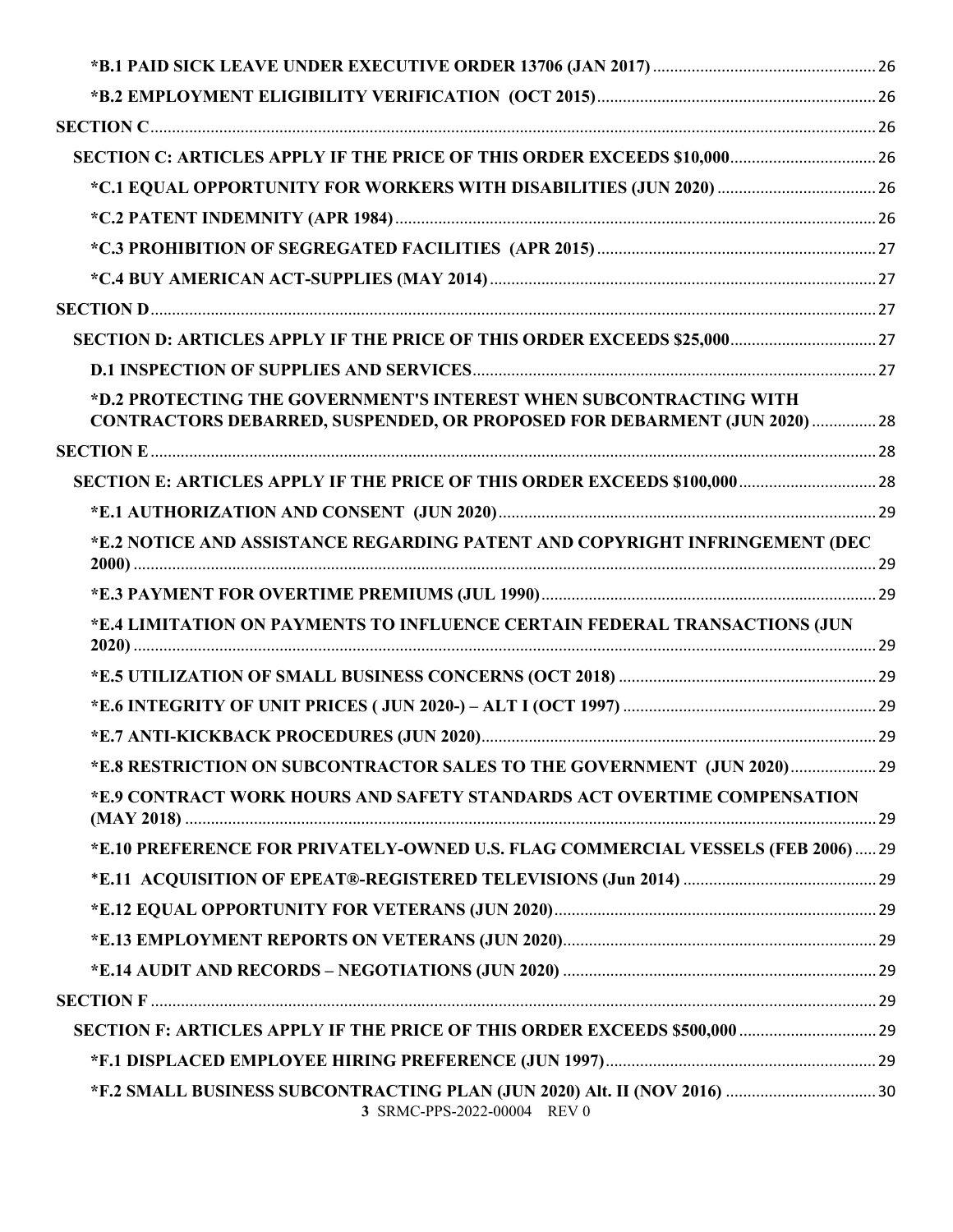| SECTION G: ARTICLES APPLY ONLY IF SPECIFIED IN THE ORDER, REGARDLESS OF ORDER      |  |
|------------------------------------------------------------------------------------|--|
| G.1 INTEGRATION OF ENVIRONMENT, SAFETY AND HEALTH INTO WORK PLANNING AND           |  |
|                                                                                    |  |
|                                                                                    |  |
|                                                                                    |  |
| <b>G.5 GENERAL EMPLOYEE TRAINING AND ANNUAL REFRESHER TRAINING FOR SUBCONTRACT</b> |  |
|                                                                                    |  |
|                                                                                    |  |
|                                                                                    |  |
|                                                                                    |  |
|                                                                                    |  |
|                                                                                    |  |
|                                                                                    |  |
|                                                                                    |  |
|                                                                                    |  |
|                                                                                    |  |
| *G.16 FILING OF PATENT APPLICATIONS- CLASSIFIED SUBJECT MATTER (DEC 2007) 43       |  |
|                                                                                    |  |
| *G.18 PATENT RIGHTS - RETENTION BY THE CONTRACTOR (SHORT FORM) (MAR 1995) 43       |  |
|                                                                                    |  |
|                                                                                    |  |
|                                                                                    |  |
| *G.22 ORGANIZATIONAL CONFLICTS OF INTEREST (AUG 2009) ALTERNATE I (FEB 2011) 44    |  |
|                                                                                    |  |
| *G.24 STATEMENT OF EQUIVALENT RATES FOR FEDERAL HIRES (MAY 2014) 44                |  |
| *G.25 FAIR LABOR STANDARDS ACT AND SERVICE CONTRACT ACT -PRICE ADJUSTMENT          |  |
| *G.26 FAIR LABOR STANDARDS ACT AND SERVICE CONTRACT ACT - PRICE ADJUSTMENT         |  |
|                                                                                    |  |
|                                                                                    |  |
| *G.29 DISCLOSURE AND CONSISTENCY OF COST ACCOUNTING PRACTICES (JUN 2020) 44        |  |
|                                                                                    |  |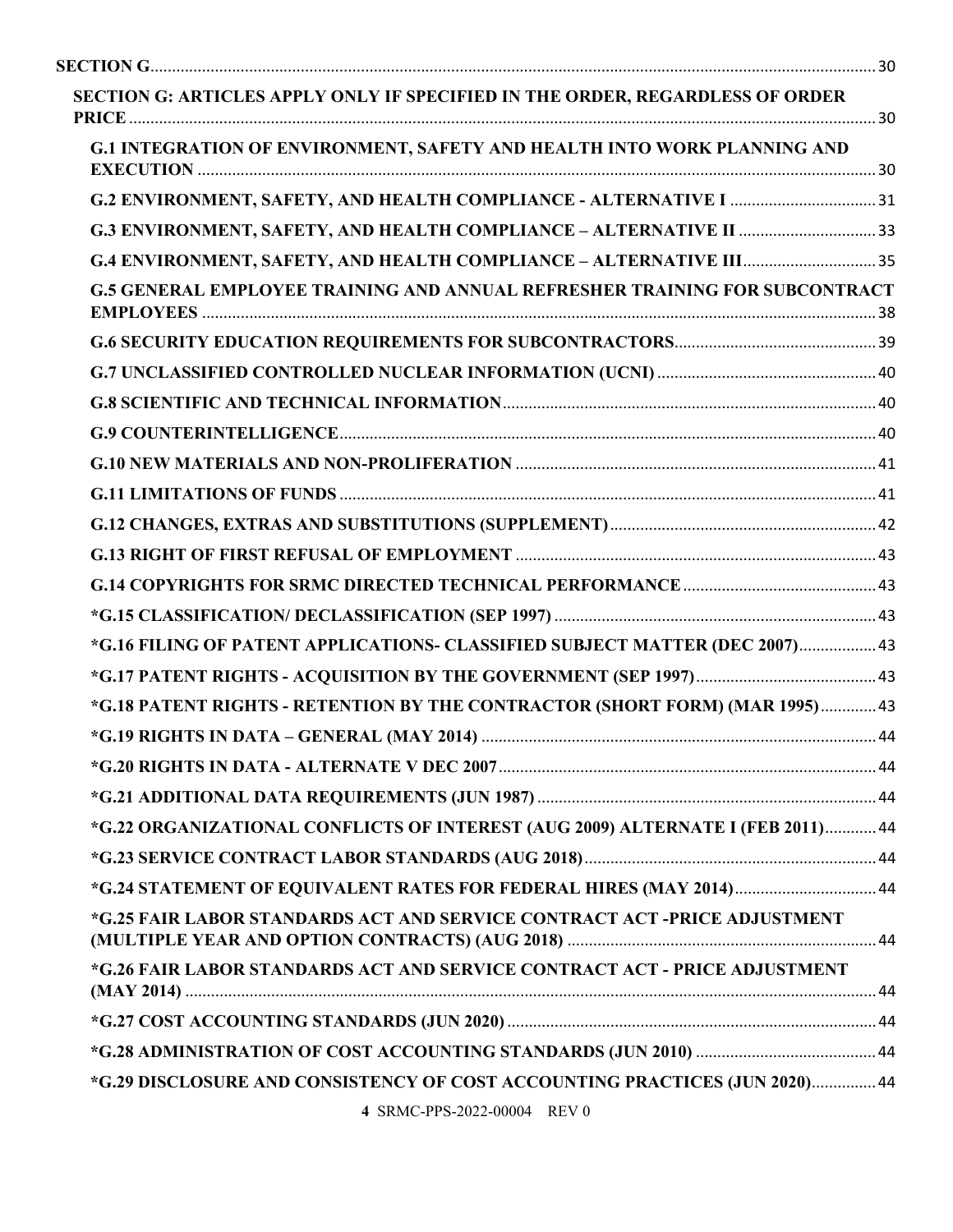| *G.37 PRICE REDUCTION FOR DEFECTIVE CERTIFIED COST OR PRICING DATA (AUG 2011)  45  |  |
|------------------------------------------------------------------------------------|--|
| *G.38 PRICE REDUCTION FOR DEFECTIVE COST OR PRICING DATA - MODIFICATIONS (JUN      |  |
|                                                                                    |  |
| *G.40 REVERSION OR ADJUSTMENT OF PLANS FOR POST RETIREMENT BENEFITS (PRB) OTHER    |  |
| *G.41 REQUIRED SOURCES FOR HELIUM AND HELIUM USAGE DATA (AUG 2018)  45             |  |
|                                                                                    |  |
|                                                                                    |  |
| SECTION H: ARTICLE APPLIES IF THE PRICE OF THIS ORDER EXCEEDS \$5,000,000  45      |  |
|                                                                                    |  |
|                                                                                    |  |
|                                                                                    |  |
| SECTION I: ARTICLE APPLIES IF THE ORDER INVOLVES THE ACOUISITION OF PERSONAL       |  |
| *I.1 ACOUISITION OF EPEAT®-REGISTERED PERSONAL COMPUTER PRODUCTS OCT 2015 45       |  |
|                                                                                    |  |
| SECTION J: ARTICLES APPLY IF PRICE OF THE ORDER EXCEEDS THE SIMPLIFIED ACQUISITION |  |
|                                                                                    |  |
| *J.2 AFFIRMATIVE PROCUREMENT OF BIOBASED PRODUCTS UNDER SERVICE AND                |  |
|                                                                                    |  |
| *J.4 AFFIRMATIVE PROCUREMENT OF EPA- DESIGNATED ITEMS IN SERVICE AND               |  |
| *J.5 CONTRACTOR EMPLOYEE WHISTLEBLOWER RIGHTS AND REQUIREMENTS TO INFORM           |  |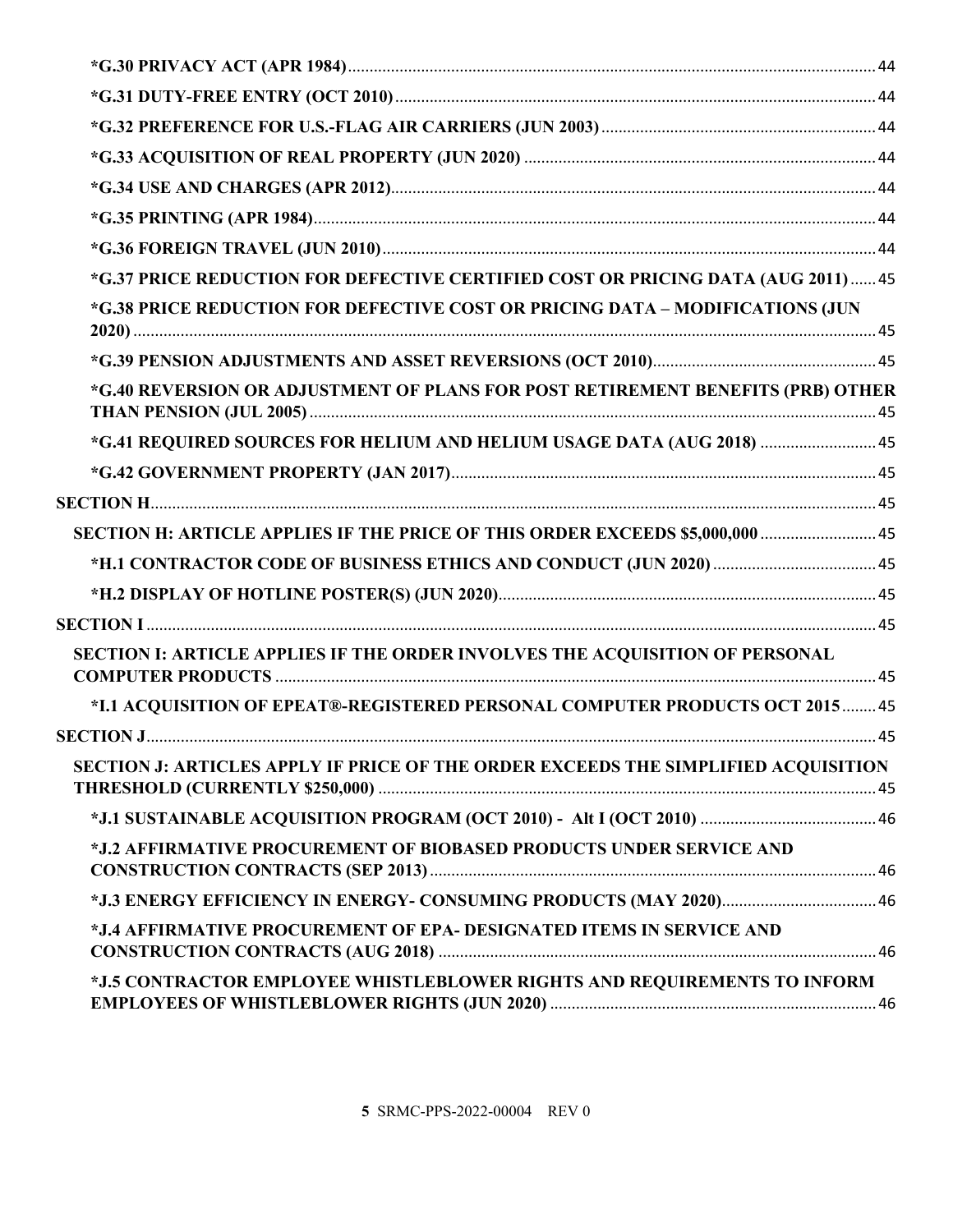# **SECTION A**

## <span id="page-5-1"></span><span id="page-5-0"></span>**SECTION A: ARTICLES APPLY REGARDLESS OF ORDER PRICE**

#### <span id="page-5-2"></span>**A.1 DEFINITIONS**

Whenever used in this document with initial capitalization, the following definitions shall be applicable unless the context indicates otherwise:

- A. "Contracting Officer" shall mean the Government official executing the Prime Contract, No. 89303322DEM000068 , between SRMC and DOE and includes any appointed successor or authorized representative thereof.
- B. "DOE" shall mean the United States Department of Energy or any duly authorized representative thereof, including any successor or predecessor agency thereof, including the Contracting Officer.
- C. "Government" shall mean the United States of America.
- D. "Head of the agency" or "Secretary" shall mean the Secretary, the Under Secretary, and Assistant Secretary, or any other head or assistant head of the executive or military department or other Federal agency.
- E. "Services" shall mean labor, direction of labor, production of technical information, consulting services or any other services furnished by Subcontractor and its Subcontractors under this Order.
- F. "Subcontractor" shall mean the person or organization entering into this Order with SRMC.
- G. "Supplies" shall mean equipment, components, parts and materials to be provided by Subcontractor and its lower tier subcontractors pursuant to this Order.
- H. "Subcontract" shall mean any Purchase Order entered into by the Subcontractor or lower tier subcontractor calling for supplies and/or services required for performance, order modification, or subcontract.
- I. "Lower tier subcontractor" shall mean any subcontractor or subcontractor of any (lower) tier who supplies goods and/or services to Subcontractor in connection with Subcontractor's obligations under this Order.
- J. "Vendor Data" shall mean any and all information, data and documentation to be provided by Subcontractor and its lower tier subcontractors under this Order.
- K. "Work" shall mean Supplies, Services, and Vendor Data provided by Subcontractor and its lower tier subcontractors and all work performed with respect thereto, pursuant to this Order.
- L. "SRMC" shall mean the Savannah River Mission Completion LLC.
- M. "SRMC Procurement Representative" shall mean a person with the authority to execute, administer, and terminate the contract, and make related determinations and findings. The term includes certain authorized representatives of the SRMC Procurement Representative acting within the limits of their authority as delegated by the SRMC Procurement Representative.

#### <span id="page-5-3"></span>**A.2 GENERAL**

The terms and conditions of these General Provisions and those set forth in the Savannah River Mission Completion (SRMC) purchase order or Subcontract apply notwithstanding any different or additional terms and conditions which may be submitted or proposed by Subcontractor, and SRMC objects to and shall not be bound by any such additional or different terms and conditions.

- A. This Order, which term shall be deemed to include related plans, drawings, specifications, and other documents, contains the entire agreement and understanding between the parties as to the subject matter of this Order, and merges and supersedes all prior agreements, understandings commitments, representations, writings, and discussions between them. Neither of the parties will be bound by any prior obligations, conditions, warranties, or representations with respect to the subject matter of this Order. The parties agree that recourse may not be had to alleged prior dealings, usage of trade, course of dealing, or course of performance to explain or supplement the express terms of this Order.
- B. The failure of either party to enforce at any time any of the provisions of this Order or to require at any time performance by the other party of any of such provisions shall in no way be construed to be a waiver of such provision, nor in any way to affect the validity of this Order or any parts thereof, or the right of either party thereafter to enforce each and every provision.
- C. The headings used in this Order are not to be construed as modifying, limiting or expanding in any way the scope or extent of the provisions in this Order.
- D. All references herein to the Department of Energy Acquisition Regulations (DEAR) or Federal Acquisition Regulations (FAR) are those in effect on the date of this Order.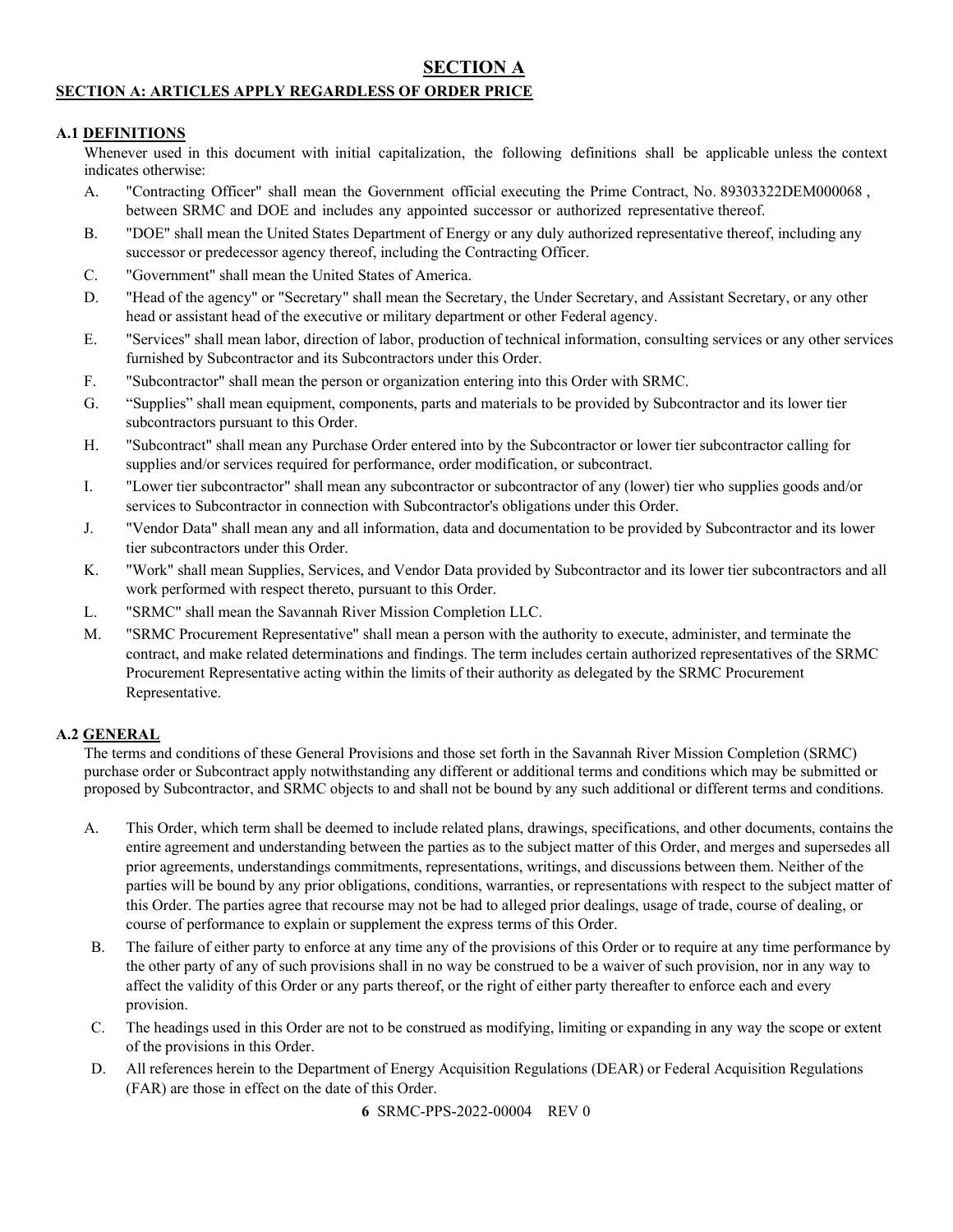- E. In the event of an inconsistency between provisions of this Order, the inconsistency shall be resolved by giving precedence as follows:
	- (1) Purchase order.
	- (2) These General Provisions.
	- (3) Statement of work.
	- (4) Other provisions of this Order, whether incorporated by reference or otherwise.
- F. Wherever references are made in this Order to standards or codes in accordance with which the Work under this Order is to be performed, the edition or revision of the standards or codes current on the effective date of this Order shall apply unless otherwise expressly stated in the specifications and drawings. In case of conflict between any reference standards and codes and any Order Document, the latter shall govern.
- G. Subcontractor shall perform all Work pursuant to this Order as an independent contractor. If any part of the Work is subcontracted, Subcontractor is responsible for having that subcontracted Work comply with the terms of this Order. No act or order of SRMC shall be deemed to be an exercise of supervision or control of performance hereunder. No provision of this Order and no action taken by SRMC under this Order shall be construed to make or constitute SRMC the employer or joint employer of any of the employees of Subcontractor or any Subcontractor.

# <span id="page-6-0"></span>**A.3 SUBCONTRACTING**

- A. Subcontractor shall not subcontract all or substantially all of the Work without the prior written approval of SRMC. This provision shall not apply to purchases of standard commercial articles or raw materials on which Subcontractor shall perform further work.
- B. Subcontractor shall select lower tier subcontractors on a competitive basis to the maximum practicable extent consistent with the objectives and requirements of this Order.
- C. When the use of a lower tier subcontractor(s) is deemed necessary, Subcontractor is responsible to flow down those Technical and Quality requirements deemed applicable for the activities within its defined scope of work, in accordance with referenced Codes/Standards/Material Specifications, or other requirements identified within the procurement documents included with this Purchase Order/Subcontract package. The Subcontractor is furthermore responsible to flow down all commercial Terms and Conditions, including articles incorporated by reference, to all lower tier subcontractors, which includes verification that the lower tier subcontractors has been appropriately qualified to perform the activities required to satisfy this procurement. Subcontractor must maintain objective evidence of the successful flow down of the referenced requirements and provide such evidence to SRMC upon request. This flow down is also required at all levels if the lower tier subcontractor to the Subcontractor deems it necessary to further subcontract its parts of this SRMC contract
- D. When NQA-1 is invoked as the governing standard, Subcontractor and applicable lower tier subcontractor(s) shall be required to meet the Part 1 Basic Requirements (Section 100). Additional Sections of NQA-1 Part 1, (Sections 200 and above), and NQA-1 Part II, may be invoked at the discretion of SRMC via the procurement documents, and if invoked, must be flowed down from Subcontractor to its applicable lower tier subcontractor(s) at all levels. If the Subcontractor or its lower tier subcontractor(s) intends to upgrade materials by way of a Commercial Grade Dedication Process, SRMC must be notified of this intent and the Subcontractor's process verified and approved prior to dedicating any material associated with an SRMC procurement.
- E. The SRMC Buyer is to be notified in writing, within five working days of any changes within your company as identified below:
	- (1) Key quality personnel to include as a minimum:
		- (i) Quality Assurance/Quality Control Manager
		- (ii) Assistant Quality Assurance/Quality Control Manager
		- (iii) Other critical Quality Assurance/Quality Control personnel
	- (2) Quality Assurance Program Revisions;
	- (3) Company ownership transfers/buy-outs, and
	- (4) All identified Nonconformance or Correct Action Reports associated with SRMC contracts including those issued concerning lower tier subcontractors.

## <span id="page-6-1"></span>**A.4 CHANGES, EXTRAS AND SUBSTITUTIONS**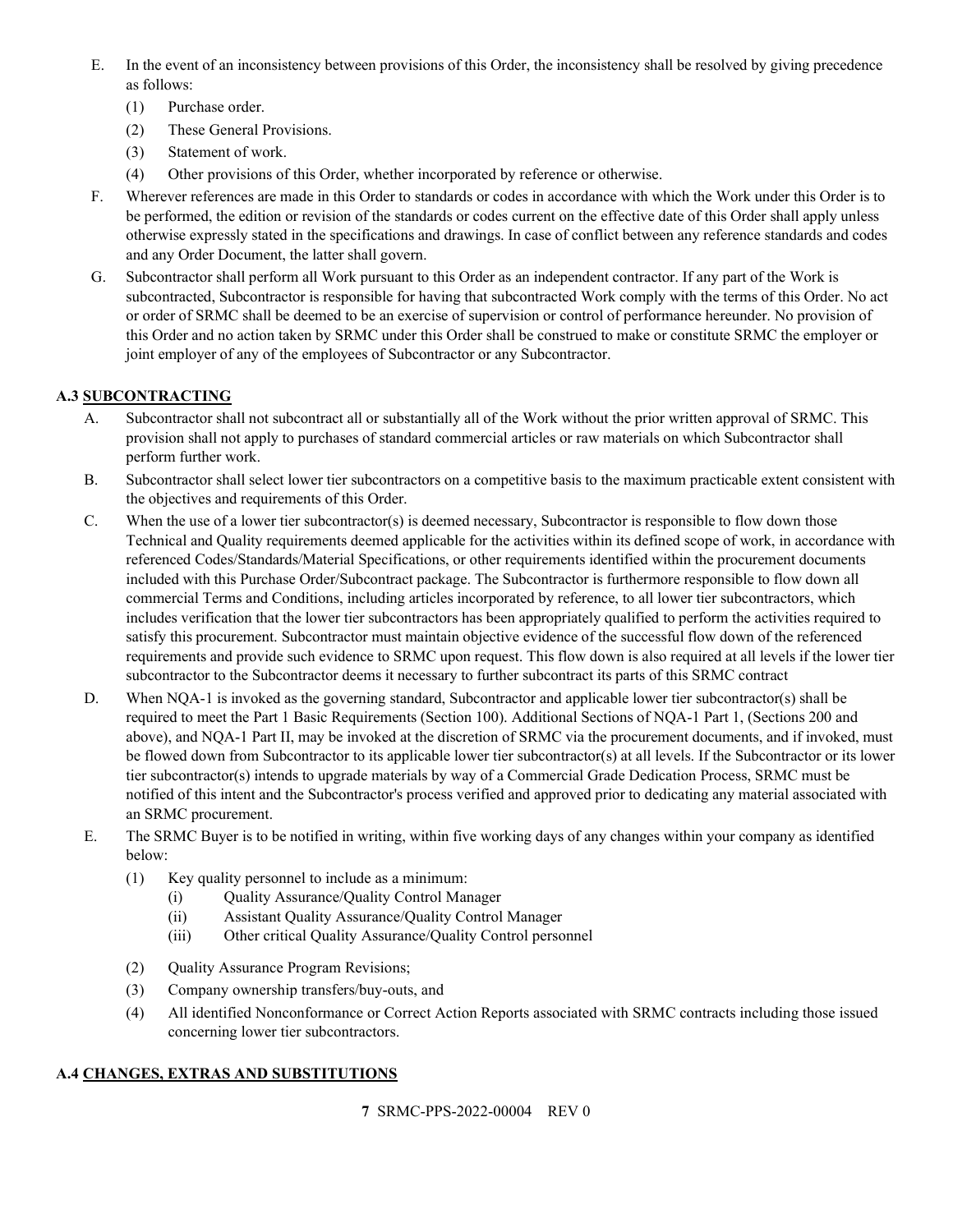- A. SRMC may at any time, by a written change notice from the SRMC Procurement Department, and without notice to the sureties, if any, make changes, within the general scope of this Order. If any such change causes an increase or decrease in the cost of, or the time required for, performance of any part of the Work under this Order, whether changed or not changed by the order, SRMC shall make an equitable adjustment in the contract price,
	- (1) The time of performance or delivery schedule or both; and
	- (2) Other affected terms of this Order and shall modify this Order accordingly. Any proposal by Subcontractor for adjustment under this article, together with such supporting information as SRMC may require, must be submitted in writing within 30 days from the date of receipt by the Subcontractor of the notification of change; provided however, that SRMC, if it decides that the facts justify such action, may receive and act upon any such proposal for adjustment at any time prior to final payment under this Order. Where the cost of property made obsolete or excess as a result of a change is included in Subcontractor's proposal for adjustment, SRMC shall have the right to prescribe the manner of disposition of such property. Failure to agree to any adjustment shall be a dispute within the meaning of the article of this Order entitled "Disputes". However, nothing herein shall excuse Subcontractor from proceeding with this Order as changed.
- B. Any changes, extras or additional work made or performed by Subcontractor without the prior written approval of the SRMC Procurement and Materials Management Department shall be at the sole risk and expense of Subcontractor, there being no financial recourse against SRMC or the Government whatsoever.
- C. Subcontractor shall not substitute other equipment or materials for those specified in this Order, or vary the quantity of the Work, or otherwise make any changes in the Work, without prior written consent of SRMC.

## <span id="page-7-0"></span>**A.5 APPROVALS**

The approval by SRMC of designs, work drawings, specifications, reports, or any other data submitted by Subcontractor hereunder shall not affect or relieve Subcontractor from any responsibility to furnish said items in full conformance with the requirements of this Order.

## <span id="page-7-1"></span>**A.6 PASSAGE OF TITLE AND LIENS**

- A. Title to the Supplies shall pass to the Government at the place of delivery to SRMC. If purchased F.O.B shipping point, delivery to the carrier shall be deemed to be delivery to SRMC.
- B. Subcontractor agrees to furnish the Work free and clear of all liens, claims, and encumbrances. In the event that a lien of any nature shall at any time be filed against the Work or Subcontractor's or a Subcontractor's facility by any person, firm, or corporation which has supplied equipment, material, services or data, Subcontractor agrees promptly, on demand of SRMC and at Subcontractor's expense, to take any and all action necessary to cause any such lien to be released or discharged therefrom. Subcontractor agrees to save SRMC harmless from all liens, claims, or demands in connection with the Work
- C. Except as otherwise provided in this Order,
	- (1) Subcontractor shall be responsible for the loss or destruction of, or damage to, the Supplies until delivered at the designated delivery point, regardless of the point of inspection;
	- (2) After delivery to SRMC at the designated point and prior to acceptance or rejection by SRMC, Subcontractor shall be responsible for the loss or destruction of or damage to the Supplies unless such loss, destruction, or damage results from negligence of the officers, agents, or employees of SRMC or the Government acting within the scope of their employment; and
	- (3) Subcontractor shall bear all risks as to rejected Supplies after rejection.

## <span id="page-7-2"></span>**A.7 ASSIGNMENT**

SRMC may assign this Order to the DOE or to such party as DOE may designate to perform SRMC's obligations hereunder. Upon receipt by Subcontractor of written notice that the DOE or a party so designated by the DOE has accepted an assignment of this Order, SRMC shall be relieved of all responsibility hereunder and Subcontractor shall thereafter look solely to such assignee for performance of SRMC's obligations. Subcontractor shall not assign or transfer this Order or any interest herein, or claims hereunder, without the prior written consent of SRMC or SRMC's assignee.

#### <span id="page-7-3"></span>**A.8 WORKMANSHIP AND MATERIAL**

**8** SRMC-PPS-2022-00004 REV 0 A. Unless this Order specifies otherwise, the Subcontractor represents that all workmanship will be first class and the supplies and components, including any former Government property identified in this Order are new, including recycled (not used or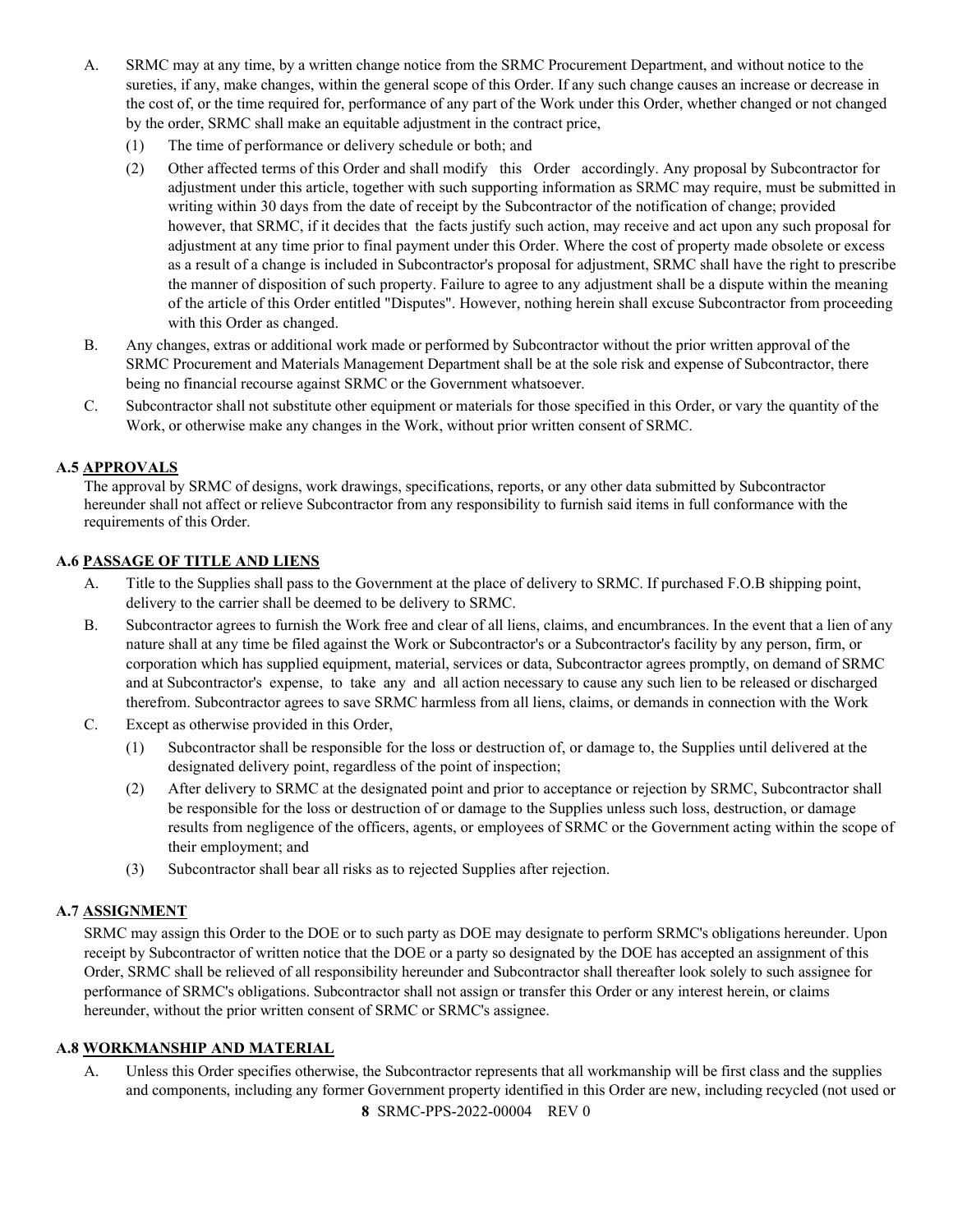reconditioned) in conformance with industry standard and are not of such age or so deteriorated as to impair their usefulness or safety. If the Subcontractor believes that furnishing used or reconditioned supplies or components will be in the Government's interest, the Subcontractor shall so notify the SRMC Procurement Representative in writing. The Subcontractor's notice shall include a proposal for consideration by SRMC that states the reason for the request to use reconditioned or used supplies or components.

- B. Where items are referred to in the specifications as "equal to" any particular standard, SRMC shall decide the question of equality.
- C. If required elsewhere in this Order, Subcontractor shall submit for approval samples of, or test results on, any materials proposed to be incorporated in the Work before making any commitment for the purchase of such materials. Such approval shall not relieve Subcontractor of any of its obligations hereunder
- D. All work under this Order shall be performed in a skillful and workmanlike manner. The Subcontractor agrees to utilize only experienced, responsible and capable employees, to include lower tier subcontractors, in the performance of the work. SRMC may require that the Subcontractor remove from the job, employees to include lower tier subcontractors, who endanger persons or property, or whose continued employment under this Order is inconsistent with the interests of security or safety at the Savannah River Site.
- E. Suspect or Counterfeit Parts
	- (1) Subcontractor's shall supply products at Savannah River Site that are not and do not contain suspect/counterfeit parts. A suspect item is an item in which there is an indication by visual inspection, testing, or other information that it may not conform to established government or industry accepted specifications or national consensus standards. A suspect/counterfeit item is any item that is a copy or substitute without legal right or authority to do so, or one whose material, performance, characteristics or identity does not appear to be authentic and is verified to be either counterfeit or fraudulent. Failure by the Subcontractor to document material substitution or identify that an item has been refurbished or remanufactured is considered to be fraud, and the item then becomes suspect/counterfeit;
	- (2) If it is determined that a suspect/counterfeit part has been supplied, SRMC will impound the items pending a decision on disposition. The Subcontractor may be required to replace such items with items acceptable to SRMC and shall be liable for all costs relating to the impoundment, removal, and replacement. SRMC may also notify the local Department of Energy Office of Inspector General and reserves the right to withhold payment for the items pending results of the investigation.

## <span id="page-8-0"></span>**A.9 INSPECTION AND WARRANTY**

- A. Subcontractor warrants that the Supplies shall be free from defects in material and workmanship, of the most suitable grade of their respective kinds for the purpose, and comply with all requirements set forth in this Order, until one year after first placed into service by SRMC, or three years after acceptance, whichever first occurs. Subcontractor shall correct any nonconformity with this warranty at its sole expense, as directed by SRMC, by promptly:
	- (1) Repairing or replacing the nonconforming Supplies specified (and correcting any plans, specifications, or drawings affected);
	- (2) Furnishing SRMC any materials, parts, and instructions necessary to correct or have corrected the nonconformity, or
	- (3) Paying to SRMC a portion of the Order price as is equitable under the circumstances
- B. Subcontractor warrants that the Services shall reflect the industry standards of professional knowledge and judgment, shall be free from defects in workmanship, and shall be in compliance with all requirements of this Order, until one (1) year from the completion of the Services. Subcontractor shall correct any nonconformity with this warranty at its sole expense, as directed by SRMC, by promptly (i) re- performing the nonconforming Services or (ii) paying to SRMC a portion of the Order price as is equitable under the circumstances.
- C. If Subcontractor fails to perform its obligations promptly under this article, SRMC may perform, or have performed, such obligations and Subcontractor shall pay SRMC all charges occasioned thereby.
- D. The warranty with respect to corrected Supplies or Services shall be subject to the same terms as the warranty provided for in paragraphs A and B of this article. The warranty for other than corrected or replaced Supplies or Services shall continue until the expiration of such period plus a period equal to the time elapsed between the discovery of the nonconformity and its correction.
- E. Unless installation is an element of the Work, Subcontractor shall not be obligated under this article for the costs of removal or reinstallation of any Supplies furnished or items Serviced hereunder from the location of their installation, or for the costs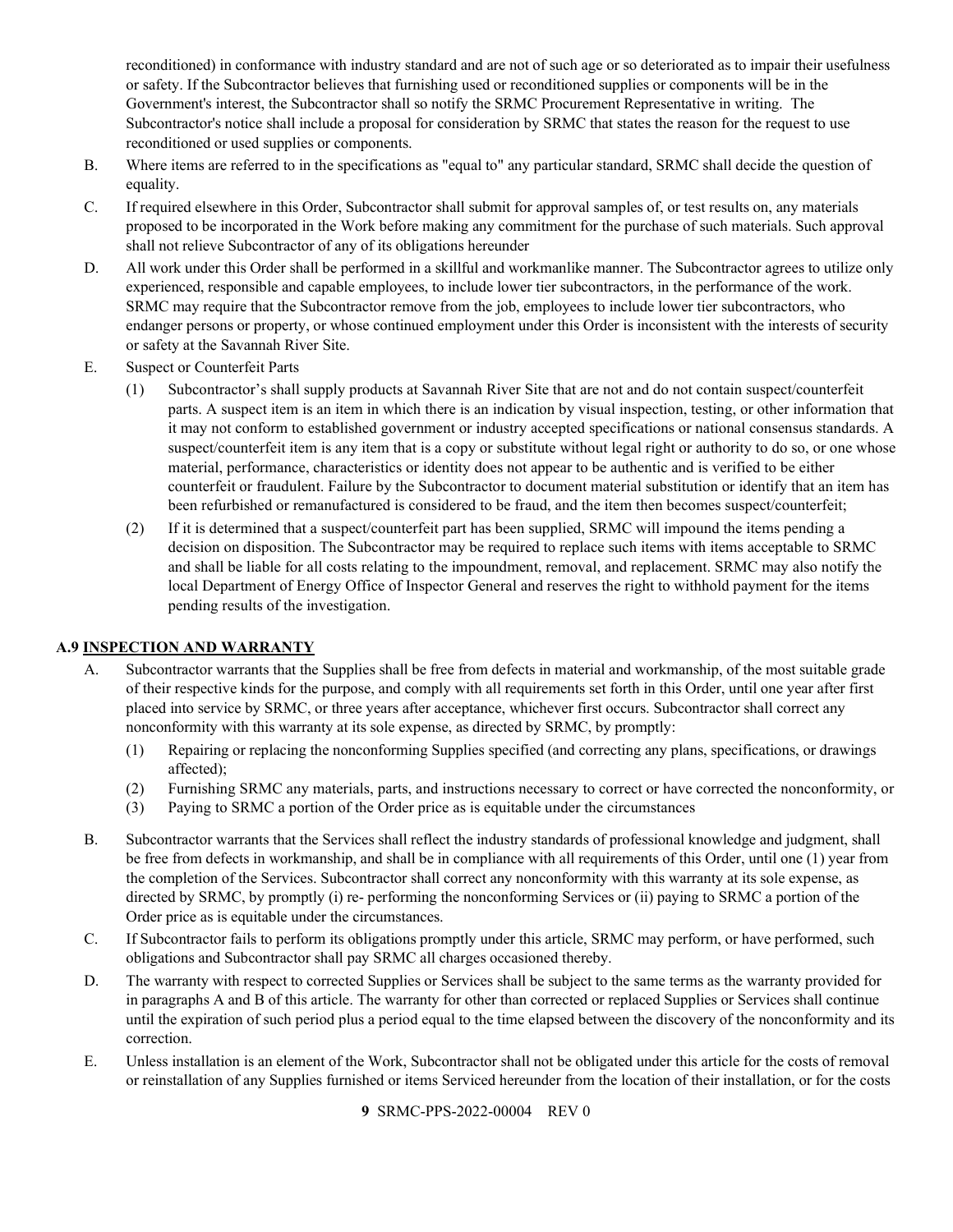of removal or reinstallation of structural parts or items not furnished by Subcontractor hereunder. Subcontractor shall in any event bear all packing, packaging, and shipping costs from the place of delivery to the Subcontractor's plant and return to the place of delivery, and shall bear all risk of loss or damage for the items upon which Services have performed or Supplies while in transit.

- F. Unless decontamination is an element of the Work, in the event that Subcontractor's costs in correcting any nonconformity under this article are increased solely because the Supplies are furnished or specified in the definition of "radiation area" in 10 CFR 20.202, this Order price shall be equitably adjusted to reflect such additional costs after prompt written notification thereof by Subcontractor to SRMC
- G. The provision of this article shall apply notwithstanding inspection, acceptance, or any other provision of this Order, and shall not limit any other of SRMC's rights and remedies.

## <span id="page-9-0"></span>**A.10 TRAVEL**

Travel, per diem and lodging expenses are not reimbursable costs under this Subcontract unless Subcontractor's employees are in an official travel status performing work on behalf and with the advance approval of SRMC. FAR 31.205-46 Travel governs the allowability and reimbursement of incurred costs.

## <span id="page-9-1"></span>**A.11 PUBLIC RELEASE OF INFORMATION**

Information, data, photographs, sketches, advertising, announcements, denial, or confirmation of same, or items of a similar nature, relating to this Order, which Subcontractor desires to release or publish, shall be submitted to SRMC for approval eight weeks prior to the desired release date. As part of the approval request, Subcontractor shall identify the specific media to be used as well as other pertinent details of the proposed release. All releases by Subcontractors must have the prior approval of SRMC. Subcontractor shall include all provisions of this article including this sentence in all subcontracts or purchase orders under this Order. SRMC's approval shall not be unreasonably withheld.

# <span id="page-9-2"></span>**A.12 FEDERAL, STATE, AND LOCAL TAXES**

- A. (1) "After-imposed Federal tax" as used in this article, means any new or increased Federal excise tax or duty, or tax that was exempted or excluded on the Order date but whose exemption was later revoked or reduced during this Order period, on the transactions or property covered by this Order that the Subcontractor is required to pay or bear as the result of legislative, judicial, or administrative action taking effect after the Order date. It does not include social security tax or other employment taxes Constitutes a change as defined in Article A.4;
	- (2) "After-relieved Federal tax" as used in this article, means any amount of Federal excise tax or duty, except social security or other employment taxes, that would otherwise have been payable on the transactions or property covered by this Order, but which the Subcontractor is not required to pay or bear, or for which the Subcontractor obtains a refund or drawback, as the result of legislative, judicial, or administrative action taking effect after the Order date.
	- (3) "All applicable Federal, State, and local taxes and duties" as used in this article, means all taxes and duties, in effect on the Order date, that the taxing authority is imposing and collecting on the transactions or property covered by this Order.
	- (4) "Order date" as used in this article means the date set for bid opening or, if this is a negotiated order or modification, the effective date of this Order or modification.
- B. Subcontractor shall not collect an increment for South Carolina sales or use tax from SRMC for the materials and/or services provided under this Order beyond such taxes paid by the Subcontractor to its Subcontractors
- C. The Order price includes all applicable Federal, State, and local taxes and duties. (See paragraph B. above.)
- D. The Order price shall be increased by the amount of any after-imposed Federal tax, provided Subcontractor warrants in writing that no amount for such newly imposed Federal excise tax or duty or rate increase was included in the Order price, as a contingency, reserve or otherwise.
- E. The Order price shall be decreased by the amount of any after-relieved Federal tax.
- F. The Order price shall be decreased by the amount of any Federal excise tax or duty, except social security or other employment taxes, that Subcontractor is required to pay or bear, or does not obtain a refund of, through Subcontractor's fault, negligence, or failure to follow instructions of SRMC.
- G. No adjustment shall be made in the Order price under this article unless the amount of the adjustment exceeds \$100.
- H. Subcontractor shall promptly notify SRMC of all matters relating to any Federal excise tax or duty that reasonably may be expected to result in either an increase or decrease in the Order price and shall take appropriate action as SRMC directs.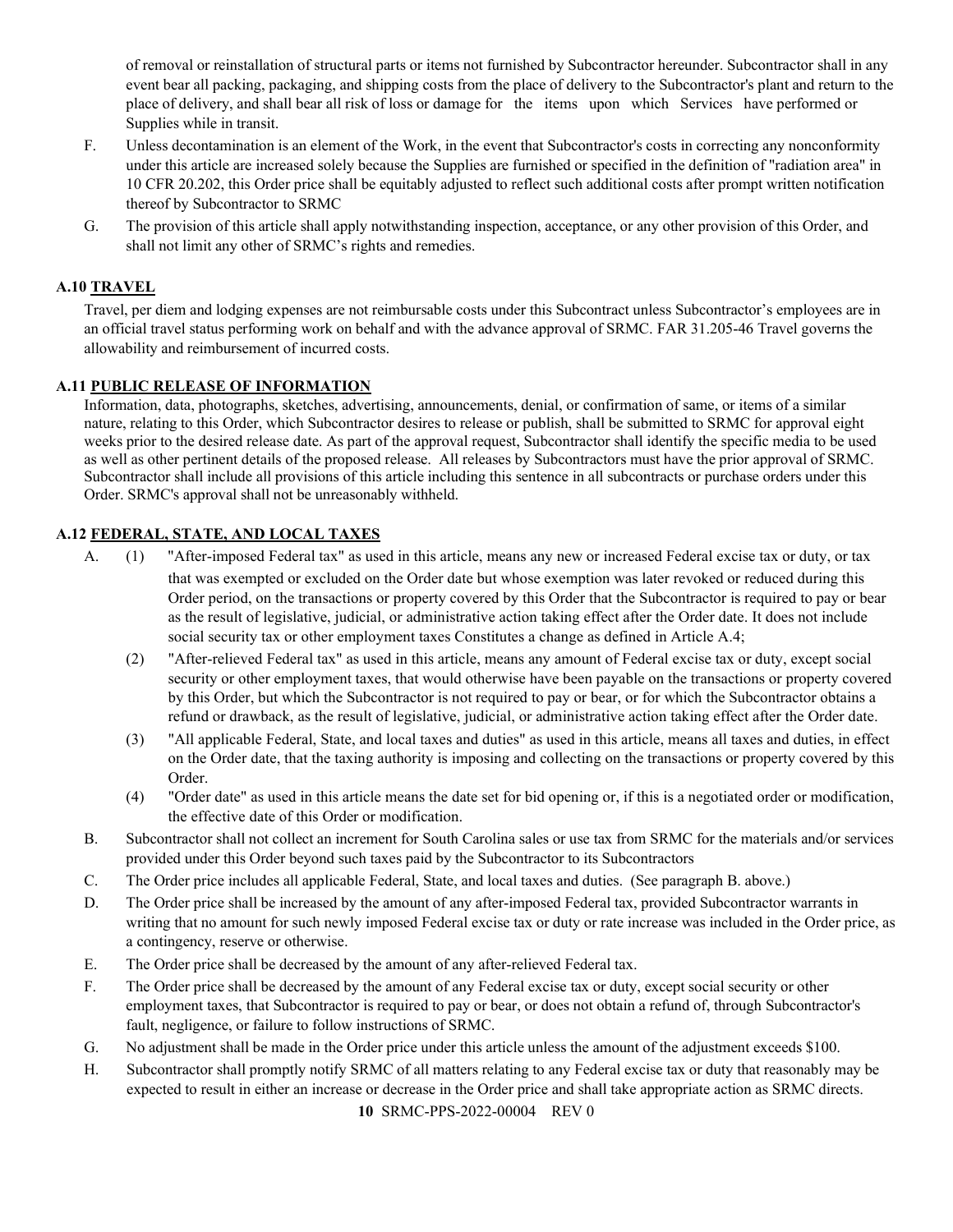## <span id="page-10-0"></span>**A.13 TERMINATION FOR CONVENIENCE OF SRMC**

- A. SRMC may terminate performance of the Work in whole or, from time to time, in part, if:
	- (1) SRMC determines that a termination is in SRMC's interest; or
	- (2) The Subcontractor defaults in performing this contract and fails to cure the default within ten days (unless extended by SRMC) after receiving a notice specifying the default. "Default" includes failure to make progress in the work so as to endanger performance.
- B. SRMC shall terminate by delivering to the Subcontractor a Notice of Termination specifying whether termination is for default of the Subcontractor or for convenience of SRMC, the extent of termination, and, the effective date. If, after termination for default, it is determined that the Subcontractor was not in default or that the Subcontractor's failure to perform or to make progress in performance is due to causes beyond the control and without the fault or negligence of the Subcontractor as set forth in the Excusable Delays article, the rights and obligations of the parties will be the same as if the termination was for the convenience of SRMC.
- C. After receipt of a Notice of Termination, and except as directed by SRMC, the Subcontractor shall immediately proceed with the following obligations, regardless of any delay in determining or adjusting any amounts due under this article;
	- (1) Stop work as specified in the notice.
	- (2) Place no further subcontracts or orders (referred to as subcontracts in this article), except as necessary to complete the continued portion of the contract.
	- (3) Terminate all subcontracts to the extent they relate to the work terminated.
	- (4) Assign to SRMC or the Government, as directed by SRMC, all right, title, and interest of the Subcontractor under the subcontracts terminated, in which case SRMC or the Government shall have the right to settle or to pay any termination settlement proposal arising out of those terminations.
	- (5) With approval or ratification to the extent required by SRMC, settle all outstanding liabilities and termination settlement proposals arising from the termination of subcontracts, the cost of which would be reimbursable in whole or part, under this Order; approval or ratification will be final for purposes of this article.
	- (6) Transfer title to the Government (if not already transferred) and, as directed by SRMC, deliver to SRMC
		- (i) the fabricated or unfabricated parts, work in process, completed work, supplies, and other material produced or acquired for the work terminated;
		- (ii) the completed or partially completed plans, drawings, information, and other property that, if the Order had been completed, would be required to be furnished to the Government; and
		- (iii) the jigs, dies, fixtures, and other special tools and the tooling acquired or manufactured for this Order, the cost of which the Subcontractor has been or will be reimbursed under this Order.
	- (7) Complete performance of the work not terminated.
	- (8) Take any action that may be necessary, or that SRMC may direct, for the protection and preservation of the property related to this Order that is in the possession of the Subcontractor and, in which the Government has or may acquire an interest.
	- (9) Use its best efforts to sell, as directed or authorized by SRMC, any property of the types referred to in subparagraph (6) above; provided, however, that Subcontractor
		- (i) is not required to extend credit to any purchaser, and
		- (ii) may acquire the property under the conditions prescribed by, and at prices approved by, SRMC. The proceeds of any transfer or disposition will be applied to reduce any payments to be made by SRMC under this contract, credited to the price or cost of the work, or paid in any other manner directed by SRMC.
- D. After expiration of the plant clearance period as defined in Subpart 45.6 of the Federal Acquisition Regulation, the Subcontractor may submit to the SRMC a list, certified as to quantity and quality, of termination inventory not previously disposed of, excluding items authorized for disposition by SRMC. The Subcontractor may request SRMC to remove those items or enter into agreement for their storage. Within 30 days, SRMC will accept the items and remove them or enter into a storage agreement. SRMC may verify the list upon removal of the items, or if stored, within 60 days from submission of the list, and shall correct the list, as necessary, before final settlement.
- E. After terminations, the Subcontractor shall submit a final termination settlement proposal to SRMC in the form and with the certification prescribed by SRMC. The Subcontractor shall submit the proposal promptly, but no later than one year from the effective date of termination, unless extended in writing by SRMC upon written request of the Subcontractor within this one-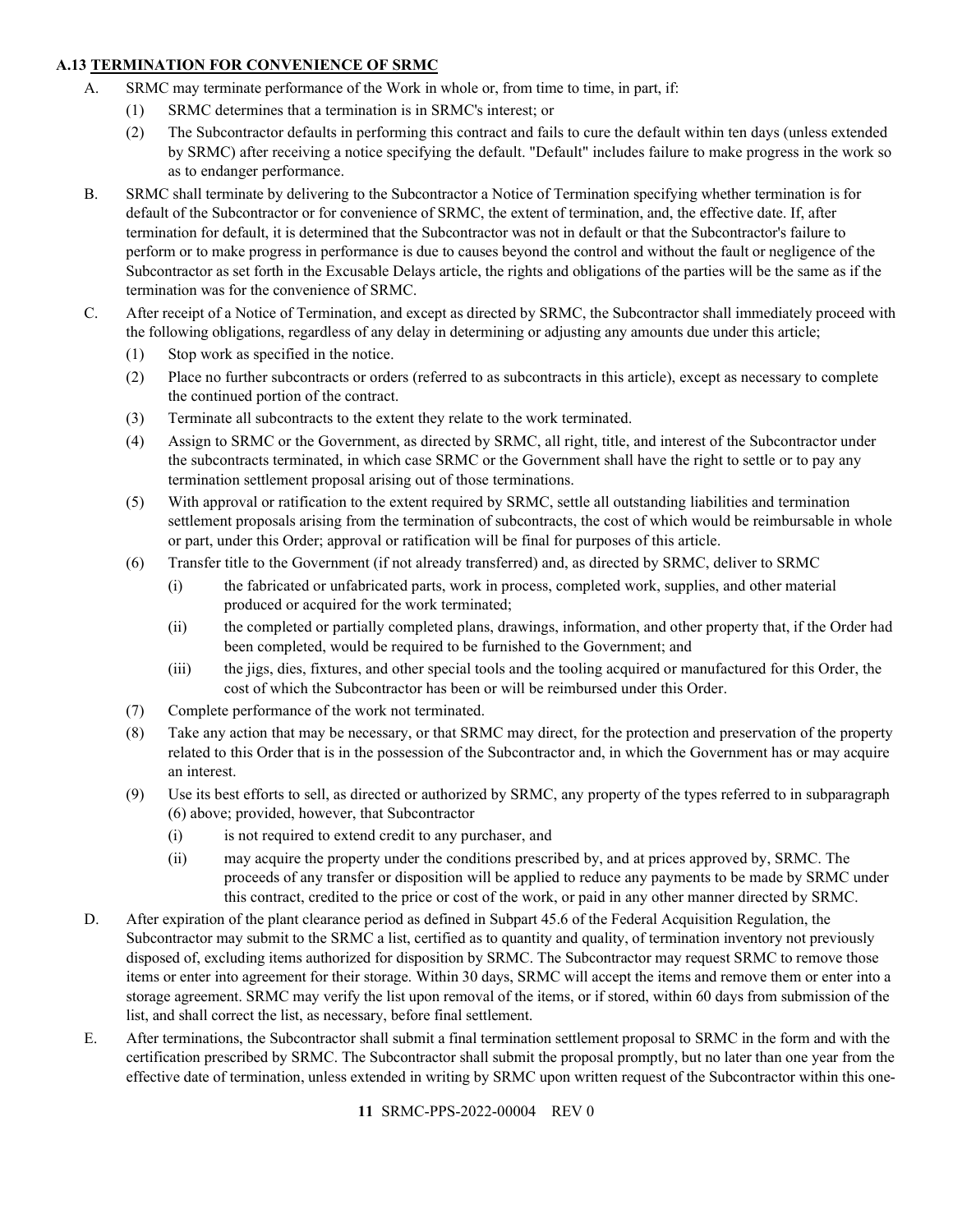year period. However, if SRMC determines that the facts justify it, a termination settlement proposal may be received and acted on after one year or any extension. If the Subcontractor fails to submit the proposal within the time allowed, SRMC may determine, on the basis of information available, the amount, if any, due the Subcontractor because of the termination and shall pay the amount determined.

- F. Subject to paragraph E above, the Subcontractor and SRMC may agree on the whole or any part of the amount to be paid (including an allowance for fee) because of the termination. The Order shall be amended, and the Subcontractor paid the agreed amount.
- G. If the Subcontractor and SRMC fail to agree in whole or in part on the amount to be paid because of the termination of work, SRMC shall determine, on the basis of information available, the amount, if any, due the Subcontractor and shall pay the amount determined as follows:
	- (1) If the termination is for convenience of SRMC, include:
		- (i) An amount for direct labor hours (as defined in the Schedule of the Order) determined by multiplying the number of direct labor hours expended before the effective date of termination by the hourly rate(s) in the Schedule, less any hourly rate payments already made to the Subcontractor;
		- (ii) An amount (computed under the provisions for payment of materials) for material expenses incurred before the effective date of termination, not previously paid to the Subcontractor; and
		- (iii) An amount for labor and material expenses computed as if the expenses were incurred before the effective date of termination, if they are reasonably incurred after the effective date with the approval of or as directed by SRMC, however, the Subcontractor shall discontinue these expenses as rapidly as practicable;
		- (iv) If not included in (i), (ii), or (iii) above, the cost of settling and paying termination settlement proposals under terminated subcontracts that are properly chargeable to the terminated portion of the contract; and
		- (v) The reasonable costs of settlement of the work terminated, including:
			- Accounting, legal, clerical, and other expenses reasonably necessary for the preparation of termination settlement proposals and supporting data;
			- The termination and settlement of subcontracts (excluding the amounts of such settlements); and
			- Storage, transportation, and other costs incurred, reasonably necessary for the protection or disposition of the termination inventory.
	- (2) If the termination is for default of the Subcontractor, include the amounts computed under (1) above but omit:
		- (i) Any amount for preparation of the Subcontractor's termination settlement proposal; and
		- (ii) The portion of the hourly rate allocable to profit for any direct labor hours expended in furnishing materials and services not delivered to and accepted by SRMC.
- H. The cost principles and procedures in Part 31 of the Federal Acquisition Regulation, as supplemented by DEAR 931, in effect on the date of this Order, shall govern all costs claimed, agreed to, or determined under this article.
- I. The Subcontractor shall have the right of appeal, under the Disputes Article, from any determination made by SRMC under paragraph E or G above or paragraph K. below, except that if the Subcontractor failed to submit the termination settlement proposal within the time provided in paragraph E. and failed to request a time extension, there is no right or appeal. If SRMC has made a determination of the amount due under paragraph E, G, or K, SRMC shall pay the Subcontractor:
	- (1) the amount determined by SRMC if there is no right of appeal or if no timely appeal has been taken, or
	- (2) the amount finally determined on an appeal.
- J. In arriving at the amount due the Subcontractor under this article, there shall be deducted
	- (1) all unliquidated advances or other payments to Subcontractor, under the terminated portion of this Order;
	- (2) any claim which the Government or SRMC has against the Subcontractor under this Order; and
	- (3) the agreed price for, or the proceeds of sale of materials, supplies, or other things acquired by Subcontractor or sold under this article and not recovered by or credited to SRMC or Government.
- K. If the termination is partial, the Subcontractor may file with SRMC a proposal for an equitable adjustment of the price(s) for the continued portion of the Order. SRMC shall make any equitable adjustment agreed upon. Any proposal by the Subcontractor for an equitable adjustment under this clause shall be requested within 90 days from the effective date of termination, unless extended in writing by SRMC.

## <span id="page-11-0"></span>**A.14 DISPUTES**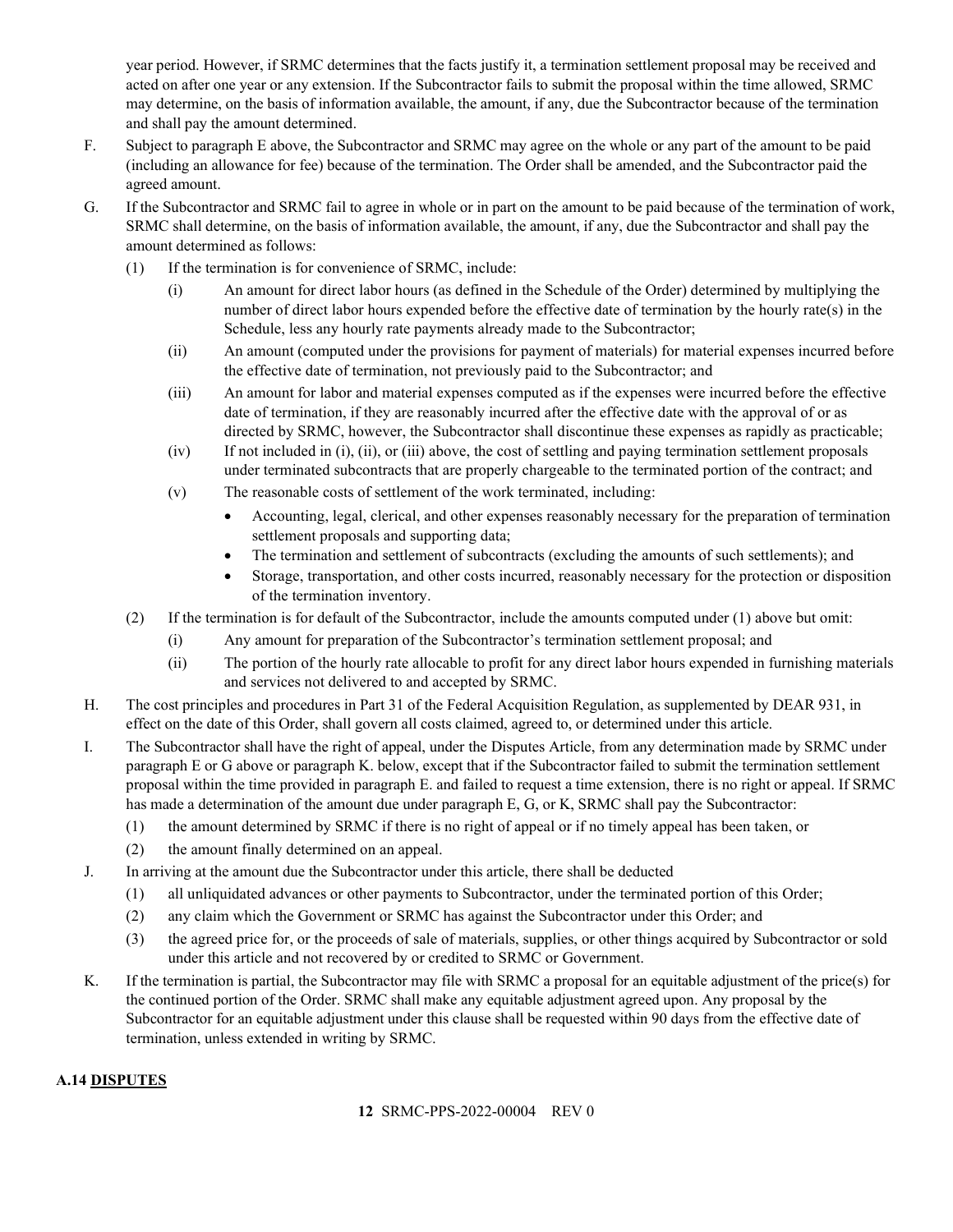- A. Subcontractor shall not be entitled to and neither SRMC nor the Government shall be liable to the Subcontractor or its lower tier Subcontractors or subcontractors for damages in tort (including negligence), or contract, or otherwise, except as specifically provided in this order.
- B. The Parties shall attempt to settle any claim or controversy arising from this Order through consultation and negotiations in good faith and a spirit of mutual cooperation. If those attempts fail, then the dispute will be mediated by a mutually acceptable mediator chosen by the Parties within thirty (30) days after written notice by one party demanding mediation. Neither Party may unreasonably withhold consent to the selection of a mediator, and the Parties will share the costs of the mediation equally. Any dispute which cannot be resolved between the Parties through negotiation or mediation shall be resolved by litigation in a court of competent jurisdiction located in the State of South Carolina. Determination of any substantive issue of law shall be according to the Federal common law of Government contracts as enunciated and applied by Federal judicial bodies and boards of contract appeals of the Federal Government; if there is no applicable Federal Government contract law, the law of the State of South Carolina shall apply in the determination of such issues.
- C. Pending a dispute, the Subcontractor shall proceed diligently with performance of all terms of this Order. The Subcontractor's consent to so proceed shall not restrict or otherwise affect the Subcontractor's right to contest any claim.

## <span id="page-12-0"></span>**A.15 PRICING OF ADJUSTMENTS**

When costs are a factor in any determination of an Order price adjustment pursuant to the "Changes, Extras, and Substitutions" article or any other provisions of this Order, such costs shall be in accordance with the contract cost principles and procedures in Part 31 of the FAR as supplemented or modified by DEAR Part 931, in effect on the date of this Order.

## <span id="page-12-1"></span>**A.16 COMPLIANCE**

- A. Subcontractor shall comply with all applicable federal, state, and local laws and ordinances and all pertinent lawful orders, rules, and regulations, including new provisions of 10 CFR 851 relating to Health and Safety. Compliance shall be a material requirement of this Order. Except as otherwise directed by SRMC, Subcontractor shall procure without additional expense to SRMC, all necessary permits or licenses.
- B. Subcontractor warrants that any and all Work performed off the Savannah River Site and/or Supplies furnished shall comply with all requirements of the Occupational Safety and Health Act of 1970, as the same may be amended from time to time and including all regulations adopted pursuant to such Act, and shall comply with all requirements of any applicable health or safety statute or regulation of any state or local government agency having jurisdiction in the location to which Supplies are to be shipped or Work is to be performed pursuant to this Order.
- C. Subcontractor warrants that each and every chemical substance delivered under this Order shall, at the time of sale, transfer or delivery, be on the list of chemical substances compiled and published by the Administrator of the Environmental Protection Agency pursuant to Section 8(b) of the Toxic Substances Control Act (Public Law 94-469).

#### <span id="page-12-2"></span>**A.17 RIGHTS TO PROPOSAL DATA**

Except for the technical data contained on those pages of Subcontractor's proposal which are specifically identified in the Order with specific reference to this article and asserted by Subcontractor as being proprietary data, it is agreed that, as a condition of the award of this Order and notwithstanding the provisions of any notice appearing on the proposal or elsewhere, SRMC and the Government shall have the right to use, duplicate, disclose and have others do so for any purpose whatsoever, the technical data contained in the proposal upon which this Order is based.

#### <span id="page-12-3"></span>**A.18 SRMC POLICY ON OPPORTUNITY**

All lower tier subcontractors, vendors and Subcontractor are notified that it is the policy of the SRMC to provide equal employment opportunity and to adhere to federal, state and local laws pertaining thereto. Appropriate action will be taken on the part of all SRMC lower tier subcontractors, vendors and Subcontractor to insure adherence to such laws.

#### <span id="page-12-4"></span>**A.19 DEFAULT**

- A. (1) SRMC may, subject to paragraphs C and D below, by written notice of default to Subcontractor, terminate this Order in whole or in part if Subcontractor fails to:
	- (i) Deliver the Supplies or to perform the Services within the time specified in this Order or any extension;
	- (ii) Make progress, so as to endanger performance of this Order (but see subparagraph A (2) below); or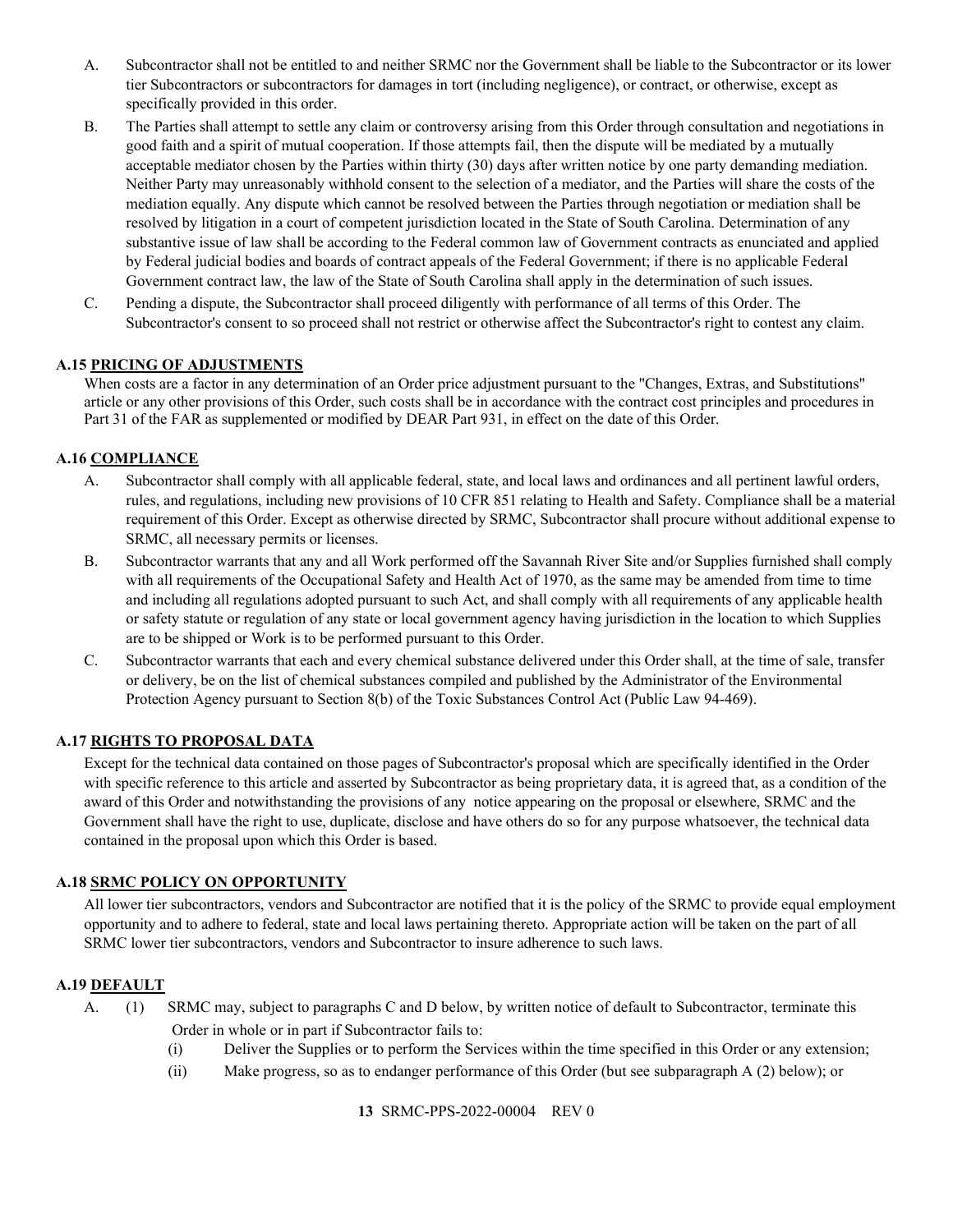- (iii) Perform any of the other provisions of this Order (but see subparagraph A (2) below).
- (2) SRMC's right to terminate this Order under subdivisions (1)(ii) and (1)(iii) above, may be exercised if Subcontractor does not cure such failure within ten days (or more if authorized in writing by SRMC) after receipt of the notice from SRMC specifying the failure.
- B. If SRMC terminates this Order in whole or in part, it may acquire, under the terms and in the manner SRMC considers appropriate, supplies or services similar to those terminated, and Subcontractor will be liable to SRMC for any excess costs for those supplies or services. However, Subcontractor shall continue the Work not terminated.
- C. Except for defaults of Subcontractors at any tier, Subcontractor shall not be liable for any excess costs if the failure to perform this Order arises from causes beyond the control and without the fault or negligence of Subcontractor. Examples of such causes include:
	- (1) Acts of God or of the public enemy.
	- (2) Acts of the Government in either its sovereign or contractual capacity.
	- (3) Fires.
	- (4) Floods.
	- (5) Epidemics.
	- (6) Quarantine restrictions.
	- (7) Strikes.
	- (8) Freight embargoes.
	- (9) Unusually severe weather. In each instance, the failure to perform must be beyond the control and without the fault or negligence of Subcontractor.
- D. If the failure to perform is caused by the default of a Subcontractor at any tier, and if the cause of the default is beyond the control of both Subcontractor and the Subcontractor and without the fault or negligence of either, Subcontractor shall not be liable for any excess costs for failure to perform, unless the subcontracted supplies or services were obtainable from other sources in sufficient time for Subcontractor to meet the required delivery schedule..
- E. If this Order is terminated for default, SRMC may require Subcontractor to transfer title to the Government and deliver to SRMC, as directed by SRMC, any:
	- (1) completed Supplies, and
	- (2) partially completed Supplies and materials, parts, tools, dies, jigs, fixtures, plans, drawings, information, and contract rights (collectively referred to as "manufacturing materials" in this article) that Subcontractor has specifically produced or acquired for the terminated portion of this Order. Upon direction of SRMC, Subcontractor shall also protect and preserve property in its possession in which SRMC or the Government has an interest.
- F. SRMC shall pay the Order price for completed Supplies delivered and accepted. Subcontractor and SRMC shall agree on the amount of payment for manufacturing materials delivered and accepted and for the protection and preservation of the property. Failure to agree will be a dispute under the Disputes article. SRMC may withhold from these amounts any sum it determines to be necessary to protect itself against loss because of outstanding liens or claims of former lien holders.
- G. If, after termination, it is determined that Subcontractor was not in default, or that the default was excusable, the rights and obligations of the parties shall be the same as if the termination had been issued for the convenience of SRMC.
- H. The rights and remedies of SRMC in this article are in addition to any other rights and remedies provided by law or under this Order.

# <span id="page-13-0"></span>**A.20 HAZARDOUS MATERIAL IDENTIFICATION AND MATERIAL SAFETY DATA**

- A. Subcontractor agrees to submit a Material Safety Data Sheet for all hazardous materials/chemicals to the SRMC Procurement Representative/STR for approval before chemical is brought onto SRS. This obligation applies to all materials delivered under this Subcontract which will involve exposure to hazardous materials/chemicals or items containing these materials/chemicals.
- B. All chemical containers shall be clearly labeled per OSHA standards. Chemicals not in an original container shall also be properly labeled with the product name and hazard markings per the Material Safety Data Sheet on file. Immediate use containers such as painter's pail, etc., are exempt from labeling requirements.
- C. Neither the requirements of this article nor any act or failure to act by SRMC or the Government shall relieve Subcontractor of any responsibility or liability for the safety of SRMC, Government, Subcontractor, or subcontractor personnel or property.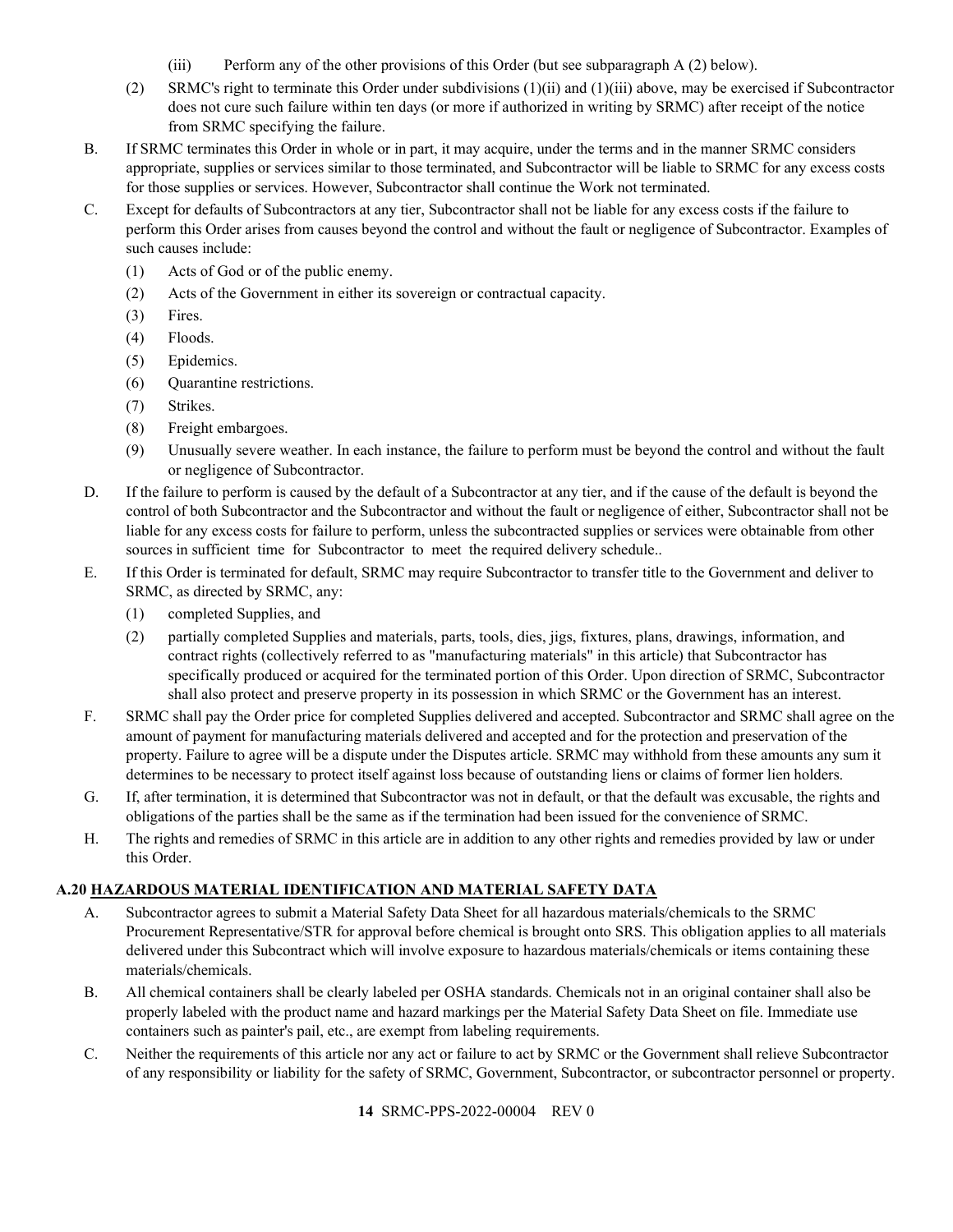- D. Subcontractor shall comply with applicable Federal, state, and local laws, codes, ordinances, and regulations (including the acquisition of licenses and permits) in connection with hazardous materials/chemicals.
- E. The Government's and SRMC's rights in data furnished under this Order with respect to hazardous materials/chemicals are as follows:
	- (1) To use, duplicate, and disclose any data to which this article is applicable. The purposes of this right are to:
		- (i) Apprise personnel of the hazards to which they may be exposed in using, handling, packaging, transporting, or disposing of hazardous materials/chemicals;
		- (ii) Obtain medical treatment for those affected by the material/chemical; and
		- (iii) Have others use, duplicate, and disclose the data for SRMC and the Government for these purposes.
	- (2) To use, duplicate, and disclose data furnished under this article, in accordance with subparagraph E(1) above, in precedence over any other article of this Order providing for rights in data.
	- (3) That SRMC and the Government are not precluded from using similar or identical data acquired from other sources.
	- (4) That the data shall not be duplicated, disclosed, or released outside of SRMC or the Government, in whole or in part for any acquisition or manufacturing purpose, if the following legend is marked on each piece of data to which this article applies: "This is furnished under United States Government Contract No. 89303322DEM000068and shall not be used, duplicated, or disclosed for any acquisition or manufacturing purpose without the permission of SRMC. This legend shall be marked on any reproduction of this data."
	- (5) That Subcontractor shall not place the legend or any other restrictive legend on any data which,
		- (i) Subcontractor or any Subcontractor previously delivered to SRMC or the Government without limitations or
		- (ii) Should otherwise be delivered without limitations.
- F. Subcontractor shall insert this article, including this paragraph F, with appropriate changes in the designation of the parties, in subcontracts at any tier (including purchase designations or purchase orders) under this Order involving hazardous materials/chemicals.

# <span id="page-14-0"></span>**A.21 PATENTS AND COPYRIGHTS**

## *(Note: This article shall apply only if Article C.2 of these General Provisions is not applicable.)*

- A. Subcontractor shall, at its own expense, defend any suit or proceeding brought against SRMC and/or its vendors, mediate and immediate so far as based on any allegation that any goods, material, equipment, device, item, method, or article (hereinafter referred to as "Product") or any part thereof furnished hereunder constitutes an infringement of any claim of any patent or violation of any copyright.
- B. In case the product or any part thereof furnished hereunder is held, in any suit or proceeding so defended to constitute infringement and its use is enjoined, Subcontractor shall, at its option and its own expense, in a timely manner either (i) procure for SRMC and its vendors mediate and immediate, the right to continue using product or part thereof, or (ii) replace it with a substantially equivalent non-infringing product, or (iii) modify it so it becomes non-infringing but is substantially functionally equivalent.

# <span id="page-14-1"></span>**A.22 COMPLIANCE WITH EMPLOYEE CONCERNS**

- A. Subcontractor shall ensure Subcontractor and lower tier subcontractor employees are aware of the DOE-SRS and SRMC Employee Concerns Programs (ECP) and how to use the program by performing the following:
	- (1) Ensure employees are provided with information on the DOE-SRS and SRMC ECPs during initial orientation and annual training.
	- (2) Ensure that posters identifying the DOE SRS and SRMC ECP telephone "hotline" numbers are displayed in conspicuous locations throughout the worksite. SRMC will provide posters, as necessary.
	- (3) Inform Subcontractor and lower tier subcontractor employees of the availability of the DOE-SRS ECP in case of dissatisfaction or lack of confidence with other reporting systems.
	- (4) Ensure managers and supervisors are aware of the prohibition of any reprisal against employees who have or are believed to have raised or reported concerns.
- B. Subcontractor must immediately notify the STR or Procurement Representative of any employee concern involving:
	- (1) A condition which constitutes an imminent threat to the health and safety of site personnel or to the general public.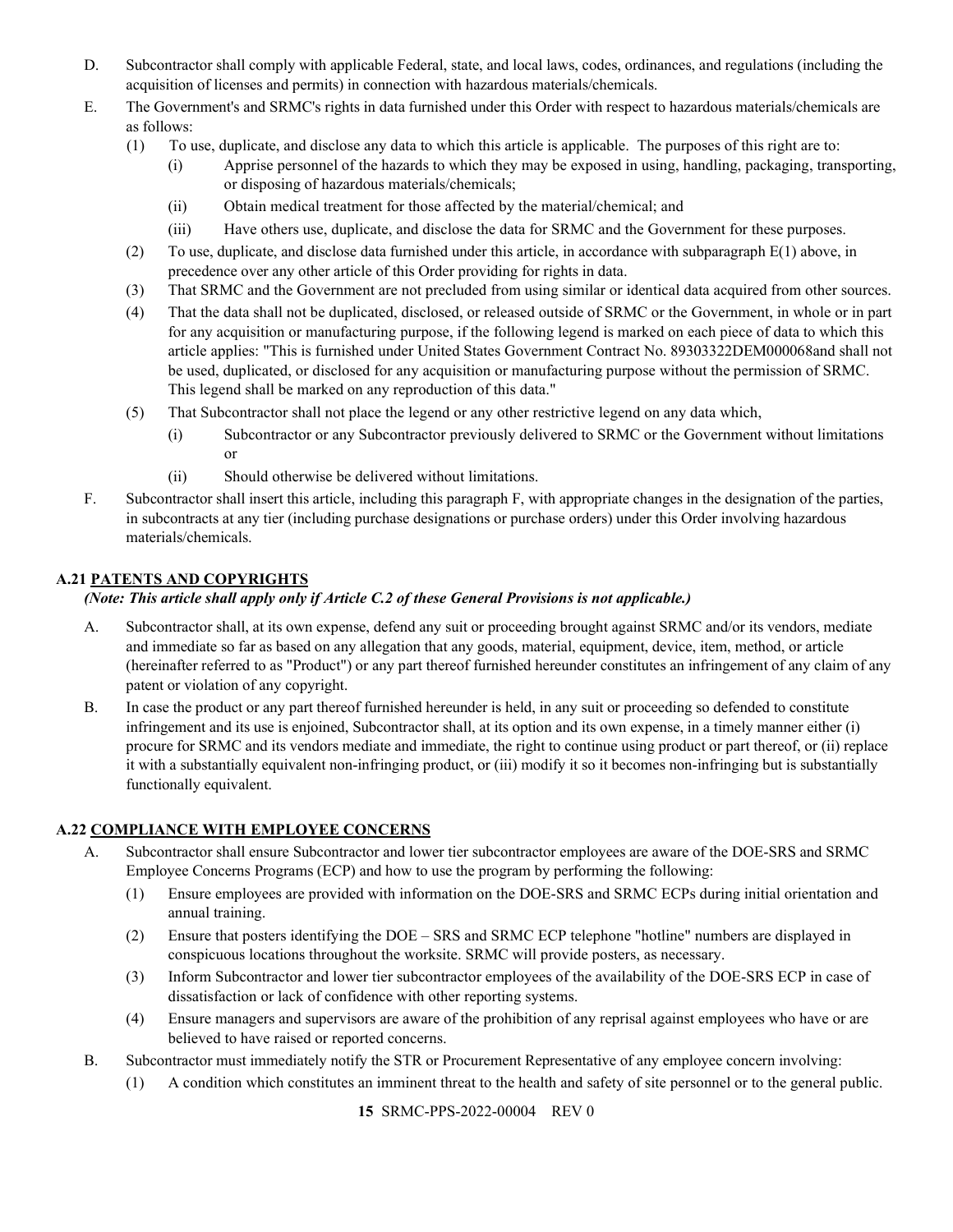- (2) Circumstances which would cause adverse public reaction or receive local media attention.
- (3) Allegations or reprisal.
- C. Subcontractor shall investigate any employee concern referred by the STR and inform the STR of investigation results within 7 days of receipt of concern. Inform the STR in writing if an extension to this 7-day timeframe is required, along with status of investigation to date and actions pending to closure. The investigation shall be conducted to the satisfaction of the SRMC Procurement Representative.

# <span id="page-15-0"></span>**A.23 CONFIDENTIALITY OF INFORMATION**

- A. To the extent that the work under this Order requires that the Subcontractor be given access to confidential or proprietary business, technical or financial information belonging to the Government, SRMC or other companies, the Subcontractor shall, after receipt thereof, treat such information as confidential and agrees not to appropriate such information to its own use or to disclose such information to third parties unless specifically authorized by SRMC or the Contracting Officer in writing. The foregoing obligations, however, shall not apply to:
	- (1) Information which, at the time of receipt by the Subcontractor, is in public domain;
	- (2) Information which is published after receipt thereof by the Subcontractor or otherwise becomes part of the public domain through no fault of the Subcontractor;
	- (3) Information which the Subcontractor can demonstrate was in its possession at the time of receipt thereof and was not acquired directly or indirectly from the government or other companies;
	- (4) Information which the Subcontractor can demonstrate was received by it from a third party that did not require the Subcontractor to hold it in confidence.
- B. The Subcontractor shall obtain the written agreement, in a form satisfactory to SRMC, of each employee permitted access, whereby the employee agrees not to discuss, divulge or disclose any such information or data to any person or entity except those persons within the Subcontractor's organization directly concerned with the performance of the contract.
- C. The Subcontractor agrees, if requested by the SRMC or the Government, to sign an agreement identical, in all material respects, to the provisions of this article, with each company supplying information to the Subcontractor under this Order, and to supply a copy of such agreement to SRMC. From time to time upon request of SRMC, the Subcontractor shall supply SRMC with reports itemizing information received as confidential or proprietary and setting forth the company or companies from which the Subcontractor received such information
- D. The Subcontractor agrees that upon request by DOE or SRMC, it will execute a DOE-approved agreement, with any party whose facilities or proprietary data it is given access to or is furnished, restricting the use and disclosure of the data or the information obtained from the facilities. Upon request by DOE or SRMC such an agreement shall also be signed by Subcontractor personnel.

## <span id="page-15-1"></span>**A.24 FITNESS FOR DUTY AND WORKPLACE SUBSTANCE ABUSE PROGRAM**

SRMC expects that Subcontractor and lower tier employees who will perform work on-site will be physically and mentally fit to meet the requirements of the job descriptions for labor under this Purchase Order/Agreement. SRMC has absolute authority to reject said employees who are not fit for duty or manifest their unfitness after performing work, and Subcontractor and lower tier subcontractors will immediately replace said employees as a condition of this Purchase Order/Agreement.

- A. Fitness for Duty
	- (1) (i) The Subcontractor shall advise employees and the employees of lower tier subcontractors and agents that it is the policy of SRMC to prohibit the use, possession, sale and distribution of alcohol, drugs or other controlled substance within the limits of the Savannah River Site (SRS), and/or any offsite facilities, and to prohibit the presence of individuals who have such substances in the body for non-medical reasons. Any Subcontractor employee who is found in violation of the policy may be removed or barred from the site.

(ii) The Subcontractor agrees to advise its employees and the employees of lower tier subcontractors of the above policy prior to assignment to the Site and to maintain documentation that such advise has been given.

(2) SRMC will collect urine specimens when Subcontractor employees are processed for badging. SRMC will send these specimens to a consultant for testing and verification. The testing process may take up to five (5) days to obtain results. In the event of "positive" findings, the Subcontractor will be notified and shall bring the individual to the Badge Office for an "Exit Conference". The Subcontractor then agrees to promptly remove such individual from the Savannah River Site and return the badge to the SRMC Subcontractor Badge Office.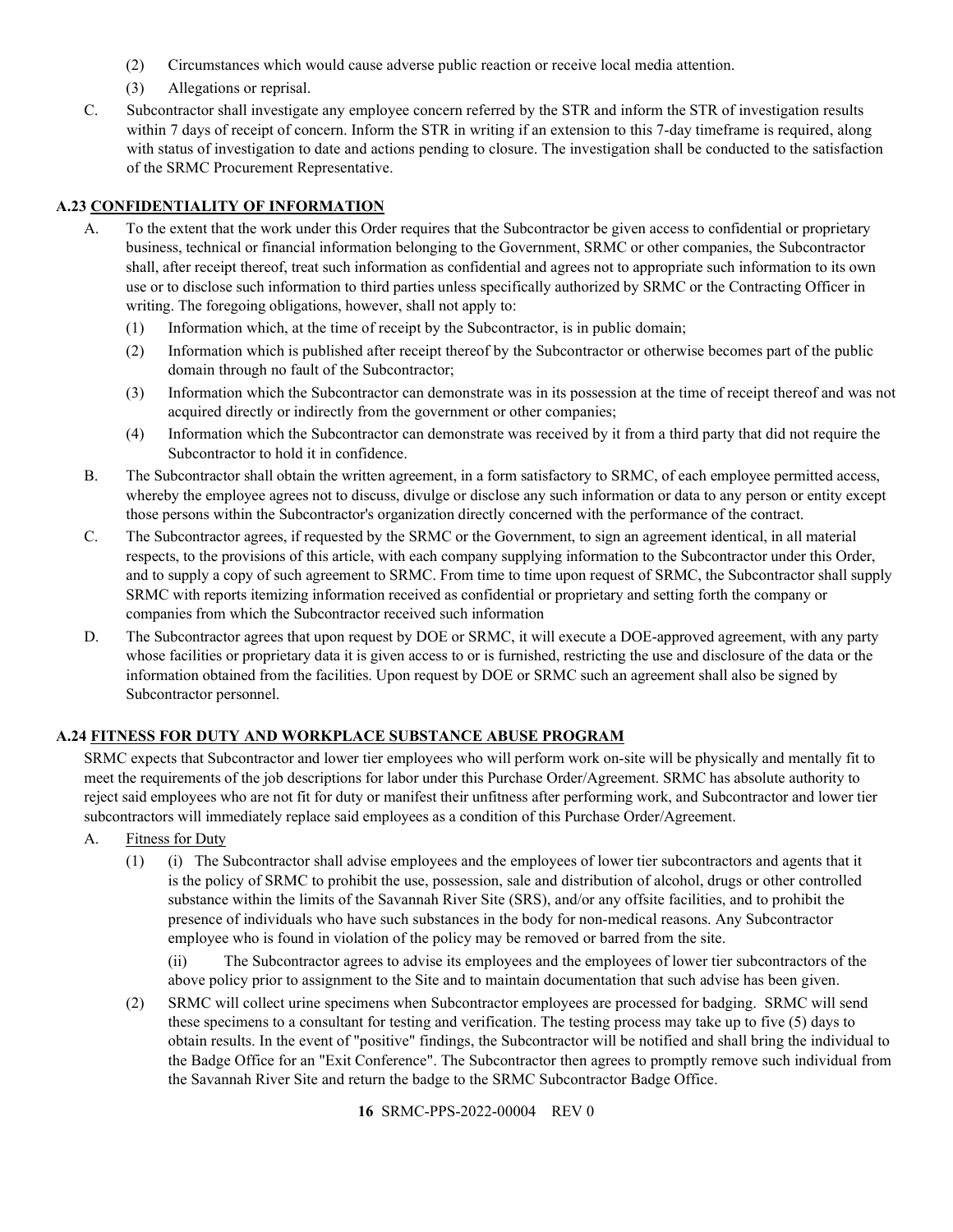- (3) The Subcontractor agrees to secure the written consent of his employees to release results of urine tests to the designated SRMC representative. SRMC agrees to use such results solely in connection with its decision as to whether to permit a Subcontractor employee, lower tier subcontractor employee or agent to access Savannah River Site property.
- (4) SRMC will also conduct for-cause and random drug and alcohol testing on all employees badged by SRMC. The Subcontractor agrees to comply with and secure the compliance of its employees and employees of lower tier Subcontractors with this testing. In the event of "positive" findings, the Subcontractor agrees to promptly remove such individual from the Savannah River Site and return his or her badge to the SRMC Subcontractor Badging **Office**
- (5) A Breath Alcohol Test will be given during the initial badging process and the results will be available immediately. In the event of "positive" findings, the Subcontractor's employee will not be badged, shall be issued a temporary pass, and will be escorted offsite by a Subcontractor's Representative.
- B. Suitability for Employment
	- (1) Subcontractor employees, including employees of lower tier Subcontractors, who are to be badged to permit Savannah River Site access must successfully complete Suitability for Employment process. As part of this process, the Subcontractor agrees to advise its employees and employees of lower tier subcontractors that they will be required to complete certain forms, which authorize background investigations. These forms shall be submitted during the badging process.
	- (2) Employees will be issued a photo badge and allowed site access on the first reporting day. In the event a Subcontractor's employee subsequently fails to successfully complete the background investigation, the Subcontractor agrees to promptly remove such individual from the site and to return the badge to the SRMC Subcontractor Badging Office.
	- (3) Subcontractor agrees to advise its employees of the above requirement prior to assignment to the Savannah River Site and to maintain documentation that such advise has been given.
	- (4) Subcontractor also shall advise its employees and lower tier subcontractors whose employees are performing work at SRS that they shall inform Subcontractor of any arrest or indictment by any law enforcement agency as soon as practicable; and Subcontractor shall inform SRMC, within 24 hours in writing (Email is acceptable) of its or its lower tier subcontractor's employee's name and the alleged facts of the arrest or indictment. SRMC shall make a determination of the employee's continued suitability for employment at SRS.

# <span id="page-16-0"></span>**A.25 BADGING REQUIREMENTS**

# A. Photo Badge

- (1) Employees may be issued a site access photo badge for a period not to exceed one year. To obtain a Photo Badge, Subcontractor employees and any lower tier subcontractor employees must be processed through SRMC's Subcontract Badging Procedure and are subject to investigation by Governmental authorities. All badges must be returned or accounted for prior to final payment. All employees must be at least 18 years old.
- (2) Subcontractor employees and any lower tier subcontractor employees shall complete Subcontractor Employee Data Sheet and Fingerprint Cards. If a long-term badge is required (period greater than six (6) months) the employee will also be required to complete form SF 85, "Questionnaire for Non-Sensitive Positions", and form OF 306, "Declaration for Federal Employment". These forms are required for the Governments use in conducting background investigations per Homeland Security Presidential Directive HSPD-12. Copies of these forms are available on the SRMC Internet Home Page at <http://www.srsimcc.com/> Subcontractor will observe the following badging procedure for processing employees through employment and security orientation:
	- (i) A minimum of two working days prior to the start of the badging and orientation process, subcontractor shall transmit the following information to the STR (or the End User if an STR is not appointed for this Order):
		- Subcontract Number
		- Employee name
		- Employee address
		- Employee Social Security Number
		- Employee Date of Birth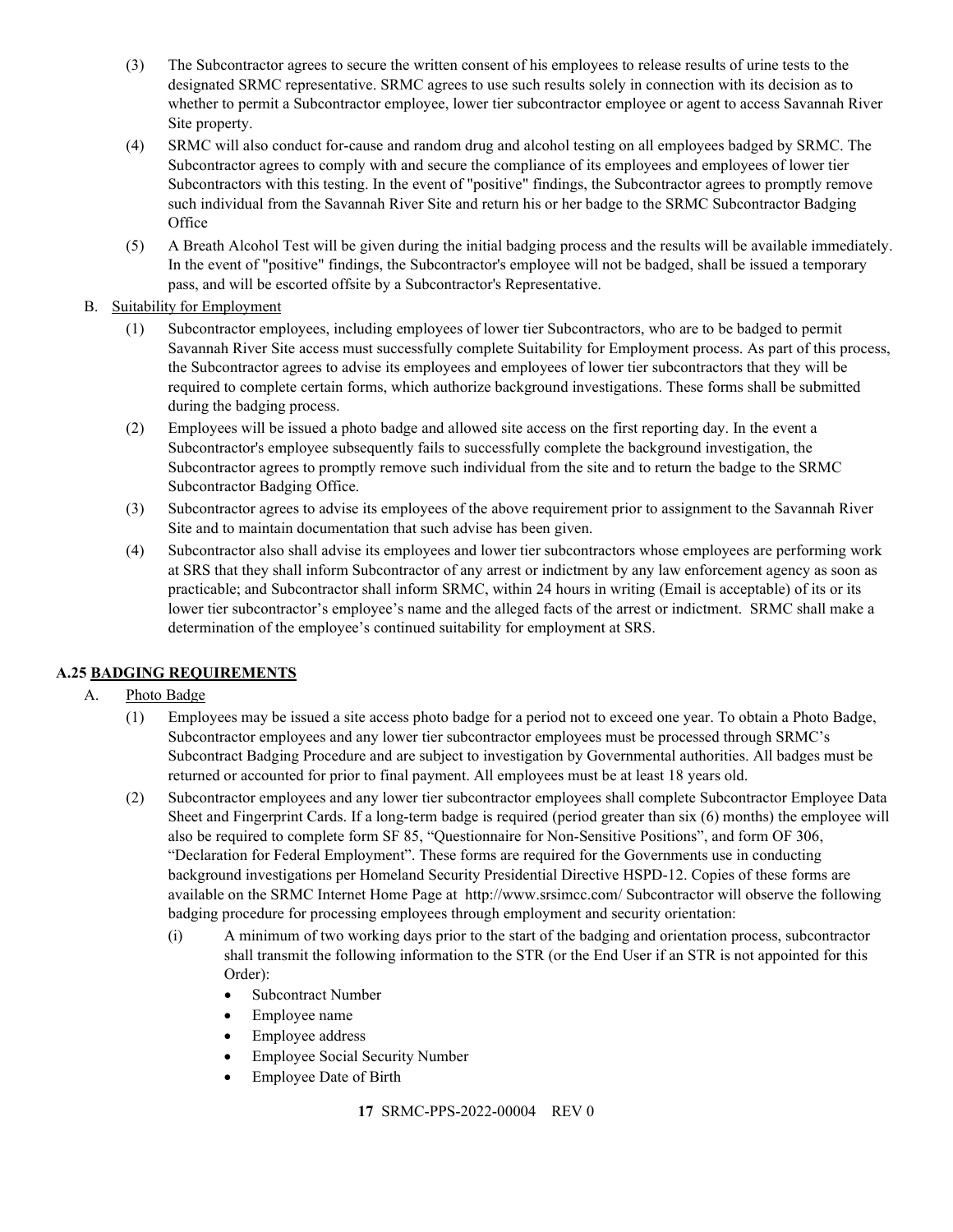- (ii) Subcontractor employees shall report to SRS Building 703-46A at SRS Road 1, approximately two miles east of SC Highway 125 in Jackson, SC. Employee shall be given a temporary badge for travel to SRS Central Shops Area for Substance Abuse Program (SAP) Testing. (See Article titled "Workplace Substance Abuse Programs.")
- (iii) Each employee must successfully pass General Employee Training (GET) prior to undergoing the Photo Badging procedure. See Article titled "General Employee Training and Annual Refresher Training for Subcontract Employees". GET is given on Monday of each week in the Jackson, SC municipal building, and should be scheduled well in advance of the desired date in order to assure placement.
- (iv) The orientation and badging process will take approximately four (4) hours.
- (3) The maximum duration that Subcontractor employees will be issued a site access badge is one (1) year. Subcontractor employees requiring a new badge will report to the Badge Office and repeat the badging process.
- (4) If Work under this Subcontract is to be performed in security areas, all personnel will be required to sign in and out at security gates and are subject to a search of their person and belongings at entrances to or exit from the area.
- B. Temporary Badge *(Typically for visitors and short- term personnel.)*
	- (1) Temporary badges are valid for a maximum of 10 calendar days per person in a calendar year. To avoid unnecessary expiration, these badges should be returned to the badge office immediately upon completion of need.
	- (2) Two working days prior to the need date, subcontractor shall transmit the following information to the STR/End User:
		- Subcontract Number
		- Employee name
		- Employee address
		- Employee Social Security Number
		- Employee Date of Birth
	- (3) The Assigned Competent Person (ACP) (Subcontractor or SRMC employee) shall perform Task Analysis of scope to be performed and identify any applicable contractual task specific checklist(s) from the subcontractors accepted Worker Protection Plan or SRMC's Focused Observation Database if a WPP is not required by the terms of this order.
	- (4) ACP shall provide advance copy of any task specific safety checklist(s) to personnel seeking temporary badges.
	- (5) Badge Office provides initial security briefing, issues registration card and obtains acknowledgement signature, issues "maroon" Visitors Badge for duration requested by STR/End User.
	- (6) ACP reviews any applicable checklist(s) and performs focused observations as directed by the STR/End User.
	- (7) Upon completion of scope, return badge to Badge Office upon exiting SRS.
- C. Identity Verification
	- (1) In order to receive a photo or temporary badge for entry to SRS, Subcontractor/subcontractor employees, except delivery personnel (see subparagraph (2) below), will be required to present two specific forms of identification from the list of acceptable forms of identification, per Security Clearance Procedure 7Q-501. Copy of list is available on the SRMC Internet Home Page (under Supplier Forms & Documents) at [http://www.srsimcc.com/.](http://www.srsimcc.com/) At least one of the documents selected from the list must be a valid State or Federal government-issued picture ID.
	- (2) Vendor Delivery Personnel. Unbadged personnel seeking a temporary badge for material/equipment deliveries will be required to present one form of picture identification that will verify their identity, such as a valid state driver's license that includes a photograph. Delivery personnel shall enter the site at the Aiken Barricade located approximately one (1) mile south of SC Highway 278 and will be escorted at all times to the delivery location and back to the entrance barricade by Site Services Security Contractor or by Assigned Competent Persons (SRMC or Subcontractor).
- D. If the Subcontractor or any lower tier subcontractor should independently suspend or remove an employee from work at the Savannah River Site (SRS) for unsafe acts or behavior, the Subcontractor shall immediately notify the STR/End User, return the employee's badge to the STR/End User, and provide the STR/End User with written notification of the employee's name and reason(s) for such suspension or removal.

## <span id="page-17-0"></span>**A.26 TAX WITHHOLDING FOR NONRESIDENTS**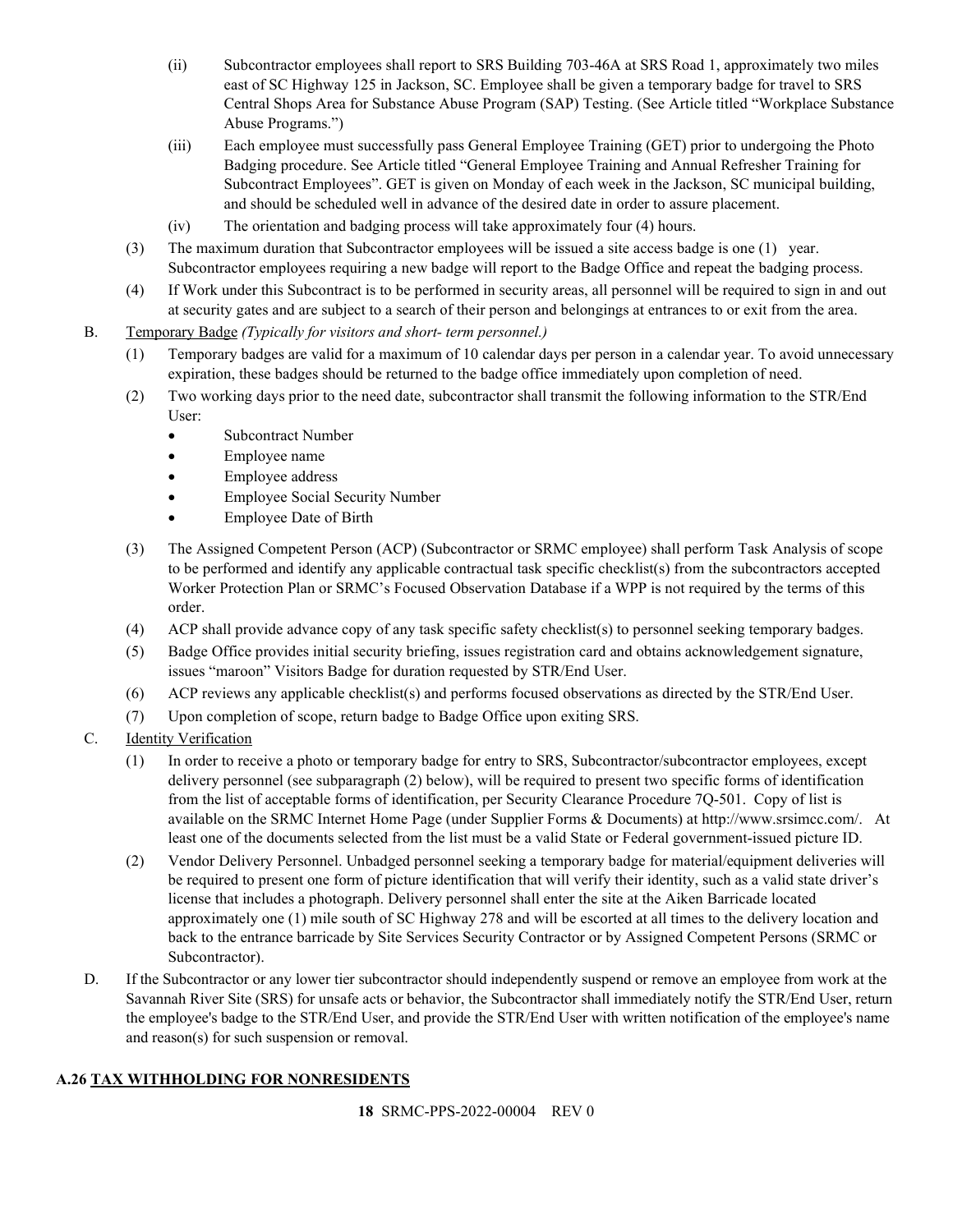- A. Withholdings required by section 12-8-550 below do not apply to payments on orders for tangible personal property when those payments are not accompanied by services to be performed within the state of South Carolina.
- B. Under Title 12 of the Code of Laws of South Carolina, section 12-8-550, two (2) percent of each and every payment made to Subcontractors and Subcontractors who are nonresidents of the State of South Carolina and are conducting a business or performing personal services of a temporary nature carried on within South Carolina must be withheld and forwarded to the South Carolina Tax Commission in cases where an order or a subcontract exceeds or could reasonably be expected to exceed ten thousand dollars (\$10,000.00) SRMC will withhold as required by law.
- C. Under Title 12 of the Code of Laws of South Carolina, section 12-8-540, seven (7) percent (five (5) percent for corporations) of each and every payment of rentals or royalties to subcontractors who are nonresidents of the State of South Carolina must be withheld and forwarded to the South Carolina Tax Commission in cases where the payments amount to twelve hundred dollars (\$1,200.00) or more a year. SRMC will withhold as required by law.
- D. The above withholdings will not be made provided the Subcontractor presents the affidavit of registration with the South Carolina Department of Revenue or the South Carolina Secretary of State's Office, or proof of having posted the appropriate bond with the South Carolina Tax Commission.

# <span id="page-18-0"></span>**A.27 REPORTING OF ROYALTIES**

If any royalty payments are directly involved in this Order or are reflected in the Order price, Subcontractor agrees to report in writing to SRMC during the performance of this Order and prior to its completion or final settlement the amount of any royalties or other payments paid or to be paid by it directly to others in connection with the performance of this Order together with the names and addresses of licensors to whom such payments are made and either the patent numbers involved or such other information as will permit identification of the patents or other basis on which the royalties are to be paid. The approval of DOE or SRMC of any individual payments or royalties shall not preclude the Government or SRMC at any time from contesting the enforceability, validity or scope of, or title to, any patent under which a royalty or payment is made. The provision of this article shall be included in all subcontracts that are expected to exceed \$25,000.

## <span id="page-18-1"></span>**A.28 SECURITY**

#### *(Applicable if under the terms of this order Subcontractor's employees will be required to possess access authorizations (L or Q Security Clearance)*

A. Responsibility

It is the Subcontractor's duty to safeguard all classified information, special nuclear material, and other DOE/SRMC property in its possession. The Subcontractor shall, in accordance with DOE/SRMC security and counterintelligence regulations and requirements, be responsible for safeguarding all classified, unclassified sensitive and proprietary information and protecting against sabotage, espionage, loss and theft of the classified, unclassified sensitive and proprietary matter in the Subcontractor's possession in connection with the performance of work under this Order. Except as otherwise expressly provided in this Order, the Subcontractor shall, upon completion or termination of this Order, transmit to SRMC any classified, unclassified sensitive and proprietary matter in the possession of the Subcontractor or any person under the Subcontractor's control in connection with performance of this Order. If retention by the Subcontractor of any classified, unclassified sensitive, and proprietary matter in the Subcontractor's possession is required after the completion or termination of the Order and such retention is approved by the SRMC Procurement Representative, the Subcontractor shall complete a certificate of possession to be furnished to SRMC specifying the classified, unclassified sensitive, and proprietary matter in the Subcontractor's possession are to be retained. The certification shall identify the items and types, or categories of matter retained, the conditions governing the retention of the matter, and the period of retention, if known. If the SRMC Procurement Representative approves the retention, the security provisions of this Order shall continue to be applicable to the matter retained. Special nuclear material shall not be retained after the completion or termination of this Order.

B. Regulations

The Subcontractor agrees to comply with all security and counterintelligence regulations and requirements of DOE/SRMC in effect on the date of award of this order.

- C. Definition of Classified Information
	- The term "Classified Information" means Restricted Data, Formerly Restricted Data, or National Security Information.
- D. Definition of Restricted Data

The term "Restricted Data" means all data concerning:

(1) design, manufacture, or utilization of atomic weapons;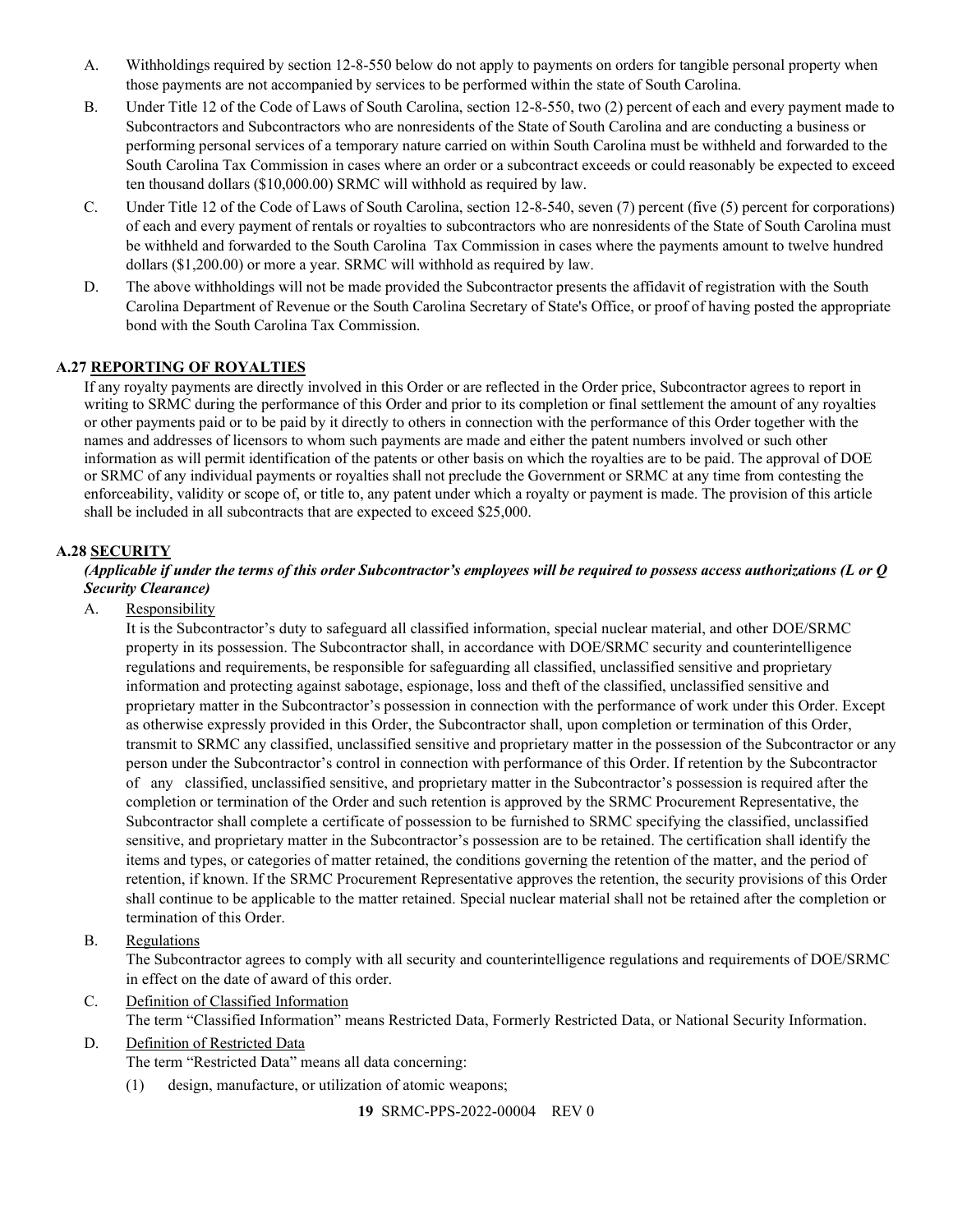- (2) the production of special nuclear material; or
- (3) the use of special nuclear material in the production of energy but shall not include data declassified or removed from the Restricted Data category pursuant to Section 142 of the Atomic Energy Act of 1954, as amended.

## E. Definition of Formerly Restricted Data

The term "Formerly Restricted Data" means all data removed from the Restricted Data category under section 142d. of the Atomic Energy Act of 1954, as amended.

F. Definition of National Security Information

The term "National Security Information" means any information or material, regardless of its physical form or characteristics, that is owned by, produced for or by, or is under the control of the United States Government, that has been determined pursuant to Executive Order 12356 or prior Executive Orders to require protection against unauthorized disclosure, and which is so designated.

G. Definition of Special Nuclear Material (SNM)

SNM means (1) plutonium, uranium enriched in the isotope 233 or in the isotope 235, and any other material which pursuant to the provisions of Section 51 of the Atomic Energy Act of 1954, as amended, has been determined to be special nuclear material, but does not include source material; or (2) any material artificially enriched by any of the foregoing, but does not include source material.

H. Security Clearance of Personnel

The Subcontractor shall not permit any individual to have access to any classified information, except in accordance with the Atomic Energy Act of 1954, as amended, Executive Order 12356, and DOE/SRMC regulations or requirements applicable to the particular level and category of classified information to which access is required.

I. Criminal Liability

It is understood that disclosure of any classified information relating to the work or services ordered hereunder to any person not entitled to receive it, or failure to safeguard any classified information that may come to the Subcontractor or any person under the Subcontractor's control in connection with work under this Order, may subject the Subcontractor, its agents, employees, or Subcontractors to criminal liability under the laws of the United States. (See Atomic Energy Act of 1954, as amended, 42 U.S.C. 2011 et seq.; 18 U.S.C. 793 and 794; and Executive Order 12356).

- J. Foreign Ownership, Control or Influence
	- (1) The Subcontractor shall immediately provide SRMC written notice of any changes in the extent and nature of FOCI over the Subcontractor which would affect the information provided in the Certificate Pertaining to Foreign Interests and its supporting data. Further, notice of changes in ownership or control which are required to be reported to the Securities and Exchange Commission, the Federal Trade Commission, or the Department of Justice shall also be furnished concurrently to SRMC.
	- (2) In those cases where a Subcontractor has changes involving FOCI, the DOE must determine whether the changes will pose an undue risk to the common defense and security. In making this determination, the Department of Energy shall consider proposals made by the Subcontractor to avoid or mitigate foreign influences.
	- (3) If the cognizant security office at any time determines that the Subcontractor is, or is potentially, subject to FOCI, the Subcontractor shall comply with such instructions as the Contracting Officer/SRMC shall provide in writing to safeguard any classified information or special nuclear material.
	- (4) Information submitted by the Subcontractor or any affected lower tier subcontractor as required pursuant to this clause shall be treated by SRMC/DOE to the extent permitted by law, as business or financial information submitted in confidence to be used solely for purposes of evaluating FOCI.
	- (5) SRMC may terminate this Order for default either if the Subcontractor fails to meet obligations imposed by this article, e.g., provide the information required by this article, comply with SRMC/DOE instructions about safeguarding classified information, or make this article applicable to lower tier subcontractors or if, in SRMC's judgment, the Subcontractor creates a FOCI situation in order to avoid performance or a termination for default. SRMC may terminate this Order for convenience if the Subcontractor becomes subject to FOCI and for reasons other than avoidance of performance of the Order, cannot, or chooses not to, avoid or mitigate the FOCI problem.
- **20** SRMC-PPS-2022-00004 REV 0 K. Subcontractor agrees to insert terms that conform substantially to the language of this article including this paragraph in all lower tier subcontracts under this Order that will require subcontractor employees to possess access authorizations for access to classified information or special nuclear material. Additionally, the Subcontractor shall require such lower tier subcontractors to have an existing DOE or DOE Facility Clearance or submit a completed Certificate Pertaining to Foreign Interests, Standard Form 328, required in DEAR 952.204-73 to the DOE Office of Safeguards and Security (marked to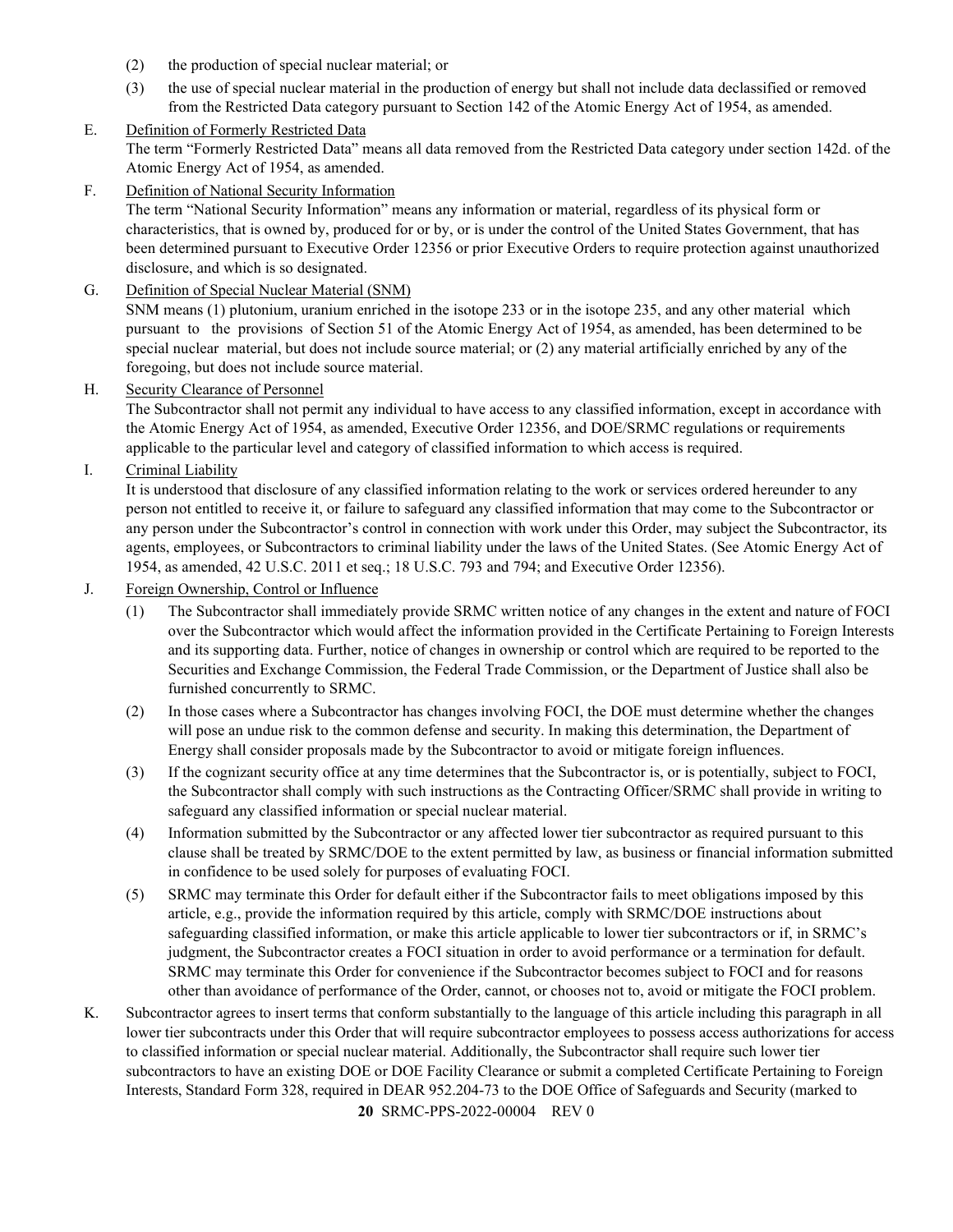identify the applicable prime contract) prior to award or a lower tier subcontract. Such subcontracts shall not be awarded until the Subcontractor is notified that the proposed lower tier subcontractors have been cleared. Information to be provided by a lower tier subcontractor pursuant to this clause may be submitted directly to the DOE Contracting Officer. For purposes of this Article, subcontractor means any subcontractor at any tier and the term "Contracting Officer" means the DOE Contracting Officer. When this Article is included in a lower tier subcontract the term "Subcontractor" shall mean subcontractor and the term "Order" shall mean subcontract.

## <span id="page-20-0"></span>**A.29 SUBCONTRACTOR'S LIABILITY FOR FINES AND PENALTIES**

- A. Subcontractor is liable to SRMC for fines and penalties assessed by any governmental entity against SRMC or DOE as a result of Subcontractor's failure to perform its work under the Order in compliance with the requirements of the Order.
- B. Subcontractor shall indemnify, defend and hold harmless SRMC and DOE from and against any and all claims, demands, actions, causes of action, suits, damages, expenses, including attorney's fees, and liabilities whatsoever resulting from or arising in any manner on account of the assessment of said fines and penalties against SRMC or DOE.

## <span id="page-20-1"></span>**A.30 FOREIGN NATIONALS**

## *(As used in this Article, the term "Foreign National" is defined to be a person who was born outside the jurisdiction of the United States, is a citizen of a foreign government and has not been naturalized under U.S. law.)*

- A. The Subcontractor shall obtain the approval of SRMC, in writing, prior to any visit to a DOE or SRMC facility by any Foreign National in connection with work being performed under this Order, in accordance with the requirements of DOE Order 142.3, Unclassified Foreign Visits and Assignments Program. Visits are normally for the purpose of technical discussions, orientation, observation of projects or equipment, training, subcontract service work, including delivery of materials, or for courtesy purposes. The term "visit" also includes officially sponsored attendance at a DOE or SRMC event offsite from the DOE/SRMC facility but does not include offsite events and activities open to the general public. Subcontractors should be aware that required forms and documents necessary for approval of visits by Foreign Nationals should be submitted to the SRMC Procurement Representative at least four (4) to six (6) weeks prior to the visit, depending on the nationality of the individual and the areas to be visited. Forms can be obtained from the SRMC Procurement Representative.
- B. In addition, the Subcontractor shall obtain the approval of the SRMC Procurement Representative, in writing, prior to the employment of, or participation by, any Foreign National in the performance of work under this Subcontract or any lower tier Subcontract at offsite locations. Such approvals will be
- C. In the performance of offsite work, Foreign Nationals only incidentally involved with a SRMC Subcontract, and who have no knowledge that their activities are associated with SRMC Subcontract work, are exempt from the above.

# <span id="page-20-2"></span>**A.31 PAYMENT BY ELECTRONIC FUNDS TRANSFER**

- A. Methods of Payment
	- (1) All payments by SRMC under this Order shall be made by Electronic Funds Transfer (EFT) except as provided in paragraph A.2 of this Article. As used in this Article, the term "EFT" refers to the funds transfer and may also include the payment information transfer.
	- (2) In the event SRMC is unable to release one or more payments by EFT, Subcontractor agrees to either:
		- (i) Accept payment by check or some other mutually agreeable method of payment; or
		- (ii) Request SRMC to extend payment due dates until such time as SRMC makes payment by EFT
- B. Mandatory Submission of Subcontractor's EFT Information

Subcontractor is required to provide SRMC with the information required to make payment by EFT. Subcontractor shall provide this information directly to the office designated in this Order, on forms provided by SRMC, no later than 15 days after award. If not otherwise specified in this Order, the payment office is the designated office for receipt of Subcontractor's EFT information. In the event that the EFT information changes, Subcontractor shall be responsible for providing the updated information to the designated office.

#### C. Mechanisms for EFT Payment

SRMC may make payment by EFT through either the Automated Clearing House (ACH) network, subject to the rules of the National Automated Clearing House Association, or the Fedwire Transfer System.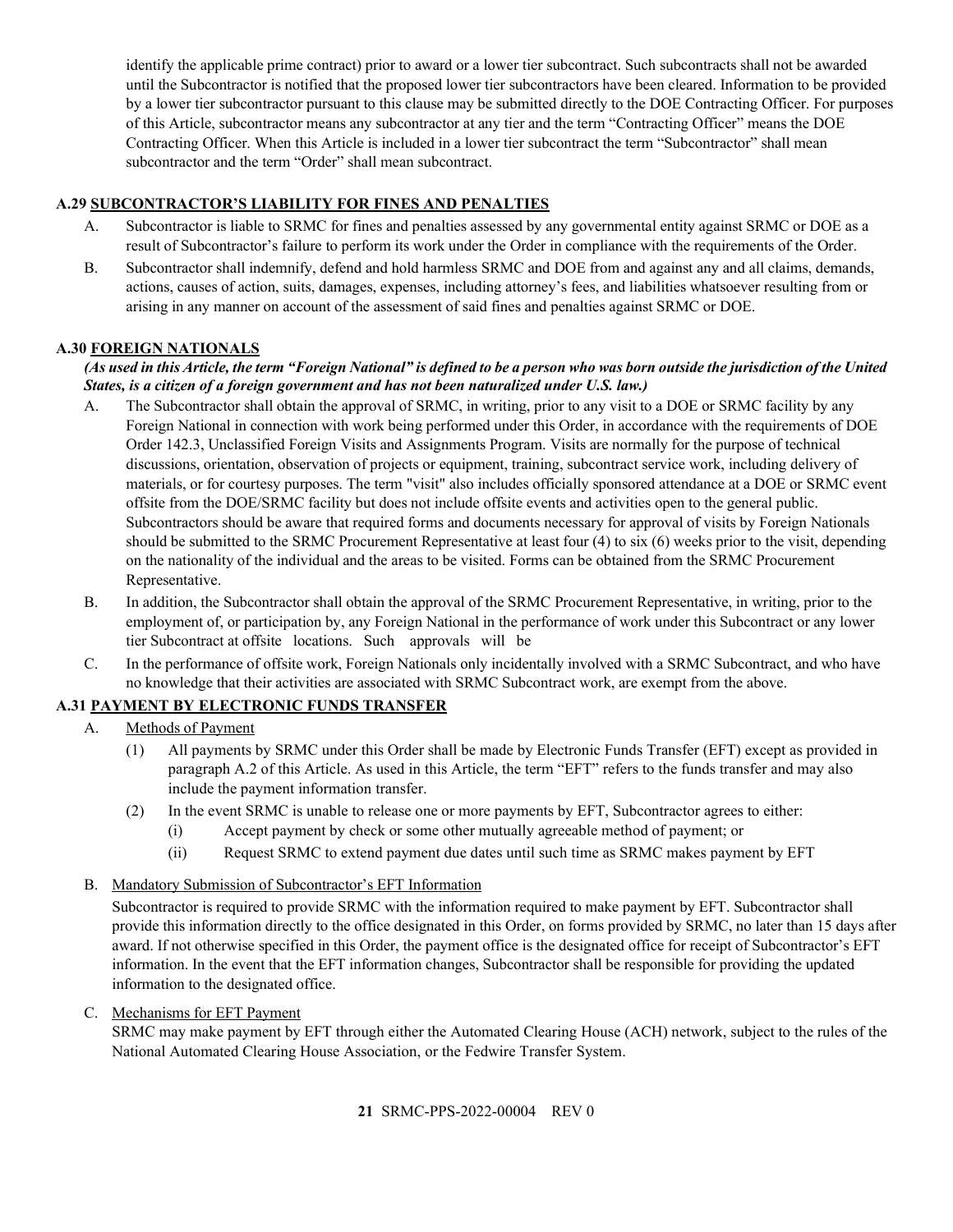## D. Suspension of Payment

- (1) SRMC is not required to make any payment under this Order until after receipt, by the designated office, of the correct EFT payment information from Subcontractor. Until receipt of the correct EFT information, any invoice or subcontract financing request shall be deemed not to be a proper invoice for the purpose of payment under this Order.
- (2) If the EFT information changes after submission of correct EFT information, SRMC shall begin using the changed EFT information no later than 30 days after its receipt by the designated office. However, Subcontractor may request that no further payments be made until the payment office implements the updated EFT information

## E. Payment Information

On the day payment on Subcontractor's invoice is due, SRMC will issue instructions to its bank to transfer payment to Subcontractor and will also send a FAX to Subcontractor explaining the details to support the payment.

## F. Liability for Uncompleted or Erroneous Transfers

- (1) If an uncompleted or erroneous transfer occurs because SRMC used the Subcontractor's EFT information incorrectly, SRMC remains responsible for:
	- (i) Making a correct payment; and
	- (ii) Recovering any erroneously directed funds.
- (2) If an uncompleted or erroneous transfer occurs because Subcontractor's EFT information was incorrect, or was revised within 30 days of SRMC release of the EFT payment transaction instructions to the bank, and
	- (i) If the funds are no longer under the control of the payment office, SRMC is deemed to have made payment and the Subcontractor is responsible for recovery of any erroneously directed funds; or
	- (ii) If the funds remain under the control of the payment office, SRMC shall not make payment and the provisions of paragraph D shall apply.

## G. Overpayments

If Subcontractor becomes aware of a duplicate invoice payment or that SRMC has otherwise overpaid on an invoice payment, the Subcontractor shall immediately notify SRMC and request instructions for disposition of the overpayment.

## <span id="page-21-0"></span>**A.32 JOINT INTELLECTUAL PROPERTY RIGHTS**

- A. "Joint Intellectual Property Rights" shall mean any work under the subcontract, which:
	- (1) Results from the involvement of at least one employee/participant from each of SRMC and the Subcontractor; and
	- (2) The subject matter of which is capable of protection under domestic or foreign law, including but not limited to, patents, copyrights, trademarks, or mask works.
- B. As to Joint Intellectual Property Rights, in which SRMC has a joint ownership interest, the Subcontractor agrees to negotiate in good faith with SRMC a Memorandum of Agreement to resolve issues of participation in protection and commercialization.

## <span id="page-21-1"></span>**A.33 WORK ON SRMC, GOVERNMENT OR OTHER PREMISES AND INSURANCE**

A. As to the Work to be done or performed by Subcontractor on premises owned or controlled by SRMC, the Government, or the premises of other SRMC subcontractors, Subcontractor assumes the entire responsibility and liability for losses, expenses, damages, demands, and claims in connection with or arising out of any injury including death, or damage to property, sustained in connection with or to have arisen out of the negligent acts or omissions of Subcontractor or its Subcontractors, agents, or employees. Subcontractor shall indemnify and hold harmless the Government and SRMC from and against any and all claims, demands, actions, causes of action including those brought by an employee of the Subcontractor or a State Industrial Insurance subcontractor under a Workers'/ Workmen's Compensation Act or statute, suits, damages, expenses including attorney fees and liabilities whatsoever resulting from or arising in any manner on account of or by reason of any injury to or death of any person or any damage to or loss of property attributable directly or indirectly to the negligent acts or omissions of Subcontractor or its Subcontractors, agents, or employees arising out of, or in any way connected with the performance of this Order, whether or not caused in any way by some act or omission, negligence or otherwise, of SRMC or the Government; provided however, that the Subcontractor's duty to indemnify shall not arise if such injury, death, destruction or loss is caused by the negligence of SRMC or the Government. Nothing in the foregoing shall be construed to require Subcontractor to indemnify and save harmless the Government and SRMC from any liability arising out of or resulting from a nuclear incident. To the extent necessary to execute the foregoing indemnification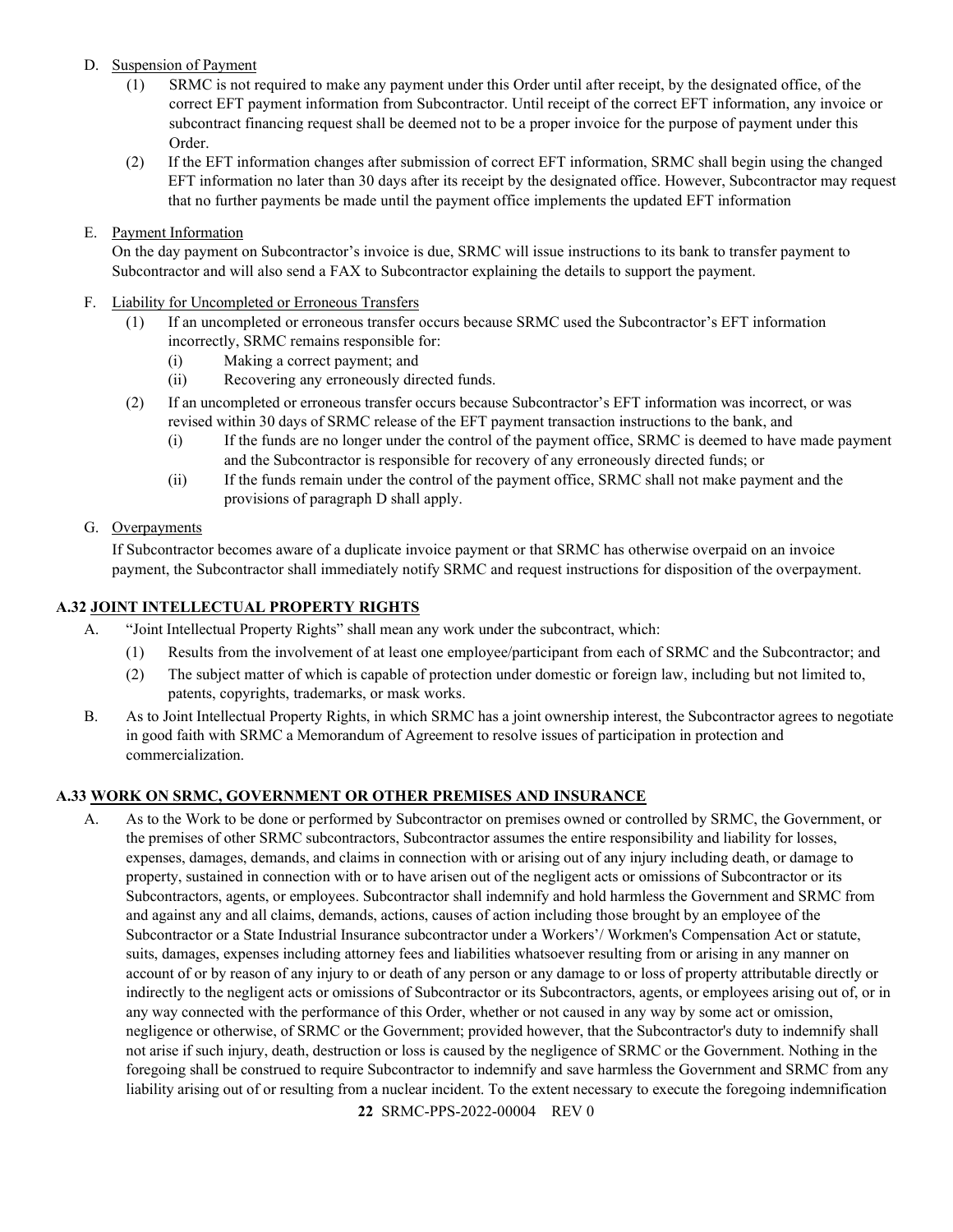and as permitted by law, Subcontractor specifically waives any and all immunity provided by any industrial insurance or Workers'/ Workmen's Compensation Act or statute.

- B. When Subcontractor shall perform any part of the Work on the premises of the SRMC or the Government during the performance of this Order, the Subcontractor shall have in force and effect, policies of insurance conforming to the terms set forth in Paragraph C of this Article.
- C. (1) The Subcontractor shall procure and thereafter maintain at its own expense, the following insurance:
	- (i) Workers' Compensation and Employer's Liability Limits of Liability: Workers' Compensation: Statutory limits in the jurisdiction in which the Subcontractor is located. Employer's Liability: A minimum of \$1,000,000.
	- (ii) Comprehensive General Liability including Bodily Injury and Property Damage Limits of Liability: A minimum of \$1,000,000 Combined Single Limit. Endorsements: SRMC and the Government to be endorsed as Additional Insured. Contractual Liability: Shall include all coverage endorsed on the basic policy.
	- (iii) Automobile Liability including Bodily Injury and Property Damage including All Owned, Non-Owned and Hire.

Limits of Liability: \$1,000,000 Combined Single Limit.

- Note: All personnel operating motor vehicles at SRS must have a valid driver's license, vehicle registration and proof of insurance (regardless of state of origin). Anyone not having these documents is subject to being denied access to SRS and, if in violation of a law, being cited for the violation.
- (2) Certificates of insurance evidencing that the requirements of this Article have been met shall be furnished to SRMC before work is commenced with respect to performance under this Order. In addition, a copy of the policy endorsement for Comprehensive General Liability insurance (Ref. paragraph C.(1)(ii) above), naming SRMC and the Government as "Additional Insured", shall be submitted with the certificate of insurance. (A "blanket" endorsement naming contracting parties as an "Additional Insured" is acceptable.) Provisions shall be made for thirty days (30) advance notice by mail to SRMC of changes in or cancellation of such insurance. Certificates shall be issued by insurance carriers or brokers satisfactory to SRMC.
- (3) In the event the Subcontractor fails to furnish such Certifications of Insurance, as required in Paragraph 2 hereinabove, prior to commencement of work or to continue to maintain such insurance during the performance of the Order, SRMC shall have the right to stop work and/or to withhold any payments or partial payments required to be made under this Order; and shall have the right to continue withholding any or all of said payments so long as the Subcontractor has not complied with the requirements of this Article.
- (4) On orders involving blasting or other hazardous operations, the Subcontractor's insurance shall specifically state that all blasting or such other hazardous operations are fully covered.
- D. Subcontractor agrees to comply with and require its Subcontractors to comply with all applicable laws, rules, and regulations with respect to state industrial insurance or Workers'/Workmen's Compensation, occupational disease, occupational safety and health, or withholding and payment of social security and federal and state income taxes. Subcontractor further agrees to indemnify SRMC and the Government against, and to save and hold harmless SRMC and the Government from, any and all liability and expense with respect to claims against SRMC or the Government which may result from the failure or alleged failure of Subcontractor or of any of its Subcontractors to comply therewith.

## <span id="page-22-0"></span>**A.34 BANKRUPTCY**

If the Subcontractor enters into any proceeding relating to bankruptcy, it shall give written notice via certified mail to the SRMC Procurement Representative within five (5) days of initiating the proceedings. The notification shall include the date on which the proceeding was filed, the identity and location of the court and a listing of the SRMC Subcontract/Order Numbers for which final payment has not been made.

# <span id="page-22-1"></span>**A.35 ACCESS TO DOE-OWNED OR LEASED FACILITIES**

**(***Article applies if employees of Subcontractor will require physical access to DOE-owned or leased facilities.)*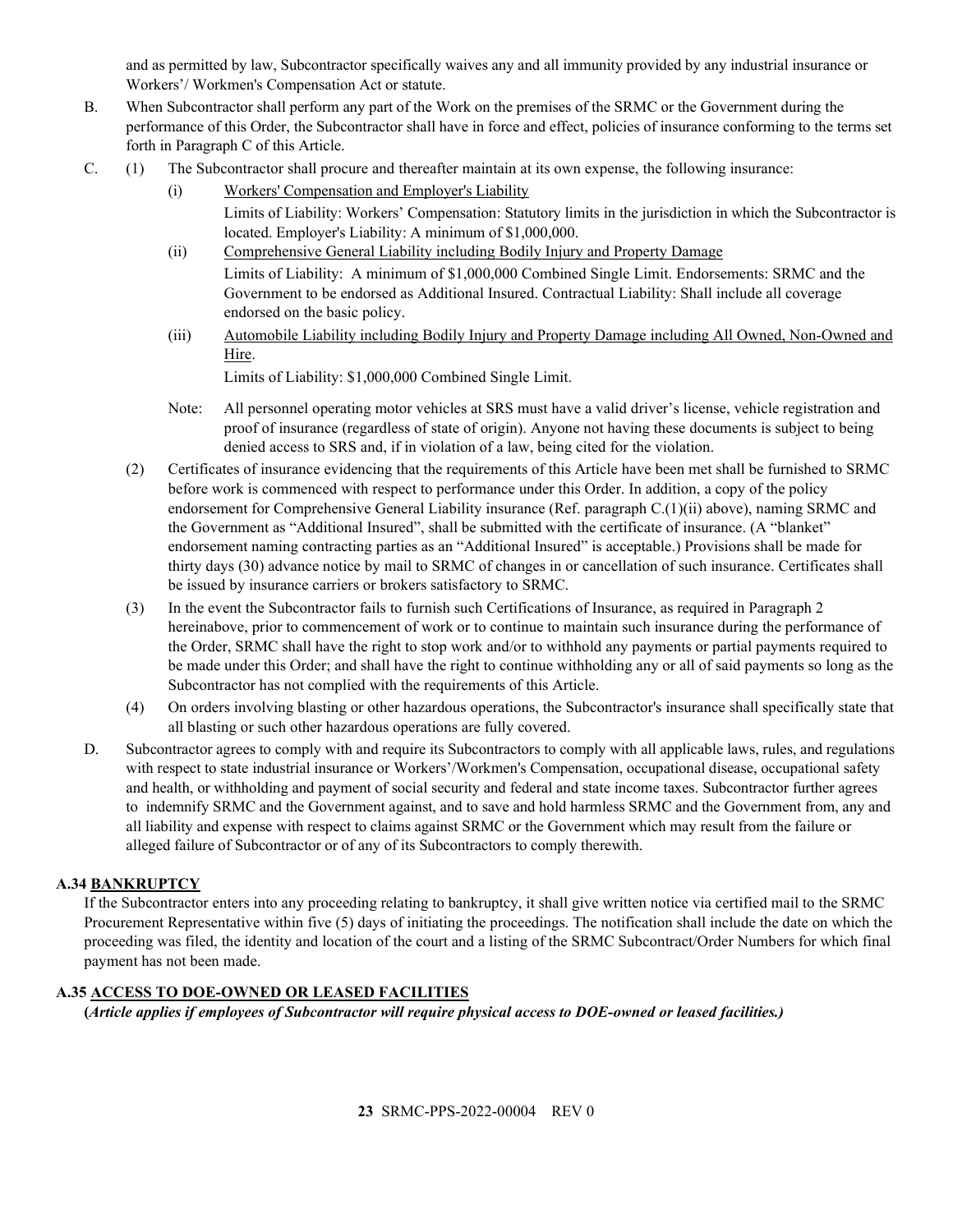- A. The performance of this Order requires that employees of the Subcontractor have physical access to DOE-owned or leased facilities. The Subcontractor understands and agrees that DOE has a prescribed process with which the Subcontractor and its employees must comply in order to receive a security badge that allows such physical access, including appropriate access to DOE-owned equipment. Subcontractor and its employees and those of any lower tier subcontractors shall not use any DOEowned equipment for personal use under any circumstances. The Subcontractor shall propose employees whose background offers the best prospect of obtaining a security badge approval for access. This clause does not control requirements for an employee obtaining a security clearance.
- B. The Subcontractor shall assure:
	- (1) compliance with procedures established by DOE and SRMC in providing its employees with any forms directed by DOE or SRMC;
	- (2) employees properly complete any forms;
	- (3) employees submit the forms to the person designated by the SRMC Procurement Representative;
	- (4) employees cooperate with DOE and SRMC officials responsible for granting access to DOE-owned or leased facilities; and
	- (5) employees provide additional information requested by those DOE/SRMC officials.
- C. The Subcontractor understands and agrees that DOE may unilaterally deny a security badge to an employee and that the denial remains effective for that employee unless DOE subsequently determines that access may be granted. Upon notice from DOE or SRMC that an employee's application for a security badge is or will be denied, the Subcontractor shall promptly identify and submit the appropriate forms for the substitute employee. The denial of a security badge to individual employees by DOE shall not be cause for extension of the period of performance of this Order or any Subcontractor claim against DOE or SRMC.
- D. The Subcontractor shall return to the SRMC Procurement Representative, or designee, the badge(s) or other credential(s) provided by DOE pursuant to this clause, granting physical access to DOE-owned or leased facilities by the Subcontractor's employee(s) upon:
	- (1) termination of this Order;
	- (2) expiration of this Order;
	- (3) termination of employment on this Order by an individual employee; or
	- (4) demand by DOE/SRMC for return of the badge
- E. The Subcontractor shall include this clause, including this paragraph E. in any lower tier subcontract, awarded in the performance of this Order, in which an employee(s) of the lower tier subcontractor will require physical access to DOEowned or leased facilities.

# <span id="page-23-0"></span>**A.36 FOREIGN GOVERNMENT SPONSORED OR AFFILIATED**

## **(***Article only applies if this is a demonstration or R&D subcontract and if the subcontractor's work scope is performed on or at a DOE/NNSA site/facility, including DOE/NNSA/contractor leased space)*

- A. Subcontractor is responsible for complying with the applicable requirements of DOE Order 486.1A CRD Attachment 1 and Attachment 2 and cooperate with Contractor to allow Contractor to comply with the requirement of DOE Order 486.1A CRD.
- B. Contractor Personnel participation in any Foreign Government-Sponsored Talent Recruitment Program of a Foreign Country of Risk, as defined in Attachment 2, is prohibited. Contractor Employee participation in any Other Foreign Government Sponsored or Affiliated Activity is restricted.

The Contractor must utilize due diligence to ensure that (1) Contractor Personnel performing work within the scope of the DOE contract, working at any level, are not participants in any Foreign Government-Sponsored Talent Recruitment Program of a Foreign Country of Risk; and (2) Contractor Employees performing work within the scope of the DOE contract, working at any level, are not participants in any Other Foreign Government Sponsored or Affiliated Activity.

C. According to DOE Order 486.1A, Attachment 2:

"Contractor Personnel" includes any research and development (R&D) or Demonstration subcontractor employee, joint appointee from another institution, and any other individual performing R&D work, whether compensated or uncompensated, within the scope of the prime DOE contract either on-site at the DOE/NNSA site/facility or in DOE/NNSA/contractor leased space.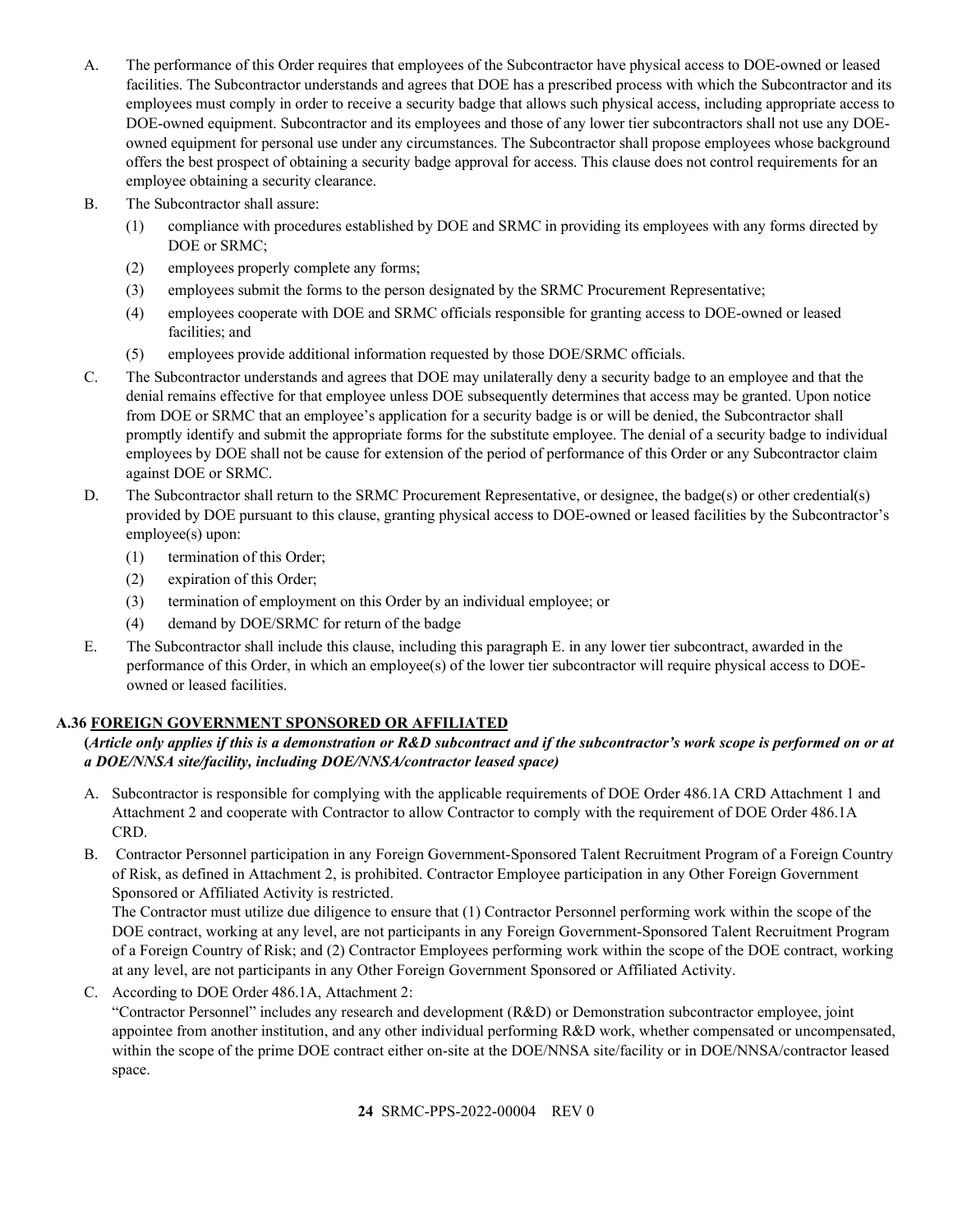## <span id="page-24-0"></span>**A.37 SUPPLEMENTAL DEFINITIONS FOR FAR AND DEAR CLAUSES INCORPORATED BY REFERENCE**

- A. "Contract" means this Subcontract or Purchase Order (except in instances when it is not applicable or appropriate) and includes changes and modifications to this Subcontract.
- B. "Contractor" means the party to whom this Subcontract or Purchase Order is awarded (except in instances when it is not applicable or appropriate).
- C. "Government" means SRMC (except in instances when it is not applicable or appropriate. At a minimum, the change in meaning to "SRMC" does not apply to clauses addressing (i) property, real, personal, intellectual or mixed (SRMC authorized to exercise all rights the Government possesses under such clauses), (ii) nuclear or other governmental indemnification of the Contractor, or (iii) when a right, act, authorization, or obligation can be granted or performed only by the Government's duly authorized representative).
- D. "Contracting Officer" means the Procurement Representative of SRMC(except in instances when it is not applicable or appropriate. At a minimum, the change in meaning to "SRMC" does not apply to clauses addressing (i) property, real, personal, intellectual or mixed (SRMC authorized to exercise all rights the Government possesses under such clauses), (ii) nuclear or other governmental indemnification of the Contractor, or (iii) when a right, act, authorization, or obligation can be granted or performed only by the Government's duly authorized representative).
- E. "Lower tier Subcontractor" means any party entering into an agreement with the Subcontractor or any lower tier Subcontractor for the furnishing of supplies or services required for performance of this Subcontract.

*(This Subcontract or Purchase Order incorporates the Clauses identified below by reference, with the same force and effect as if they were given in full text. Upon request, SRMC will make their full text available. Sustainability Requirements are grouped together as they collectively will apply or not depending on the scope of work)*

## <span id="page-24-1"></span>**\*A.38 POLLUTION PREVENTION AND RIGHT-TO-KNOW INFORMATION (MAY 2011)** FAR 52.223-5

## <span id="page-24-2"></span>**\*A.39 NUCLEAR HAZARDS INDEMNITY AGREEMENT (AUG 2016)**

DEAR 952.250-70

<span id="page-24-3"></span>**\*A.40 EQUAL OPPORTUNITY (SEP 2016)**

FAR 52.222-26

<span id="page-24-4"></span>**\*A.41 STOP WORK ORDER (AUG 1989)**

FAR 52.242-15

<span id="page-24-5"></span>**\*A.42 CONVICT LABOR (JUN 2003)**

FAR 52.222-3

## <span id="page-24-6"></span>**\*A.43 NOTICE TO GOVERNMENT OF LABOR DISPUTES (FEB 1997)** FAR 52.222-1

#### <span id="page-24-7"></span>**\*A.44 INTEREST (MAY 2014)**

FAR 52.232-17, with the addition of a paragraph (d) to read as follows: "(d) No interest is payable to the Subcontractor for any claim or voucher the Subcontractor may submit for payment except as specifically imposed by a Court on any judgment obtained by the Subcontractor or as otherwise provided herein."

#### <span id="page-24-8"></span>**\*A.45 WHISTLEBLOWER PROTECTION FOR CONTRACTOR EMPLOYEES (DEC 2000)**

*(This Article applies only with respect to work to be performed on-site.)* DEAR 952.203-70

# <span id="page-24-9"></span>**\*A.46 SUBCONTRACTS FOR COMMERCIAL ITEMS (AUG 2020)**

FAR 52.244-6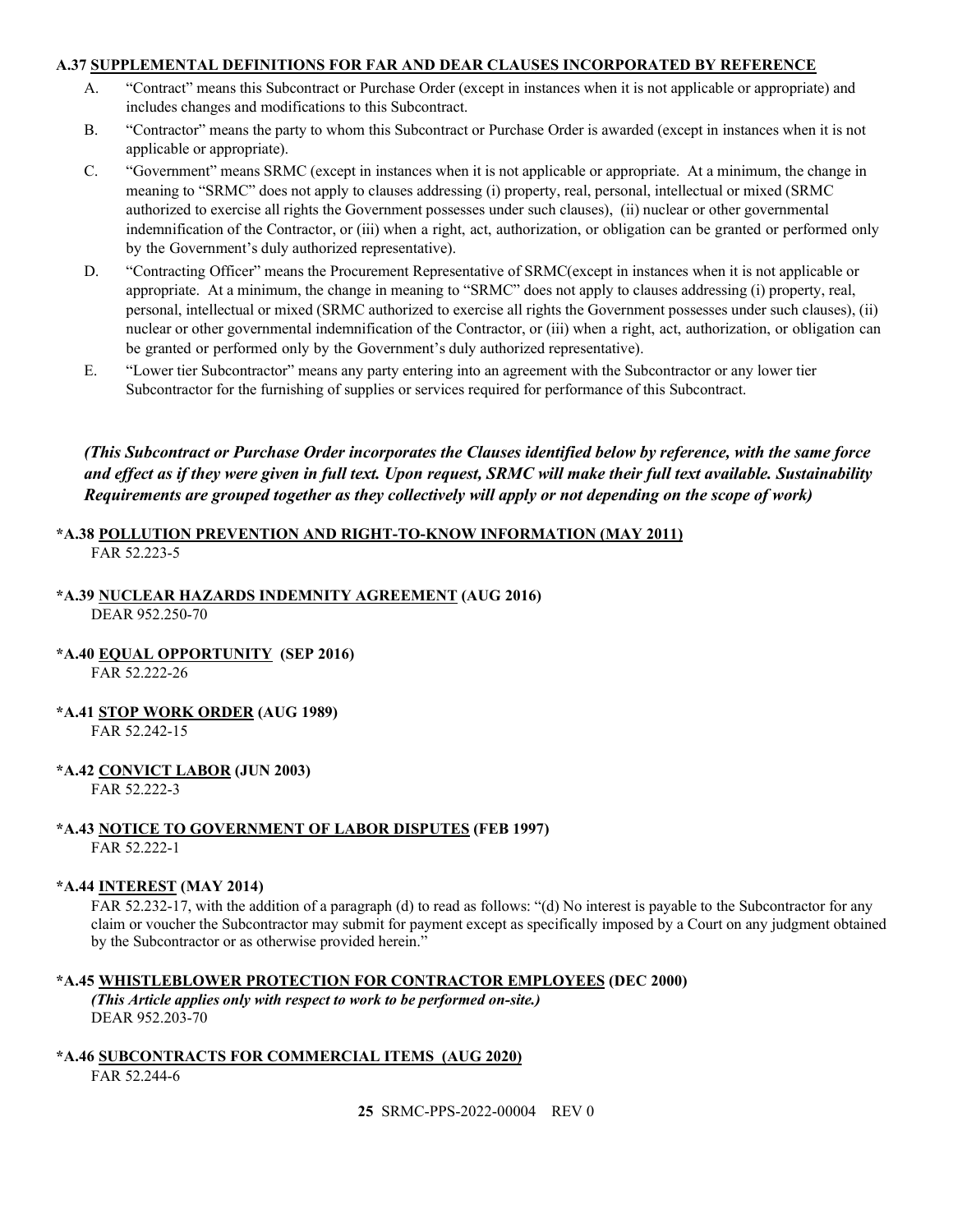## <span id="page-25-0"></span>**\*A.47 RESTRICTIONS ON CERTAIN FOREIGN PURCHASES (JUN 2008)**

FAR 52.225-13

## <span id="page-25-1"></span>**\*A.48 PAYMENTS UNDER TIME AND MATERIALS AND LABOR-HOUR CONTRACTS (NOV 2021)**

FAR 52.232-7 (Travel, per diem and lodging expenses are not reimbursable costs under this Subcontract unless Subcontractor's employees are in an official travel status performing work on behalf and with the advance approval of SRMC. FAR 31.205-46 Travel governs the allowability and reimbursement of incurred costs.)

## <span id="page-25-2"></span>**\*A.49 EXCUSABLE DELAYS (APR 1984)**

FAR 52.249-14 *Applies to CR Task Orders Only.*

## <span id="page-25-3"></span>**\*A.50 PERSONAL IDENTITY VERIFICATION OF CONTRACTOR PERSONNEL (JAN 2011)**

FAR 52.204-9

*(Article applies if Subcontractor requires routine access to a Federally controlled facility and/or routine access to a Federally controlled information system.)*

## <span id="page-25-4"></span>**\*A.51 COMBATING TRAFFICKING IN PERSONS (JAN 2019)**

FAR 52.222-50

# <span id="page-25-5"></span>**\*A.52 PROHIBITION ON CONTRACTING FOR HARDWARE, SOFTWARE AND SERVICES DEVELOPED OR PROVIDED BY KASPERSKY LAB AND OTHER COVERED ENTITIES (JUL 2018)**

FAR 52.204-23

# **SECTION B**

<span id="page-25-6"></span>*(This Purchase Order incorporates the Clause identified below by reference, with the same force and effect as if they were given in full text. Upon request, SRMC will make their full text available. Reference Article A.37, "Supplemental Definitions for FAR and DEAR Clauses Incorporated by Reference".)*

## <span id="page-25-7"></span>**SECTION B.1 ARTICLES APPLY IF THE PRICE OF THIS ORDER EXCEEDS \$3,000**

<span id="page-25-8"></span>**\*B.1 PAID SICK LEAVE UNDER EXECUTIVE ORDER 13706 (JAN 2017)** FAR 52.222-62

<span id="page-25-10"></span><span id="page-25-9"></span>**\*B.2 EMPLOYMENT ELIGIBILITY VERIFICATION (OCT 2015)** FAR 52.222-54

# **SECTION C**

*(This Purchase Order incorporates the Clauses identified below by reference, with the same force and effect as if they were given in full text. Upon request, SRMC will make their full text available. Reference Article A.37, "Supplemental Definitions for FAR and DEAR Clauses Incorporated by Reference".)*

## <span id="page-25-11"></span>**SECTION C: ARTICLES APPLY IF THE PRICE OF THIS ORDER EXCEEDS \$10,000**

<span id="page-25-12"></span>**\*C.1 EQUAL OPPORTUNITY FOR WORKERS WITH DISABILITIES (JUN 2020)** FAR 52.222-36

## <span id="page-25-13"></span>**\*C.2 PATENT INDEMNITY (APR 1984)**

FAR 52.227-3 NOTE: If this article is applicable, Article A.21 is deleted.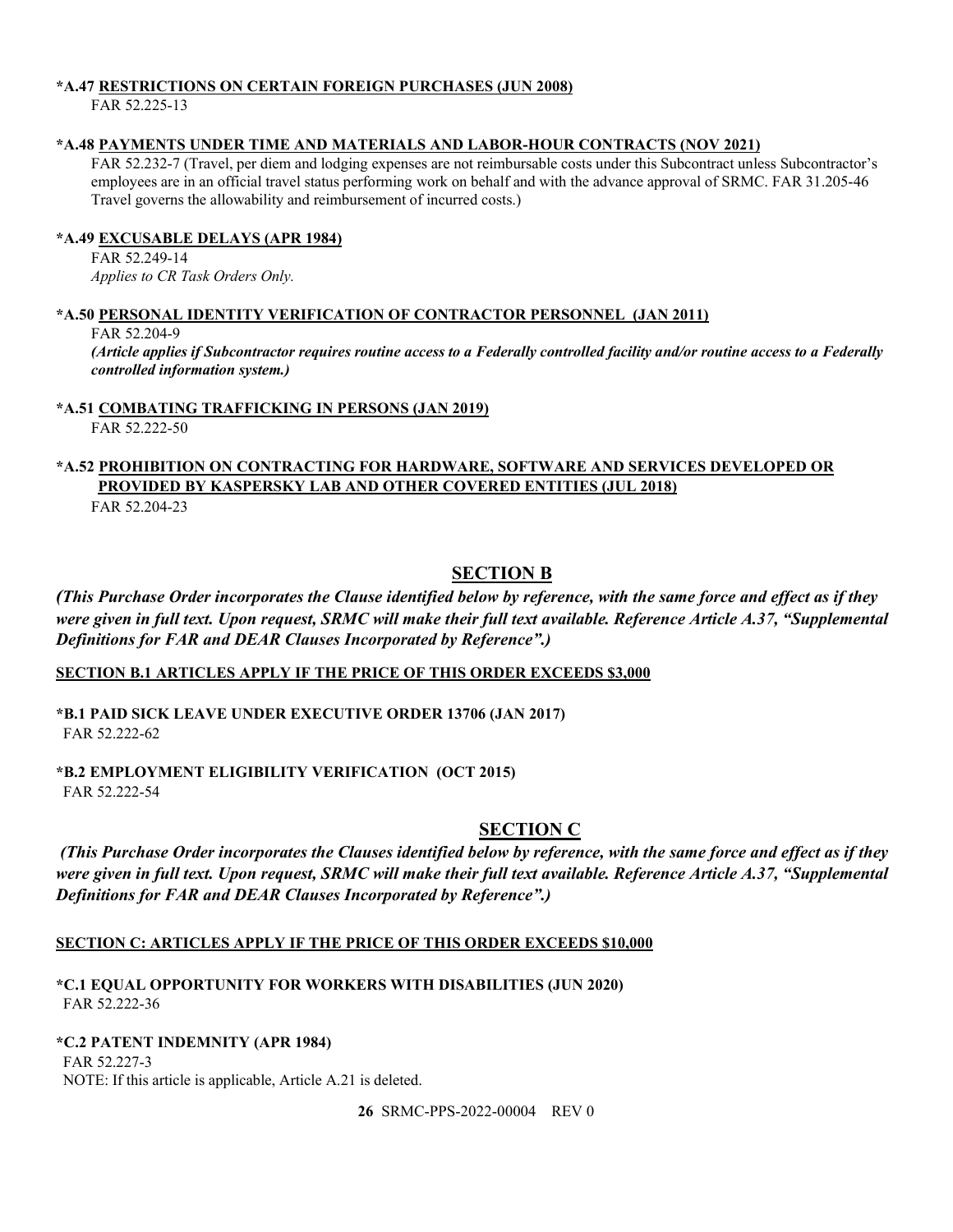## <span id="page-26-0"></span>**\*C.3 PROHIBITION OF SEGREGATED FACILITIES (APR 2015)** FAR 52.222-21

# <span id="page-26-1"></span>**\*C.4 BUY AMERICAN ACT-SUPPLIES (MAY 2014)**

<span id="page-26-2"></span>FAR 52.225-1

# **SECTION D**

# <span id="page-26-3"></span>**SECTION D: ARTICLES APPLY IF THE PRICE OF THIS ORDER EXCEEDS \$25,000**

## <span id="page-26-4"></span>**D.1 INSPECTION OF SUPPLIES AND SERVICES**

- A. (1) "Services" as used in this article includes services performed, workmanship, and material furnished or utilized in the performance of services. (2) "Supplies" as used in this article, includes but is not limited to raw materials, components, intermediate assemblies, end products, and lots of supplies.
- B. Subcontractor shall provide and maintain an inspection system acceptable to SRMC covering Services and/or Supplies and shall tender to SRMC for acceptance only Supplies that have been inspected in accordance with the inspection system and have been found by Subcontractor to be in conformity with Order requirements. As part of the system, Subcontractor shall prepare records evidencing all inspections made under the system and the outcome. These records shall be kept complete and made available to SRMC and the Government during Order performance and for as long afterwards as this Order requires. SRMC and the Government may perform reviews and evaluations reasonably necessary to ascertain compliance with this paragraph. These reviews and evaluations shall be conducted in a manner that will not unduly delay the Work. The right of review, whether exercised or not, does not relieve Subcontractor of its obligations under this Order.
- C. SRMC and the Government has the right to inspect and test all Supplies and Services called for by this Order, to the extent practicable, at all places and times, including the period of manufacture, and in any event before acceptance. SRMC and the Government shall perform inspections and tests in a manner that will not unduly delay the Work. SRMC and the Government assume no contractual obligation to perform any inspection and test for the benefit of Subcontractor, unless specifically set forth elsewhere in this Order.
- D. If SRMC or the Government performs an inspection or test on the premises of Subcontractor or a Subcontractor, Subcontractor shall furnish, and shall require Subcontractors to furnish, without additional charge, all reasonable facilities and assistance for the safe and convenient performance of these duties. Except as otherwise provided in this Order, SRMC shall bear the expense of SRMC and Government inspections or tests made at other than the Subcontractor's or Subcontractor's premises; provided, that in case of rejection, SRMC and the Government shall not be liable for any reduction in the value of inspection or test samples.
- E. (1) When Supplies or Services are not ready at the time specified by Subcontractor for inspection or test, SRMC may charge to Subcontractor the additional cost to SRMC related to the inspection or test.
	- (2) SRMC may also charge Subcontractor for any additional cost of inspection or test when
	- (3) prior rejection makes reinspection or retest necessary.
- F. SRMC has the right either to reject or to require correction of nonconforming Supplies. Supplies are nonconforming when they are defective in material or workmanship or are otherwise not in conformity with Order requirements. SRMC may reject nonconforming Supplies with or without disposition instructions.
- G. Subcontractor shall remove Supplies rejected or required to be corrected. However, SRMC may require correction in place, promptly after notice, by and at the expense of Subcontractor. Subcontractor shall not tender for acceptance corrected or rejected Supplies without disclosing the former rejection or requirement for correction, and, when required, shall disclose the corrective action taken.
- H. If any of the Services do not conform to Order requirements, SRMC may require Subcontractor to perform the Services again in conformity with Order requirements, at no increase in Order amount. When the defects in Services cannot be corrected by reperformance, SRMC may
	- (1) Require Subcontractor to take necessary action to ensure that future performance conforms to Order requirements and
	- (2) Reduce the Order price to reflect the reduced value of the Services performed.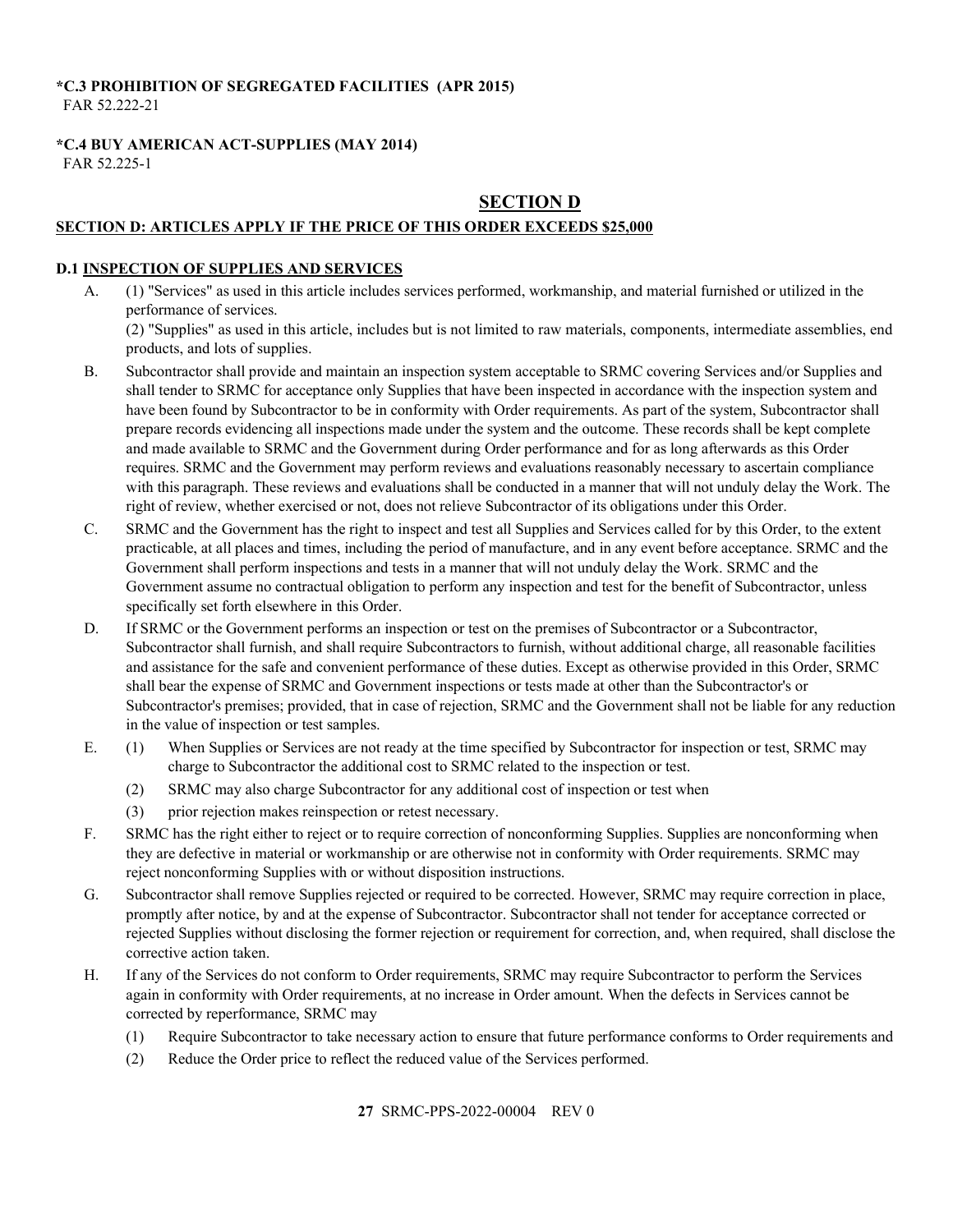- I. If Subcontractor fails to remove, replace, or correct rejected Supplies promptly, that are required to be removed or to be replaced or corrected, or to reperform nonconforming Services promptly in conformance with Order requirements or to take the necessary action to ensure future performance of Services in conformity with Order requirements, SRMC may
	- (1) By Order or otherwise, remove, replace, or correct the Supplies and perform the Services and charge the cost to Subcontractor;
	- (2) Terminate this Order for default; or
	- (3) Require delivery and make an equitable price reduction.
- J. (1) If this Order provides for the performance of quality assurance at source, and if requested by SRMC, the Subcontractor shall furnish advance notification of the time
	- (i) When Subcontractor inspection or tests will be performed in accordance with the terms and conditions of this Order and
	- (ii) When the Supplies will be ready for SRMC inspection.
	- (2) The SRMC request shall specify the period and method of the advance notification and the SRMC representative to whom it shall be furnished. Requests shall not require more than two workdays of advance notification if the SRMC representative is in residence in the Subcontractor's plant, nor more than seven workdays in other instances.
- K. SRMC shall accept or reject Supplies as promptly as practicable after delivery, unless otherwise provided in this Order. SRMC's failure to inspect and accept or reject the Supplies shall not relieve Subcontractor from responsibility, nor impose liability on SRMC, for nonconforming Supplies.
- L. Inspections and tests by SRMC and the Government do not relieve Subcontractor of responsibility for defects or other failures to meet Order requirements. Acceptance shall be conclusive, except for latent defects, fraud, gross mistakes amounting to fraud, or as otherwise provided in this Order.
- M. If acceptance is not conclusive for any reason, SRMC, in addition to any other rights and remedies provided by law, or under other provisions of this Order, shall have the right to require the Subcontractor
	- (1) At no increase in Order price, to correct or replace the defective or nonconforming Supplies at the original point of delivery or at Subcontractor's plant, at SRMC's election and in accordance with a reasonable delivery schedule as may be agreed upon between Subcontractor and SRMC; provided, that SRMC may require a reduction in Order price if Subcontractor fails to meet such delivery schedule, or
	- (2) Within a reasonable time after receipt by Subcontractor of notice of defects or nonconformance, to repay such portion of this Order as is equitable under the circumstances if SRMC elects not to require correction or replacement. When Supplies are returned to Subcontractor, Subcontractor shall bear the transportation cost from the original point of delivery to Subcontractor's plant and return to the original point when that point is not the Subcontractor's plant. If Subcontractor fails to perform or act as required in (1) or (2) above and does not cure such failure within a period of ten days (or such longer period as SRMC may authorize in writing) after receipt of notice from SRMC specifying such failure, SRMC shall have the right by contract or otherwise to replace or correct such Supplies and charge to Subcontractor the cost occasioned thereby.

# *(This Purchase Order incorporates the Clause identified below by reference, with the same force and effect as if they were given in full text. Upon request, SRMC will make their full text available.)*

#### <span id="page-27-1"></span><span id="page-27-0"></span>**\*D.2 PROTECTING THE GOVERNMENT'S INTEREST WHEN SUBCONTRACTING WITH CONTRACTORS DEBARRED, SUSPENDED, OR PROPOSED FOR DEBARMENT (JUN 2020)** FAR 52.209-6

# **SECTION E**

## <span id="page-27-2"></span>**SECTION E: ARTICLES APPLY IF THE PRICE OF THIS ORDER EXCEEDS \$100,000**

*(This Purchase Order incorporates the Clauses identified below by reference, with the same force and effect as if they were given in full text. Upon request, SRMC will make their full text available. Reference Article A.37, "Supplemental Definitions for FAR and DEAR Clauses Incorporated by Reference".)*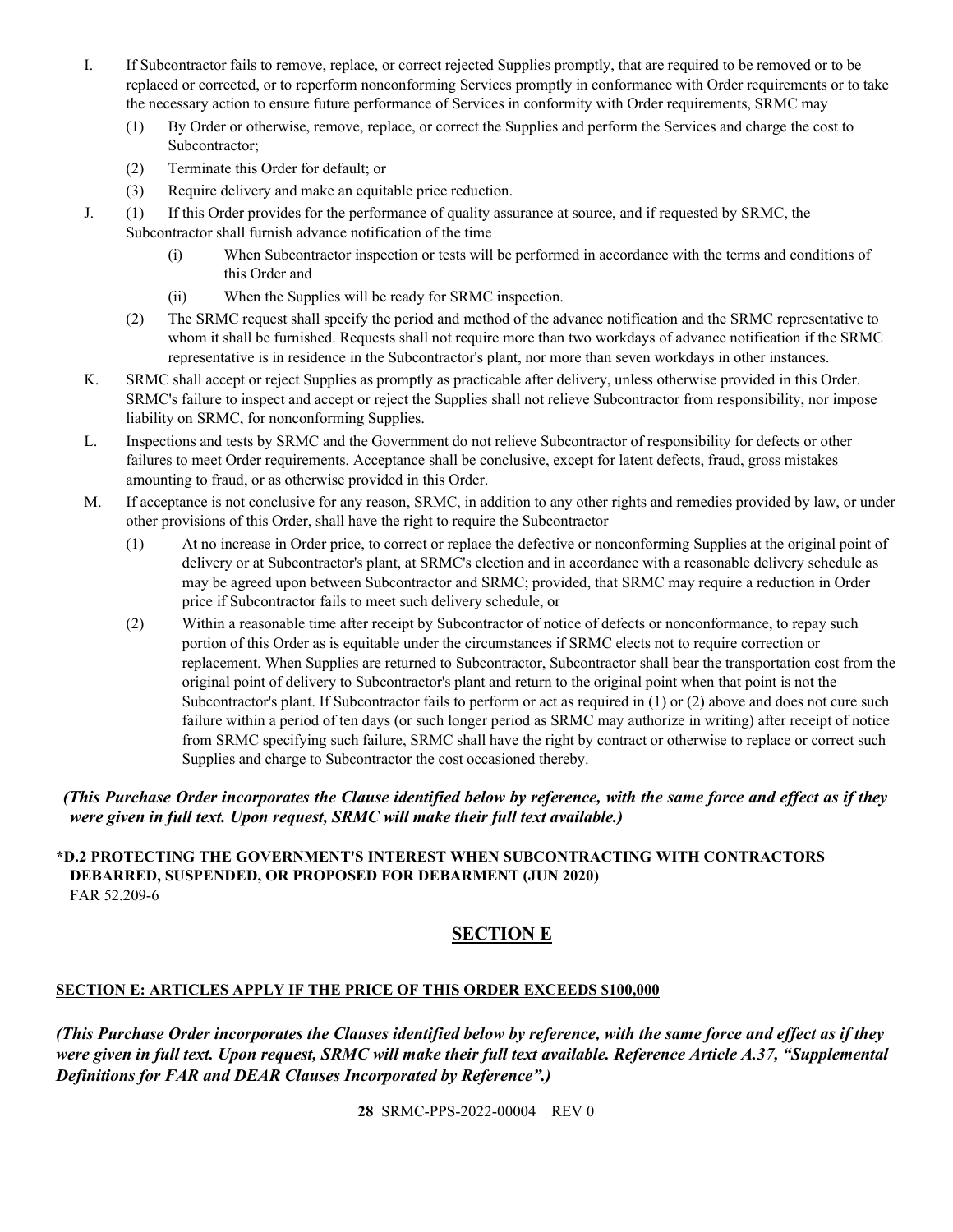#### <span id="page-28-0"></span>**\*E.1 AUTHORIZATION AND CONSENT (JUN 2020)** FAR 52.227-1

## <span id="page-28-1"></span>**\*E.2 NOTICE AND ASSISTANCE REGARDING PATENT AND COPYRIGHT INFRINGEMENT (DEC 2000)** DEAR 970.5227-5

- <span id="page-28-2"></span>**\*E.3 PAYMENT FOR OVERTIME PREMIUMS (JUL 1990)** FAR 52.222-2
- <span id="page-28-3"></span>**\*E.4 LIMITATION ON PAYMENTS TO INFLUENCE CERTAIN FEDERAL TRANSACTIONS (JUN 2020)** FAR 52.203-12
- <span id="page-28-4"></span>**\*E.5 UTILIZATION OF SMALL BUSINESS CONCERNS (OCT 2018)** FAR 52.219-8

<span id="page-28-5"></span>**\*E.6 INTEGRITY OF UNIT PRICES ( JUN 2020-) – ALT I (OCT 1997)** FAR 52.215-14

<span id="page-28-6"></span>**\*E.7 ANTI-KICKBACK PROCEDURES (JUN 2020)** FAR 52.203-7

<span id="page-28-7"></span>**\*E.8 RESTRICTION ON SUBCONTRACTOR SALES TO THE GOVERNMENT (JUN 2020)** FAR 52.203-6

- <span id="page-28-8"></span>**\*E.9 CONTRACT WORK HOURS AND SAFETY STANDARDS ACT OVERTIME COMPENSATION (MAY 2018)** FAR 52.222-4
- <span id="page-28-9"></span>**\*E.10 PREFERENCE FOR PRIVATELY-OWNED U.S. FLAG COMMERCIAL VESSELS (FEB 2006)** FAR 52.247-64

<span id="page-28-10"></span>\***E.11 ACQUISITION OF EPEAT®-REGISTERED TELEVISIONS (Jun 2014) FAR 52.223-14**

<span id="page-28-11"></span>**\*E.12 EQUAL OPPORTUNITY FOR VETERANS (JUN 2020)** FAR 52.222-35

<span id="page-28-12"></span>**\*E.13 EMPLOYMENT REPORTS ON VETERANS (JUN 2020)** FAR 52.222-37

<span id="page-28-14"></span><span id="page-28-13"></span>**\*E.14 AUDIT AND RECORDS – NEGOTIATIONS (JUN 2020)** FAR 52.215-2

# **SECTION F**

#### <span id="page-28-15"></span>**SECTION F: ARTICLES APPLY IF THE PRICE OF THIS ORDER EXCEEDS \$500,000**

*(This Purchase Order incorporates the Clauses identified below by reference, with the same force and effect as if they were given in full text. Upon request, SRMC will make their full text available. Reference Article A.37, "Supplemental Definitions for FAR and DEAR Clauses Incorporated by Reference".)*

<span id="page-28-16"></span>**\*F.1 DISPLACED EMPLOYEE HIRING PREFERENCE (JUN 1997)** DEAR 952.226.74 (APPLIES IF ORDER EXCEEDS \$500,000)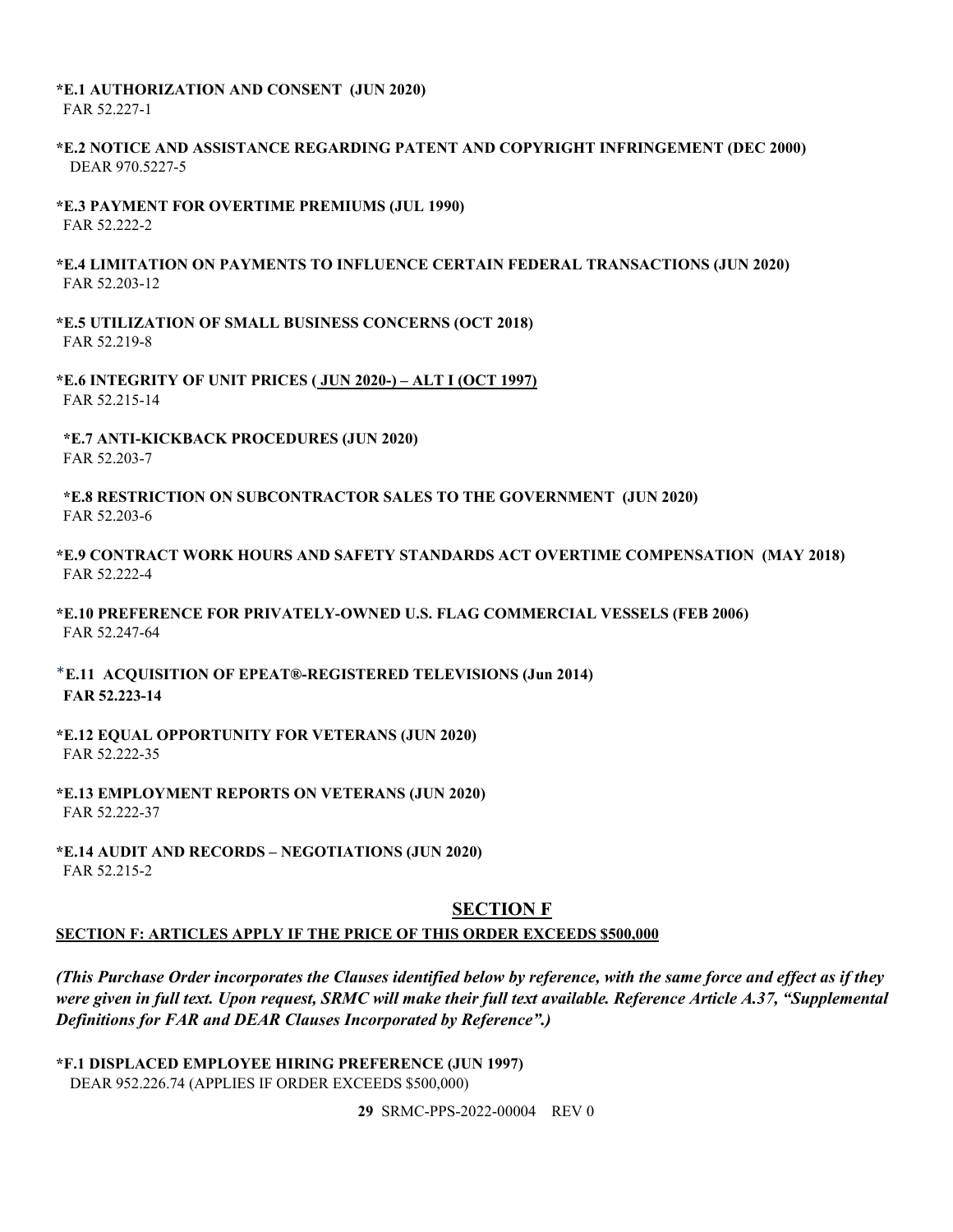#### <span id="page-29-0"></span>**\*F.2 SMALL BUSINESS SUBCONTRACTING PLAN (JUN 2020) Alt. II (NOV 2016)**

<span id="page-29-1"></span>FAR 52.219-9 (APPLIES IF ORDER EXCEEDS \$700,000 or \$1.5M FOR CONSTRUCTION)

# **SECTION G**

## <span id="page-29-2"></span>**SECTION G: ARTICLES APPLY ONLY IF SPECIFIED IN THE ORDER, REGARDLESS OF ORDER PRICE**

#### <span id="page-29-3"></span>**G.1 INTEGRATION OF ENVIRONMENT, SAFETY AND HEALTH INTO WORK PLANNING AND EXECUTION**

- A. For the purpose of this Article,
	- (1) safety encompasses environment, safety and health, including pollution prevention and waste minimization; and
	- (2) employees include Subcontractor and lower tier subcontractor employees.
	- (3) Subcontractor shall track and expect any lower tier subcontractors to track their Experience Modification Rate (EMR) and Total Recordable Case (TRC) rate and submit a properly executed Environmental Safety and Health Worksheet (obtainable from the SRMC ES&H Department) in addition to letters from their worker's compensation carriers verifying their EMRs. If a three-year average interstate EMR exceeds 1.0, Subcontractor and lower tier subcontractors no longer are in compliance to continue the performance of work under this Order.
- B. In performing work under this Subcontract, the Subcontractor and any lower tier Subcontractor(s), shall perform work safely, in a manner that ensures adequate protection for employees, the public, and the environment, and shall be accountable for the safe performance of work. All work shall be performed, to include subcontracted work, in compliance with all applicable SRMC/DOE environmental, safety, and health requirements, including DOE Regulation 10 CFR 851, "Worker Safety and Health Program," and orders, and procedures including related reporting requirements. Occupational medicine screenings and tests applicable to employees of Subcontractor and any lower tier subcontractor(s) shall be the responsibility of Subcontractor and are not reimbursable under this Subcontract. The Subcontractor shall exercise a degree of care commensurate with the work and the associated hazards. The Subcontractor shall ensure that management of environment, safety and health (ES&H) functions and activities becomes an integral, but visible part of the Subcontractor's work planning and execution processes. The Subcontractor shall, in the performance of work, ensure that:
	- (1) Line management is responsible for the protection of employees, the public, and the environment. Line management includes those subcontractor and lower tier subcontractor employees managing or supervising employees performing work.
	- (2) Clear and unambiguous lines of authority and responsibility for ensuring ES&H are established and maintained at all organizational levels.
	- (3) Personnel possess the experience, knowledge, skills, and abilities that are necessary to discharge their responsibilities.
	- (4) Resources are effectively allocated to address ES&H, programmatic, and operational considerations. Protecting employees, the public, and the environment is a priority whenever activities are planned and performed.
	- (5) Before work is performed, the associated hazards are evaluated and an agreed-upon set of ES&H standards and requirements are established which, if properly implemented, provide adequate assurance that employees, the public, and the environment are protected from adverse consequences.
	- (6) Administrative and engineering controls to prevent and mitigate hazards are tailored to the work being performed and associated hazards. Emphasis should be on designing the work and/or controls to reduce or eliminate the hazards and to prevent accidents and unplanned releases and exposures.
	- (7) The conditions and requirements to be satisfied for operations to be initiated and conducted are established and agreed-upon by SRMC and the Subcontractor. These agreed- upon conditions and requirements of the Subcontract are binding upon the Subcontractor. The extent of documentation and level of authority for agreement shall be tailored to the complexity and hazards associated with the work and shall be established as an Integrated Safety Management System (ISMS). At a minimum and as required by Subcontract, elements of the safety management system shall include: The Subcontract; Subcontractor's worker protection plan and task specific plan; and Subcontractor's internal procedures, policies and practices.
- C. The Subcontractor, and any lower tier Subcontractor(s), shall manage and perform work in accordance with (i) Article G.2 or a documented Worker Protection Plan (WPP) that fulfills all conditions in paragraph B. of this Article to the degree specified in Article G.3 or G.4. as indicated applicable to this Subcontract; and (ii) the Safety Management System.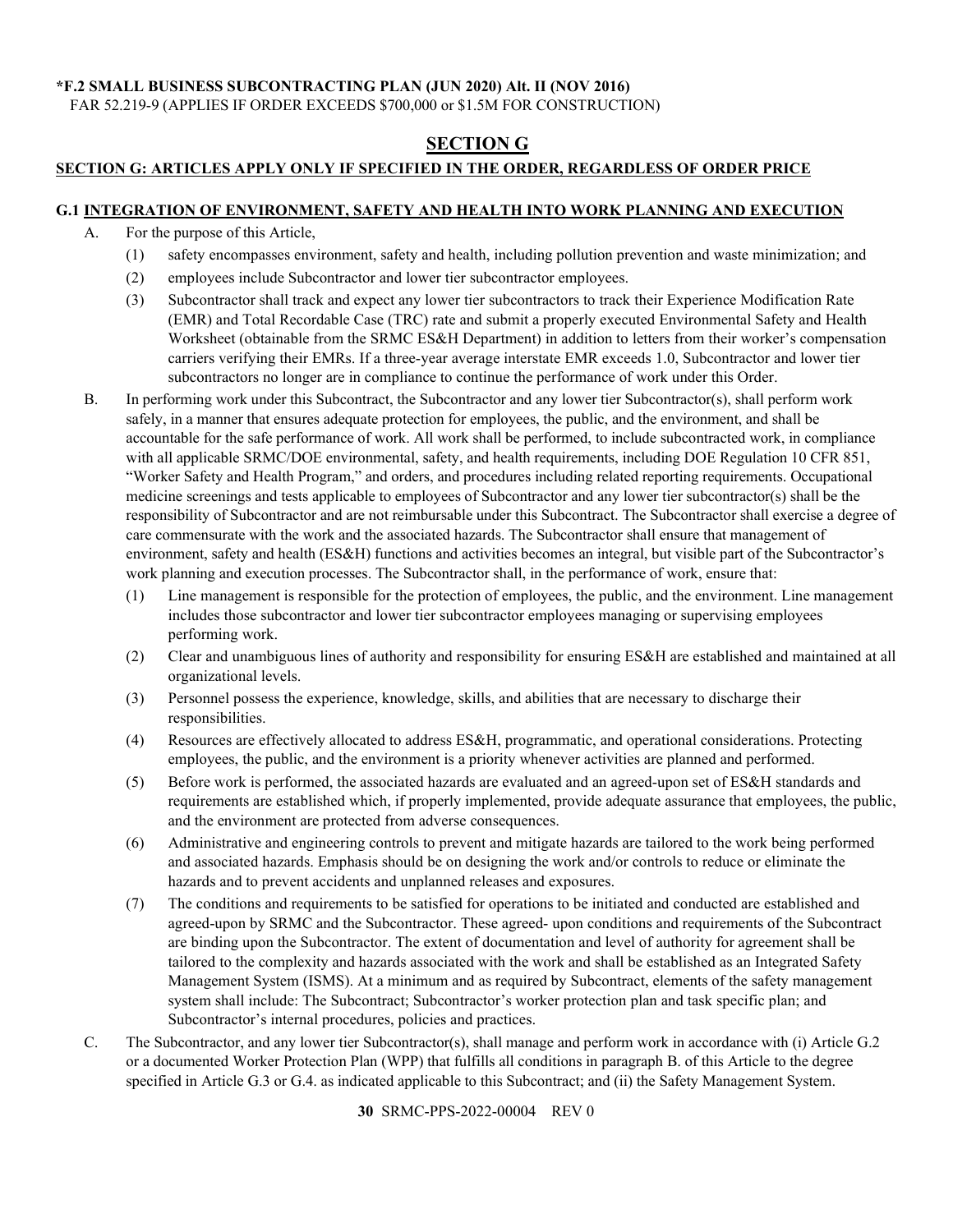Documentation in the Subcontract shall describe how the Subcontractor will:

- (1) define the Work to be performed;
- (2) identify and analyze hazards associated with the work;
- (3) develop and implement hazard controls;
- (4) perform work within controls; and
- (5) provide feedback on adequacy of controls and continue to improve safety management.
- D. The Subcontract shall describe how the Subcontractor will establish, document, and implement safety performance objectives, performance measures, and commitments in response to Subcontract requirements and funding limits while maintaining the integrity of the WPP. The Subcontract shall also describe how the Subcontractor will measure WPP effectiveness.
- E. The Subcontractor shall submit to the SRMC Procurement Representative documentation of its WPP for review and acceptance. The SRMC Procurement Representative will establish dates for submittal, discussions, and revisions to the WPP. The SRMC Procurement Representative will provide guidance on preparation, content, review, and acceptance of the WPP. On an annual basis, the Subcontractor shall review and update, for SRMC acceptance, its safety performance objectives, performance measures, and commitments consistent with, and in response to, Subcontract requirements, funding limits and direction. Resources shall be identified and allocated to meet the safety objectives and performance commitments as well as maintain the integrity of the entire WPP. Accordingly, the subcontract shall be integrated with the Subcontractor's business processes, as applicable to the Scope of Work contained in this subcontract, for work planning, budgeting, authorization, execution, and change control.
- F. The Subcontractor and any lower tier subcontractor(s) shall comply with, and assist SRMC in complying with, ES&H requirements of all applicable laws and regulations, and applicable directives identified in the Article of this Subcontract on Laws, Regulations, and DOE Directives. The Subcontractor shall cooperate with Federal and non-Federal agencies having jurisdiction over ES&H matters under this Subcontract.
- G. The Subcontractor shall promptly evaluate and resolve any noncompliance with applicable ES&H requirements including those specified in the subcontract. If the Subcontractor fails to provide resolution or, if at any time, the Subcontractor's acts or failure to act causes substantial harm or an imminent danger to the environment or health and safety of employees or the public, the SRMC Procurement Representative may issue an order stopping work in whole or in part. Any stop work order issued by the SRMC Procurement Representative under this Article (or issued by the Subcontractor to a lower tier subcontractor shall be without prejudice to any other legal or contractual rights of SRMC. In the event that the SRMC Procurement Representative issues a stop work order, an order authorizing the resumption of the work may be issued at the discretion of the SRMC Procurement Representative. The Subcontractor shall not be entitled to an extension of time or additional fee or damages by reason of, or in connection with, any work stoppage ordered in accordance with this Article.
- H. SRMC shall hold the Subcontractor responsible for compliance with the ES&H requirements applicable to this Subcontract, including performance of work by any lower tier subcontractor(s).

## <span id="page-30-0"></span>**G.2 ENVIRONMENT, SAFETY, AND HEALTH COMPLIANCE - ALTERNATIVE I**

## *(Compliance by the Subcontractor with the requirements of this Article G.2 shall satisfy any/all requirements of Article G.1, "Integration of Environment, Safety and Health into Work Planning and Execution", applicable to the scope of work contained in this Subcontract.)*

A. The Subcontractor, and any lower tier Subcontractor(s), shall take all reasonable precautions in the performance of the work under this Subcontract to protect the environment, safety, and health of employees and members of the public. All work shall be performed to include lower tier subcontracted work in compliance with all applicable SRMC/DOE environmental, safety, and health requirements, including DOE Regulation 10 CFR 851, "Worker Safety and Health Program", and orders, and procedures including related reporting requirements. Such procedures provide authority to SRMC employees to call a "time out/stop work" when unsafe conditions are observed and/or employee actions are likely to cause injury to themselves, other personnel, or cause damage to SRS property. The subcontractor shall ensure that its employees, including lower tier subcontractor employees are aware of this authority, and also have similar "time out/stop work" authority when performing work under this subcontract. The SRMC Procurement Representative shall notify the Subcontractor in writing of any noncompliance with the provisions of this Article and the corrective action to be taken. After receipt of such notice, the Subcontractor shall immediately take corrective action. In the event that the Subcontractor fails to take corrective action and comply with said SRMC/DOE regulations, requirements and procedures the SRMC Procurement Representative may,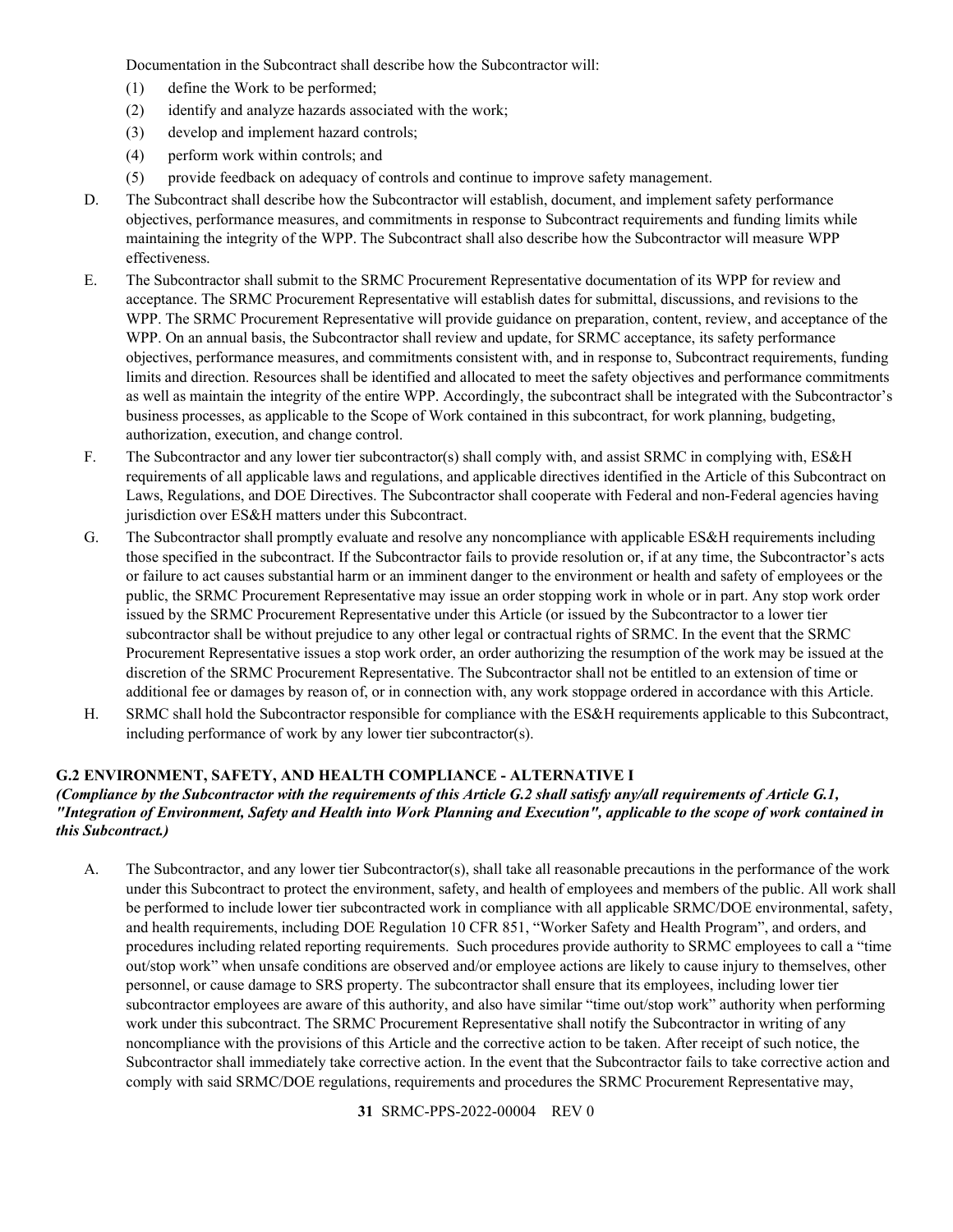without prejudice to any other legal or contractual rights of SRMC, issue an order stopping work in whole or in part. An order authorizing the resumption of work may be issued at the discretion of the Procurement Representative. The Subcontractor shall not be entitled to an extension of time or additional fee or damages by reason of, or in connection with, any work stoppage ordered in accordance with this Article.

- B. Prior to the start of work under this Subcontract, the Subcontractor shall provide to the SRMC Procurement Representative a letter acknowledging a Corporate Safety and Health Policy and confirmation of compliance with SRMC procedures. In addition, for any tasks identified in the Statement of Work as outside the scope of SRMC procedures, the Subcontractor shall provide to the SRMC Procurement Representative for SRMC review and acceptance any appropriate documentation, procedures or manuals containing task hazard reviews and safeguards to be implemented. Whenever a significant change or addition is made to such documentation, procedures or manuals, the subcontractor shall re-submit the revised document to SRMC for review and acceptance. Examples of significant changes include any requirement deletions, additional scope added, total re-write or major revision. Additionally, the Subcontractor must submit annually to SRMC either an update to the documentation, procedures or manuals for acceptance or a letter stating that no changes are necessary in the current accepted documents.
- C. Equipment Safety

The Subcontractor shall ensure that major equipment used in the performance of work under this subcontract is inspected, operated and maintained by qualified competent personnel. As confirmation, the Subcontractor shall complete Form PF-44, Major Equipment Declaration, (copy available on the SRMC Internet Home Page) and provide one (1) copy to the Subcontract Technical Representative (STR), prior to placing any such equipment in service on the Savannah River Site. Additionally, prior to performing any activity involving the loading, unloading, and transporting of self-propelled medium or heavy duty equipment on the Savannah River Site, the Subcontractor shall complete the "SRMC "Self-Propelled Equipment Loading, Unloading & Transport Safety Review Checklist"", copy available on the SRMC Home Page (under Supplier Forms & Documents) at [http://www.srsimcc.com/,](http://www.srsimcc.com/) and provide a copy to the STR.

D. Assigned Competent Person

The Subcontractor shall designate in writing an Assigned Competent Person (ACP), and alternates, who will be responsible for SRS perimeter barricade escort and safety orientation for non- badged material/equipment delivery personnel and other non-badged subcontractor personnel seeking temporary badges in support of the subcontractor's work scope. The ACP shall be a responsible employee, cognizant of the subcontract scope and all applicable environmental, safety and health requirements, including any focused observation safety checklists. The ACP shall furnish an advance copy of applicable focused observation safety checklists to any non-badged temporary personnel anticipating entry onto SRS and shall meet entering personnel at the SRMC Badging Office, Building 703-46A when they report for temporary badging. The ACP and entering personnel shall review the scope of work to be performed and upon arrival at the work site review, complete and date any applicable focused observation safety checklist(s). For material/equipment deliveries, the ACP shall review any applicable focused observation safety checklists with delivery personnel, including specific safety measures required for loading/unloading in accordance with OSHA.

E. Safety and Health Representative

The Subcontractor shall designate a safety and health professional or representative, as specified in the subcontract. The designation must include the person's qualifications and duties. A designated Safety Representative shall have a minimum of thirty (30) hours formal Safety and Health training in OSHA standards or pre- approved equivalent, having other safety related training certificates and/or job experience in General Industry/Construction safety with an understanding of the requirements in 29 CFR 1910/1926. The Safety Representative shall solicit worker feedback during hazard review meetings, field safety inspections, incident investigations and document same when appropriate, e.g., new hazard requiring additional controls, defective equipment, observation of unsafe condition or behavior

F. Site Reporting Requirements

The Subcontractor shall immediately notify the STR or SRMC Procurement Representative of any event/condition that may require reporting to DOE. Further, the Subcontractor shall cooperate with any SRMC or DOE critique, analysis, or investigation and complete necessary reports for such events/conditions. Events/conditions that require reporting to DOE are defined in DOE Manual 231.1-2 (DOE M 231.1-2) and can include (but are not limited to):

- (1) Operational emergencies.
- (2) Occupational injury or illness (including exposures to hazardous substances in excess of allowable limits) and near misses.
- (3) Any on–the-job injury where an employee is taken offsite for something other than observation. The notification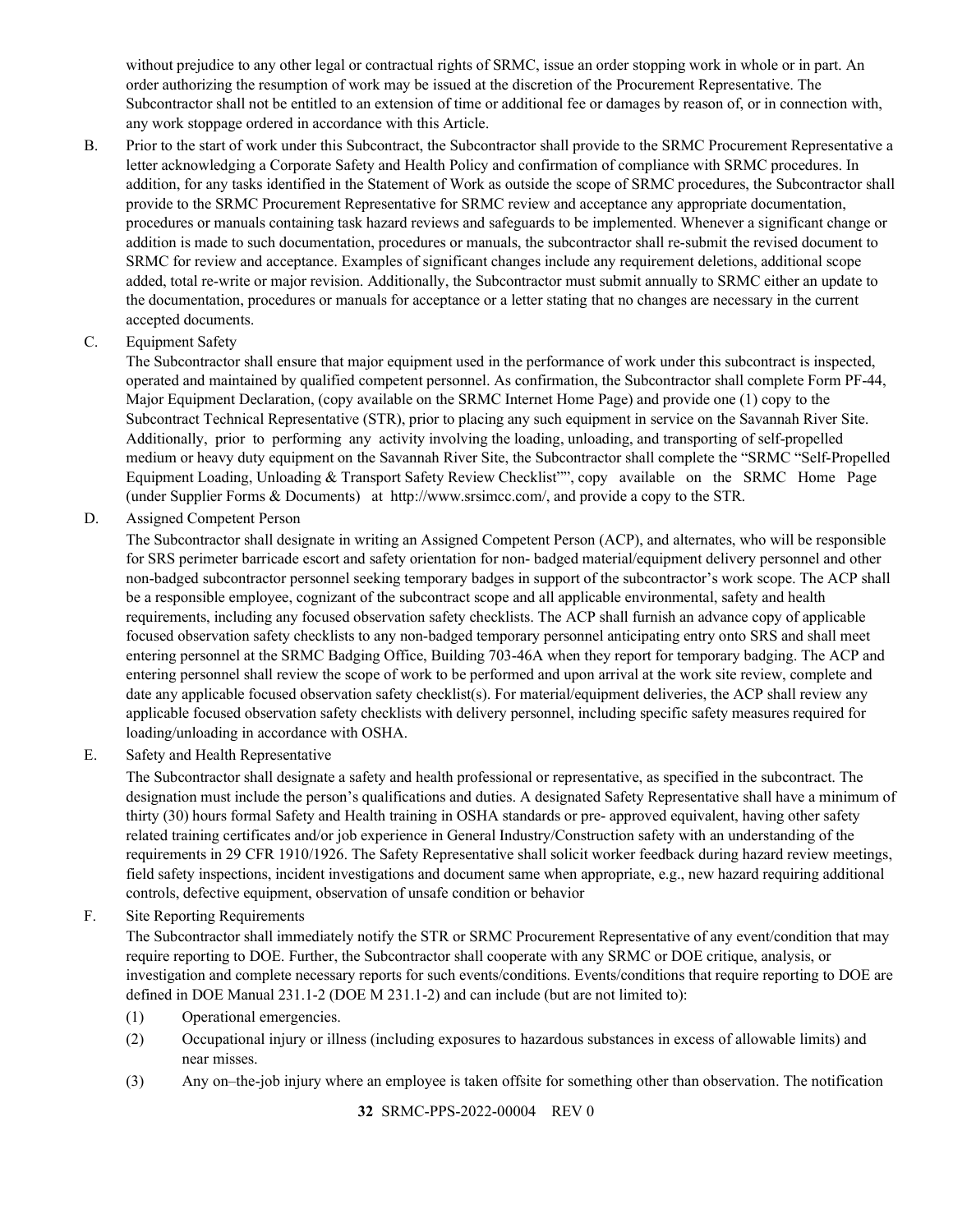requirement applies to any person who goes offsite for prompt medical treatment of any type. The mode of transportation (ambulance, personal vehicle, etc.) is not pertinent – any offsite transfers must be reported immediately.

- (4) Any violation of Lockout/Tagout controls where there are no credible barriers left between the worker, and the energy source regardless of whether or not there was an injury.
- (5) Fires/explosions.
- (6) Hazardous energy control failures,
- (7) Operations shutdown directed by management for safety response.
- (8) Environmental release of radioactive materials, hazardous substances, regulated pollutants, oil spills, etc.
- (9) Violation of Federal Motor Carrier Safety Regulations or Hazardous Material Regulations.
- (10) Loss, damage, theft, or destruction to government property (including damage to ecological resources like wetlands, critical habitats, historical/archeological sites, etc.)
- (11) Spread of radioactive contamination or loss of control of radioactive materials
- (12) Personnel radioactive contaminations or exposures.
- (13) Violations of procedures.

Immediate notification is required of such events to ensure SRMC meets its commitment for 30-minute notification to appropriate DOE authorities. The Subcontractor shall preserve conditions surrounding or associated with the event for continued investigation unless such actions interfere with establishing a safe condition. The Subcontractor and their employees shall not conceal nor destroy any information concerning noncompliance or potential noncompliance with the environment, safety and health requirements of this subcontract.

## <span id="page-32-0"></span>**G.3 ENVIRONMENT, SAFETY, AND HEALTH COMPLIANCE – ALTERNATIVE II**

#### *(Compliance by the Subcontractor with the requirements of this Article G.3 shall satisfy any/all requirements of Article G.1, "Integration of Environment, Safety and Health into Work Planning and Execution", applicable to the scope of work contained in this Subcontract.)*

- A. The Subcontractor and any lower tier subcontractor(s) shall take all reasonable precautions in the performance of the work under this Subcontract to protect the environment, safety and health of employees and members of the public, and shall comply with OSHA and all other applicable federal, state and local regulatory requirements, including new DOE Regulation 10 CFR 851, "Worker Safety and Health Program" which will apply to any work performed on the Savannah River Site effective February 9, 2007. The subcontractor and any lower tier subcontractor shall comply with site-specific ES&H requirements when specified in the subcontract. The SRMC Procurement Representative shall notify the Subcontractor in writing of any noncompliance with the provisions of this Article. After receipt of such notice, the Subcontractor shall immediately take corrective action. In the event that the Subcontractor fails to take corrective action and comply with said regulations and requirements, the SRMC Procurement Representative may, without prejudice to any other legal or contractual rights of SRMC, issue an order stopping work in whole or in part. An order authorizing the resumption of work may be issued at the discretion of the Procurement Representative. The Subcontractor shall not be entitled to an extension of time or additional fee or damages by reason of, or in connection with, any work stoppage ordered in accordance with this Article.
- B. Corporate Worker Protection Plan (WPP)

The Subcontractor shall possess and maintain a corporate Worker Protection Plan (WPP) which implements the OSHA requirements applicable to the normal course of the Subcontractor's business. Prior to the start of work under this Subcontract, the Subcontractor shall provide to the SRMC Procurement Representative a copy of the WPP and sample Task Specific Plans (TSP) (based on a minimum of three tasks in the scope of work), for review and acceptance by the appropriate SRMC organization(s). NOTE: Subcontractor is responsible for conducting hazard analysis and documenting additional TSPs. Work under this Subcontract shall not commence until the WPP and TSPs have been accepted by SRMC. The Subcontractor shall provide a copy of the accepted WPP and TSP to any lower tier Subcontractor(s) and shall ensure subcontractor employee's performing work at the site have access to the WPP document accepted by SRMC, and other standards, controls and procedures including DOE worker protection publications applicable to the workplace. The Subcontractor's employees and the employees of any lower tier Subcontractor(s) shall comply with the WPP and TSPs in the performance of the work under this Subcontract. The WPP shall meet the following minimum requirements: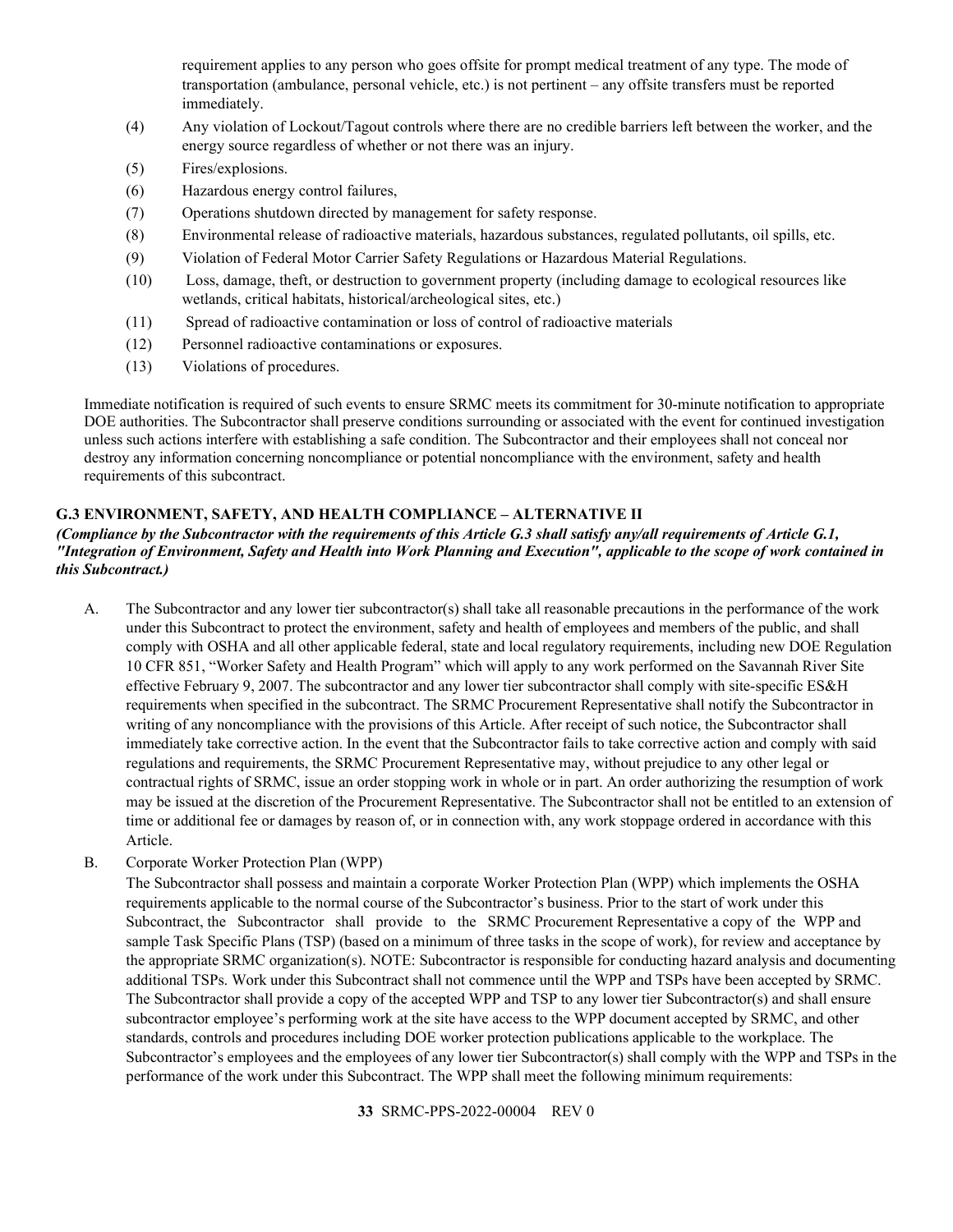- (1) shall include management policies that provide for clear goals, responsibilities, authority, and accountability for meeting loss control objectives;
- (2) shall include the implementation of applicable local, state, federal, environment, safety and health requirements that are relevant to the scope of work, including applicable elements in 10 CFR 851, "Worker Safety and Health Program";
- (3) shall provide employee guidance on internal engineering controls, precautions, and requirements on personal protective equipment (PPE) to minimize, control and/or prevent employee exposure to include equipment/property loss;
- (4) shall include management policies for incorporating and implementing the use of American Conference of Governmental Industrial Hygienist (ACGIH) threshold limit values (TLVs). The ACGIH guidelines shall be used when the TLV(s) exposure limits are more restrictive than OSHA permissible exposure limits (PELs).
- (5) shall include Task Specific Plans that include hazard identification and control measures that provide for safe work practices and employee training (i.e., 1) Define Scope of Work, 2) Identify & Analyze Hazards, 3) Develop & Implement Controls, 4) Perform Work within Controls, 5) Provide Feedback, & Continuous Improvement.);
- (6) shall include Focused Observation Checklists, as applicable. The Subcontractor shall
	- (i) thoroughly assess the work scope,
	- (ii) identify the associated hazards, and
	- (iii) apply elements of corresponding Checklists within the Worker Protection Plan (WPP) or utilize applicable Checklists as attachments to the WPP. Subcontract scope performed by the subcontractor and its lower tier subcontractors will typically be covered by the WPP and appropriate Checklists. Such Checklists are available on the Savannah River Site Internet Home Page (under Supplier Forms & Documents) at<http://www.srsimcc.com/> for review and down-loading; and
- (7) shall include a process that provides authority to subcontractor and lower tier subcontractor employees to call for a "time out/stop work" when unsafe conditions are observed and/or employee actions are likely to cause injury to themselves, other personnel, or cause damage to SRS property. The Subcontractor shall provide mechanisms to involve workers in the development of WPP goals, objectives, and performance measures and in the identification and control of workplace hazards. Whenever a significant change or addition is made to the WPP, it shall be resubmitted to SRMC for review and acceptance. Examples of significant changes include any requirement deletions, additional scope added, total re-write or major revision. Additionally, the Subcontractor must submit annually to SRMC either an updated WPP for acceptance or a letter stating that no changes are necessary in the current accepted WPP.
- C. Equipment Safety

The Subcontractor shall ensure that major equipment used in the performance of work under this subcontract is inspected, operated and maintained by qualified competent personnel. As confirmation, the Subcontractor shall complete Form PF-44, Major Equipment Declaration, (copy available on the SRMC Internet Home Page) and provide one (1) copy to the Subcontract Technical Representative (STR), prior to placing any such equipment in service on the Savannah River Site. Additionally, prior to performing any activity involving the loading, unloading, and transporting of self-propelled medium or heavy duty equipment on the Savannah River Site, the Subcontractor shall complete the SRMC "Self-Propelled Equipment Loading, Unloading & Transport Safety Review Checklist", copy available on the SRMC Home Page (under Supplier Forms & Documents) a[t http://www.srsimcc.com/](http://www.srsimcc.com/) , and provide a copy to the STR.

D. Assigned Competent Person

The Subcontractor shall designate in writing an Assigned Competent Person (ACP), and alternates, who will be responsible for SRS perimeter barricade escort and safety orientation for non- badged material/equipment delivery personnel and other non-badged subcontractor personnel seeking temporary badges in support of the subcontractor's work scope. The ACP shall be a responsible employee, cognizant of the subcontract scope and all applicable environmental, safety and health requirements, including any focused observation safety checklists. The ACP shall furnish an advance copy of applicable focused observation safety checklists to any non-badged temporary personnel anticipating entry onto SRS and shall meet entering personnel at the SRMC Badging Office, Building 703-46A when they report for temporary badging. The ACP and entering personnel shall review the scope of work to be performed and upon arrival at the work site review, complete and date any applicable focused observation safety checklist(s). For material/equipment deliveries, the ACP shall review any applicable focused observation safety checklists with delivery personnel, including specific safety measures required for loading/unloading in accordance with OSHA and the WPP.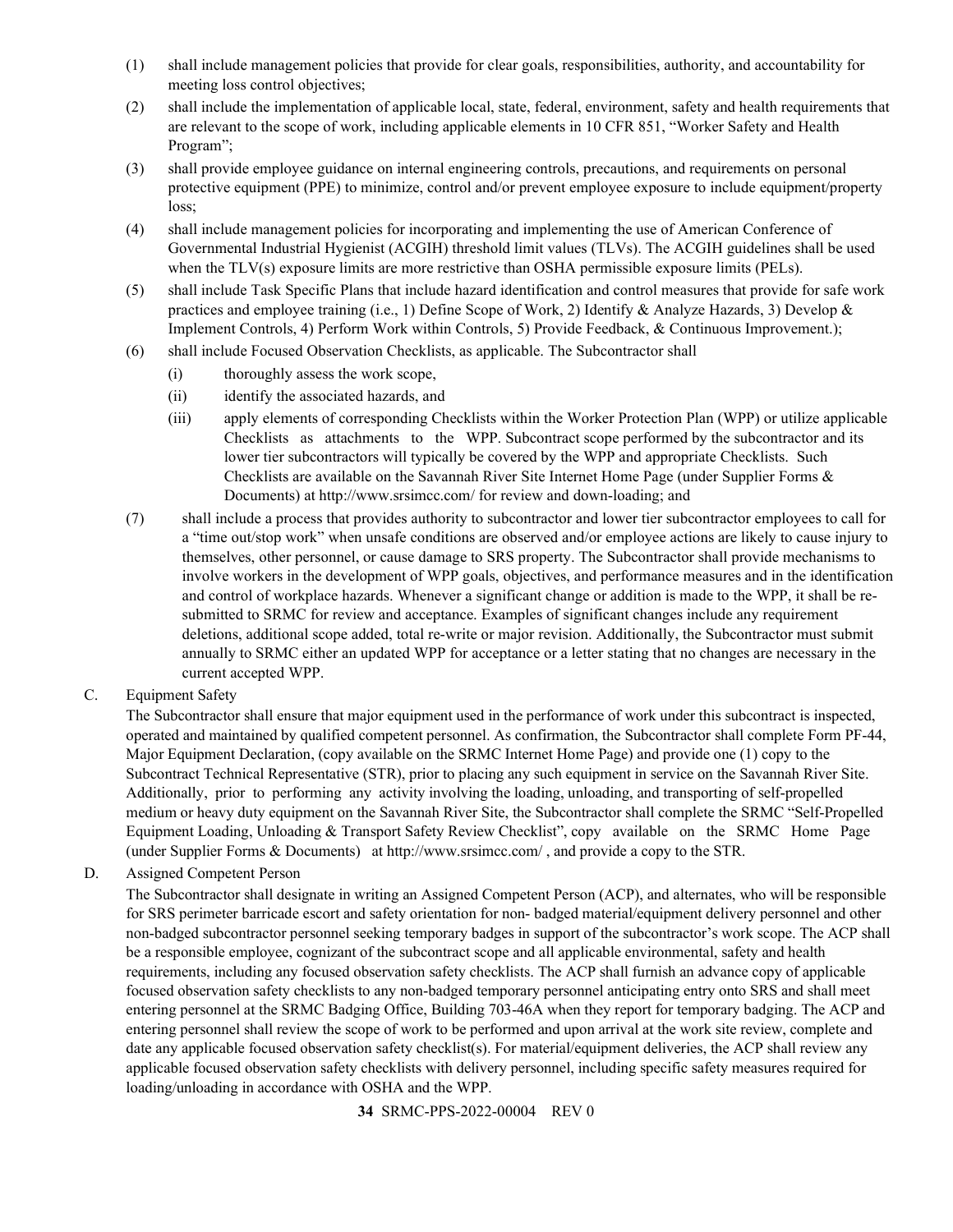## E. Safety and Health Representative

The Subcontractor shall designate a safety and health professional or representative, as specified in the subcontract. The designation must include the person's qualifications and duties and be documented in the Subcontractor's Worker Protection Plan. A designated Safety Representative shall have a minimum of thirty (30) hours formal Safety and Health training in OSHA standards or pre-approved equivalent, having other safety related training certificates and/or job experience in General Industry/Construction safety with an understanding of 29 CFR 1910/1926 requirements. The Safety Representative shall solicit worker feedback during hazard review meetings, field safety inspections, incident investigations and document same when appropriate, e.g., new hazard requiring additional controls, defective equipment, observation of unsafe condition or behavior.

F. Material Safety Data Sheets

The Subcontractor shall provide the STR copies of Material Safety Data Sheets for all chemicals brought to SRS prior to the initial use of such chemicals. In addition, the Subcontractor shall provide the STR with a current inventory on a monthly basis for chemicals stored on-site for thirty (30) or more days per EPCRA/CERCLA. All chemicals stored on-site shall follow NFPA storage guidelines.

G. Environmental Compliance

The Subcontractor and any lower tier subcontractor(s) shall comply with all applicable environmental protection laws, Executive Orders, ordinances, regulations, directives, and codes. Upon request, the Subcontractor shall submit an Environmental Compliance Plan (ECP) outlining the methods proposed to address the environmental requirements specified in the scope of work. The ECP shall specify the person responsible for ensuring the requirements are met.

# H. Site Reporting Requirements

The Subcontractor shall immediately notify the STR or SRMC Procurement Representative of any event/condition that may require reporting to the DOE. Further, the Subcontractor shall cooperate with any SRMC or DOE critique, analysis, or investigation and complete necessary reports for such events/conditions. Events/conditions that require reporting to DOE are defined in DOE Manual 231.1-2 (DOE M 231.1-1-2) and can include (but are not limited to):

- (1) Operational emergencies.
- (2) Occupational injury or illness (including exposures to hazardous substances in excess of allowable limits) and near misses.
- (3) Any on–the-job injury where an employee is taken offsite for something other than observation. The notification requirement applies to any person who goes offsite for prompt medical treatment of any type. The mode of transportation (ambulance, personal vehicle, etc.) is not pertinent – any offsite transfers must be reported immediately.
- (4) Any violation of Lockout/Tagout controls where there are no credible barriers left between the worker, and the energy source regardless of whether or not there was an injury
- (5) Fires/explosions.
- (6) Hazardous energy control failures,
- (7) Operations shutdown directed by management for safety reasons,
- (8) Environmental release of radioactive materials, hazardous substances, regulated pollutants, oil spills, etc.
- (9) Violation of Federal Motor Carrier Safety Regulations or Hazardous Material Regulations.
- (10) Loss damage, theft, or destruction to government property (including damage to ecological resources like wetlands, critical habitats, historical/archeological sites, etc.)
- (11) Spread of radioactive contamination or loss of control of radioactive materials.
- (12) Personnel radioactive contaminations or exposures.
- (13) Violations of procedures.

Immediate notification is required of such events to ensure SRMC meets its commitment for 30-minute notification to appropriate DOE authorities. The Subcontractor shall preserve conditions surrounding or associated with the event for continued investigation unless such actions interfere with establishing a safe condition. The Subcontractor and their employees shall not conceal nor destroy any information concerning noncompliance or potential noncompliance with the environment, safety and health requirements of this subcontract.

## <span id="page-34-0"></span>**G.4 ENVIRONMENT, SAFETY, AND HEALTH COMPLIANCE – ALTERNATIVE III**

*(Compliance by the Subcontractor with the requirements of this Article G.4 shall satisfy any/all requirements of Article G.1,*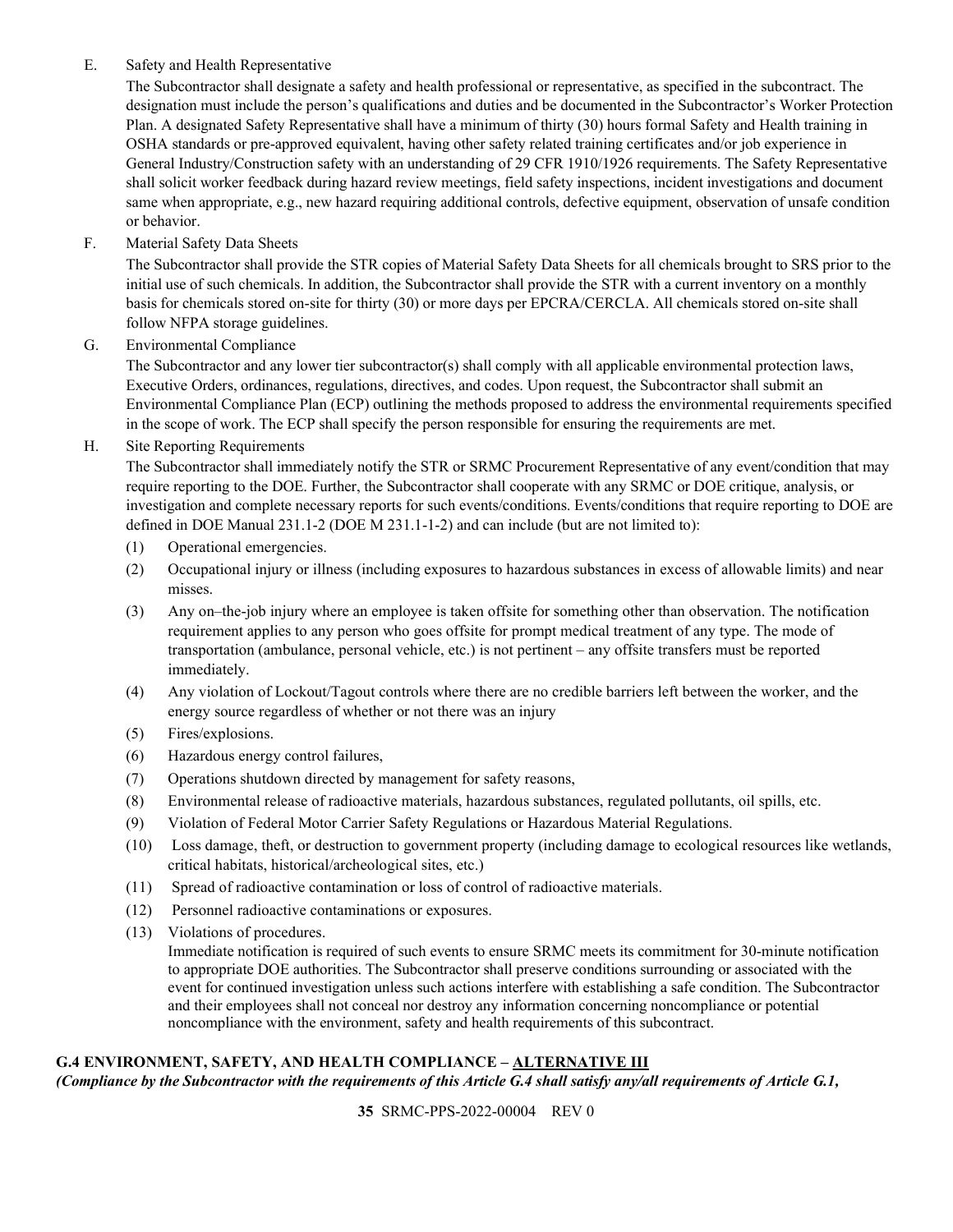## *"Integration of Environment, Safety and Health into Work Planning and Execution", applicable to the scope of work contained in this Subcontract.)*

A. The Subcontractor and any lower tier subcontractor(s) shall take all reasonable precautions in the performance of the work under this Subcontract to protect the environment, safety and health of employees and members of the public, and shall comply with OSHA and all other applicable federal, state and local regulatory requirements, including new DOE Regulation 10 CFR 851, "Worker Safety and Health Program" which will apply to any work performed on the Savannah River Site effective February 9, 2007. The subcontractor and any lower tier subcontractor shall comply with site-specific ES&H requirements when specified in the subcontract. The SRMC Procurement Representative shall notify the Subcontractor in writing of any noncompliance with the provisions of this Article. After receipt of such notice, the Subcontractor shall immediately take corrective action. In the event that the Subcontractor fails to take corrective action and comply with said regulations and requirements, the SRMC Procurement Representative may, without prejudice to any other legal or contractual rights of SRMC, issue an order stopping work in whole or in part. An order authorizing the resumption of work may be issued at the discretion of the Procurement Representative. The Subcontractor shall not be entitled to an extension of time or additional fee or damages by reason of, or in connection with, any work stoppage ordered in accordance with this Article.

## B. Corporate Worker Protection Plan (WPP)

The Subcontractor shall possess and maintain a corporate Worker Protection Plan (WPP) which implements the OSHA requirements applicable to the normal course of the Subcontractor's business. Prior to the start of work under this Subcontract, the Subcontractor shall provide to the SRMC Procurement Representative a copy of the WPP for review and acceptance by the appropriate SRMC organizations. The Subcontractor's employees and the employees of any lower tier subcontractor(s) shall comply with the WPP in the performance of the work under this Subcontract. Work under the Subcontract shall not commence until the WPP has been received and accepted by SRMC. The Subcontractor shall provide a copy of the WPP to any lower tier subcontractor(s) and shall ensure subcontractor employee's performing work at the site have access to the WPP document accepted by SRMC, and other standards, controls and procedures including DOE worker protection publications applicable to the workplace. The WPP shall meet the following minimum requirements:

- (1) shall include management policies that provide for clear goals, responsibilities, authority, and accountability for meeting loss control objectives;
- (2) shall include the implementation of applicable local, state, federal, environment, safety and health requirements that are relevant to the scope of work, including applicable elements in 10 CFR 851, "Worker Safety and Health Program";
- (3) shall provide employee guidance on task hazards, engineering controls, precautions, and requirements on personal protective equipment (PPE) to minimize, control and/or prevent employee exposure to include equipment/property loss;
- (4) shall include management policies for incorporating and implementing the use of American Conference of Governmental Industrial Hygienist (ACGIH) threshold limit values (TLVs). The ACGIH guidelines shall be used when the TLV(s) exposure limits are more restrictive than OSHA permissible exposure limits (PELs).
- (5) shall include Focused Observation Checklists, as applicable. The Subcontractor shall (i) thoroughly assess the work scope, (ii) identify the associated hazards, and (iii) apply elements of corresponding Checklists within the Worker Protection Plan (WPP) or utilize applicable Checklists as attachments to the WPP. Subcontract scope performed by the subcontractor and its lower tier subcontractors will typically be covered by the WPP and appropriate Checklists. Such Checklists are available on the Savannah River Site Internet Home Page (under Supplier Forms & documents) at <http://www.srsimcc.com/> for review and down-loading; and
- (6) shall include a process that provides authority to subcontractor and lower tier subcontractor employees to call for a "time out/ stop work" when unsafe conditions are observed and/or employee actions are likely to cause injury to themselves, other personnel, or cause damage to SRS property.

The Subcontractor shall provide mechanisms to involve workers in the development of WPP goals, objectives, and performance measures and in the identification and control of workplace hazards. Whenever a significant change or addition is made to the WPP, it shall be re-submitted to SRMC for review and acceptance. Examples of significant changes include any requirement deletions, additional scope added, total re-write or major revision. Additionally, the Subcontractor must submit annually to SRMC either an updated WPP for acceptance or a letter stating that no changes are necessary in the current accepted WPP.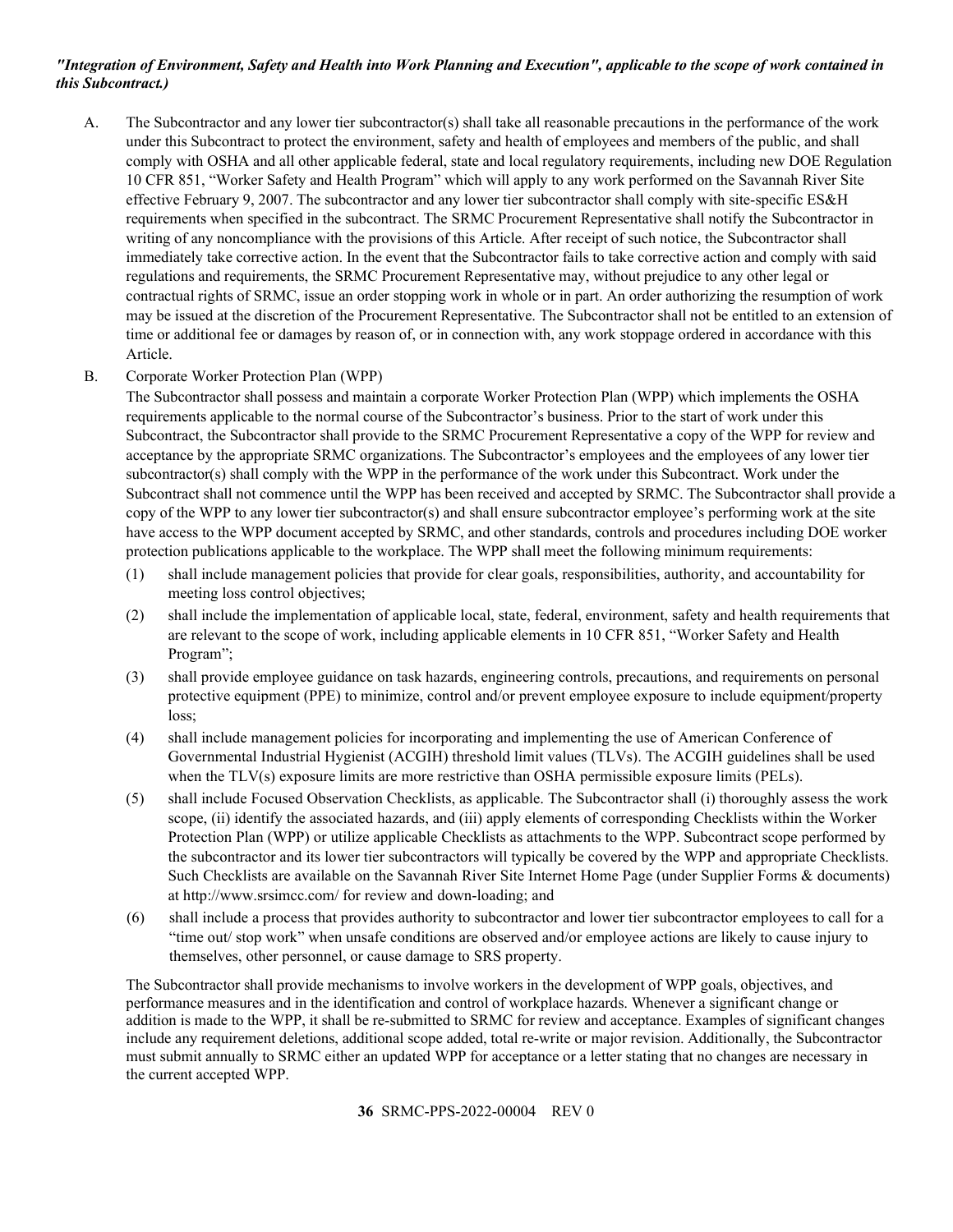# C. Equipment Safety

The Subcontractor shall ensure that major equipment used in the performance of work under this subcontract is inspected, operated and maintained by qualified competent personnel. As confirmation, the Subcontractor shall complete Form PF-44, Major Equipment Declaration, (copy available on the SRMC Internet Home Page) and provide one (1) copy to the Subcontract Technical Representative (STR), prior to placing any such equipment in service on the Savannah River Site. Additionally, prior to performing any activity involving the loading, unloading, and transporting of self-propelled medium or heavy duty equipment on the Savannah River Site, the Subcontractor shall complete the SRMC "Self-Propelled Equipment Loading, Unloading & Transport Safety Review Checklist" , copy available on the SRMC Home Page (under Supplier Forms & Documents) at<http://www.srsimcc.com/> and provide a copy to the STR.

D. Assigned Competent Person

The Subcontractor shall designate in writing an Assigned Competent Person (ACP), and alternates, who will be responsible for SRS perimeter barricade escort and safety orientation for non-badged material/equipment delivery personnel and other non-badged subcontractor personnel seeking temporary badges in support of the subcontractor's work scope. The ACP shall be a responsible employee, cognizant of the subcontract scope and all applicable environmental, safety and health requirements, including any focused observation safety checklists. The ACP shall furnish an advance copy of applicable focused observation safety checklists to any non-badged temporary personnel anticipating entry onto SRS and shall meet entering personnel at the SRMC Badging Office, Building 703-46A when they report for temporary badging. The ACP and entering personnel shall review the scope of work to be performed and upon arrival at the work site review, complete and date any applicable focused observation safety checklist(s). For material/equipment deliveries, the ACP shall review any applicable focused observation safety checklists with delivery personnel, including specific safety measures required for loading/unloading in accordance with OSHA and the WPP.

E. Safety and Health Representative

The Subcontractor shall designate a safety and health professional or representative, as specified in the subcontract. The designation must include the person's qualifications and duties and be documented in the Subcontractor's Worker Protection Plan. A designated Safety Representative shall have a minimum of thirty (30) hours formal Safety and Health training in OSHA standards or pre-approved equivalent, having other safety related training certificates and/or job experience in General Industry/Construction safety with an understanding of 29 CFR 1910/1926 requirements. The Safety Representative shall solicit worker feedback during hazard review meetings, field safety inspections, incident investigations and document same when appropriate, e.g., new hazard requiring additional controls, defective equipment, observation of unsafe condition or behavior.

F. Material Safety Data Sheets

The Subcontractor shall provide the STR copies of Material Safety Data Sheets for all chemicals brought to SRS prior to the initial use of such chemicals. In addition, the Subcontractor shall provide the STR with a current inventory on a monthly basis for chemicals stored on-site for thirty (30) or more days per EPCRA/CERCLA. All chemicals stored on-site shall follow NFPA storage guidelines.

G. Environmental Compliance

The Subcontractor and any lower tier subcontractor(s) shall comply with all applicable environmental protection laws, Executive Orders, ordinances, regulations, directives, and codes. Upon request, the Subcontractor shall submit an Environmental Compliance Plan (ECP) outlining the methods proposed to address the environmental requirements specified in the scope of work. The ECP shall specify the person responsible for ensuring the requirements are met.

H. Site Reporting Requirements

The Subcontractor shall immediately notify the STR or SRMC Procurement Representative of any event/condition that may require reporting to the DOE. Further, the Subcontractor shall cooperate with any SRMC or DOE critique, analysis, or investigation and complete necessary reports for such events/conditions. Events/conditions that require reporting to DOE are defined in DOE Manual 231.1-2 (DOE M 231.1-1-2) and can include (but are not limited to):

- (1) Operational emergencies.
- (2) Occupational injury or illness (including exposures to hazardous substances in excess of allowable limits) and near misses.
- (3) Any on–the-job injury where an employee is taken offsite for something other than observation. The notification requirement applies to any person who goes offsite for prompt medical treatment of any type. The mode of transportation (ambulance, personal vehicle, etc.) is not pertinent – any offsite transfers must be reported immediately.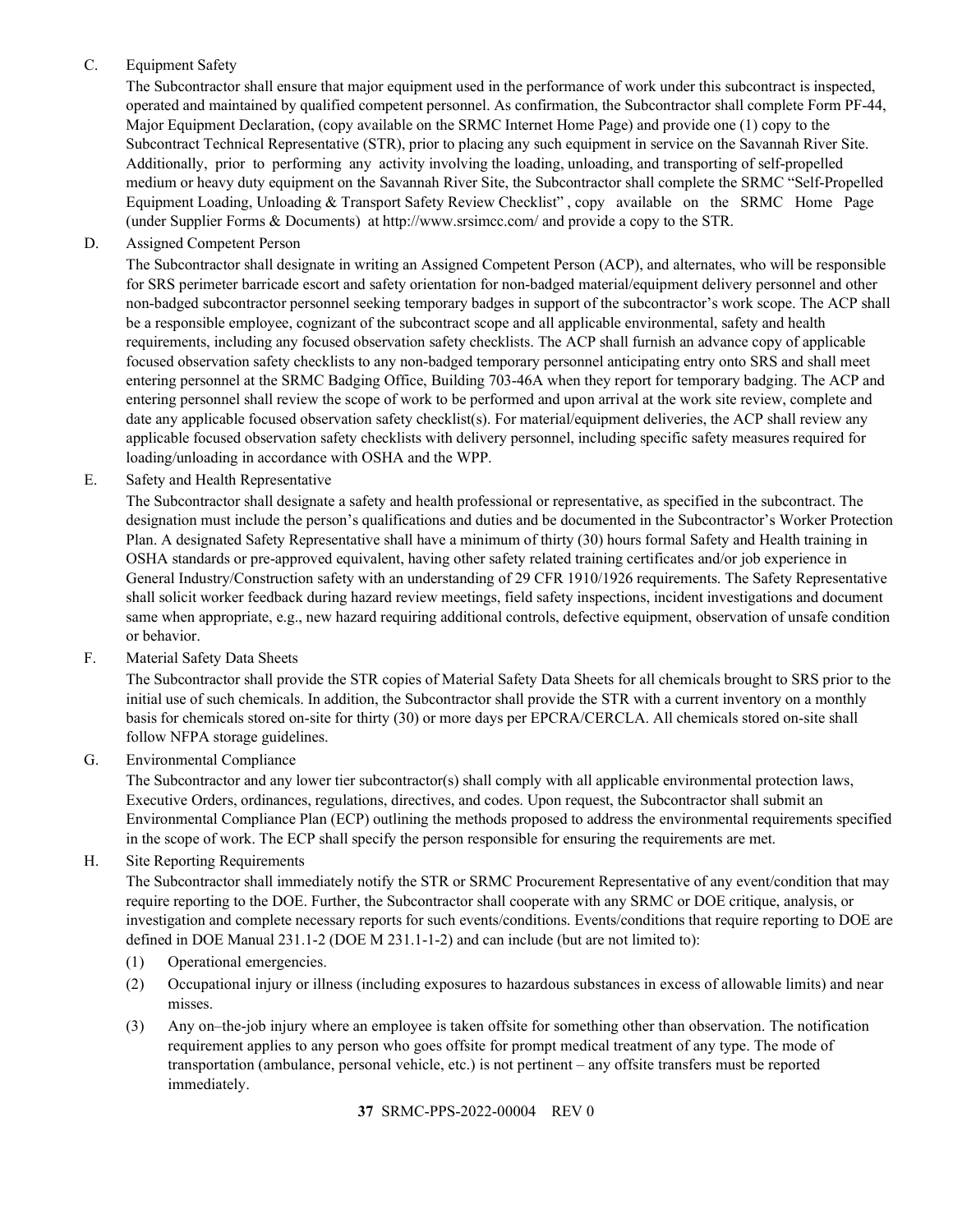- (4) Any violation of Lockout/Tagout controls where there are no credible barriers left between the worker, and the energy source regardless of whether or not there was an injury
- (5) Fires/explosions.
- (6) Hazardous energy control failures.
- (7) Operations shutdown directed by management for safety reasons.
- (8) Environmental release of radioactive materials, hazardous substances, regulated pollutants, oil spills, etc.
- (9) Violation of Federal Motor Carrier Safety Regulations or Hazardous Material Regulations.
- (10) Loss damage, theft, or destruction to government property (including damage to ecological resources like wetlands, critical habitats, historical/archeological sites, etc.)
- (11) Spread of radioactive contamination or loss of control of radioactive materials.
- (12) Personnel radioactive contaminations or exposures.
- (13) Violations of procedures.

Immediate notification is required of such events to ensure SRMC meets its commitment for 30-minute notification to appropriate DOE authorities. The Subcontractor shall preserve conditions surrounding or associated with the event for continued investigation unless such actions interfere with establishing a safe condition. The Subcontractor and their employees shall not conceal nor destroy any information concerning noncompliance or potential noncompliance with the environment, safety and health requirements of this subcontract.

## <span id="page-37-0"></span>**G.5 GENERAL EMPLOYEE TRAINING AND ANNUAL REFRESHER TRAINING FOR SUBCONTRACT EMPLOYEES** *(The following terms are applicable if performance of this Order will require the Subcontractor's employee(s) to perform work on SRS premises for more than ten (10) working days.)*

- A. General Employee Training (GET)
	- (1) The Subcontractor shall inform employees and the employees of its lower tier subcontractors and agents that it is the policy of Savannah River Mission Completion to adhere to the requirements contained in the DOE Order entitled "Personnel Selection, Qualification and Training Requirements," which requires any individual, employed either full or part- time at any DOE reactor or non-reactor facility to receive selected general training.
	- (2) Successful Completion Required Said employees, referred to in the remainder of this document as "individual", must successfully complete the training known as "General Employee Training" (GET) as offered by the SRS. The GET sessions are given by a Savannah River Site authorized GET instructor. There are three categories of GET.
		- (i) Category 1 consists of viewing a video that lasts for one hour. This category is limited to delivery personnel, visitors, and other temporary personnel that require badged access to the general site and property protection areas and are typically on site greater that 10 days, but not consecutively, in a calendar year.
		- (ii) Category 2 consists of viewing a video and a written examination and lasts for approximately two hours. This category would apply to visitors or other temporary personnel that require badged access to the general site and property protection areas and are on site greater than 10 days consecutively in a calendar year, and additional training is not required as determined by SRMC.
		- (iii) Category 3 consists of eight hours of training and includes instructor lecture along with audio and visual aids and a written examination. This category applies to individuals who require badged access to the general site, property protection areas, or security-controlled areas and additional training is required, as determined by SRMC.
	- (3) Successful Completion Defined Successful completion occurs when the individual:
		- (i) Is scheduled for GET,
		- (ii) Attends the GET session,
		- (iii) Obtains a test score of 70% or greater on the written examination, if required, (100% is the highest obtainable score), and
		- (iv) Properly completes all documents (rosters, exam answer sheet, etc.).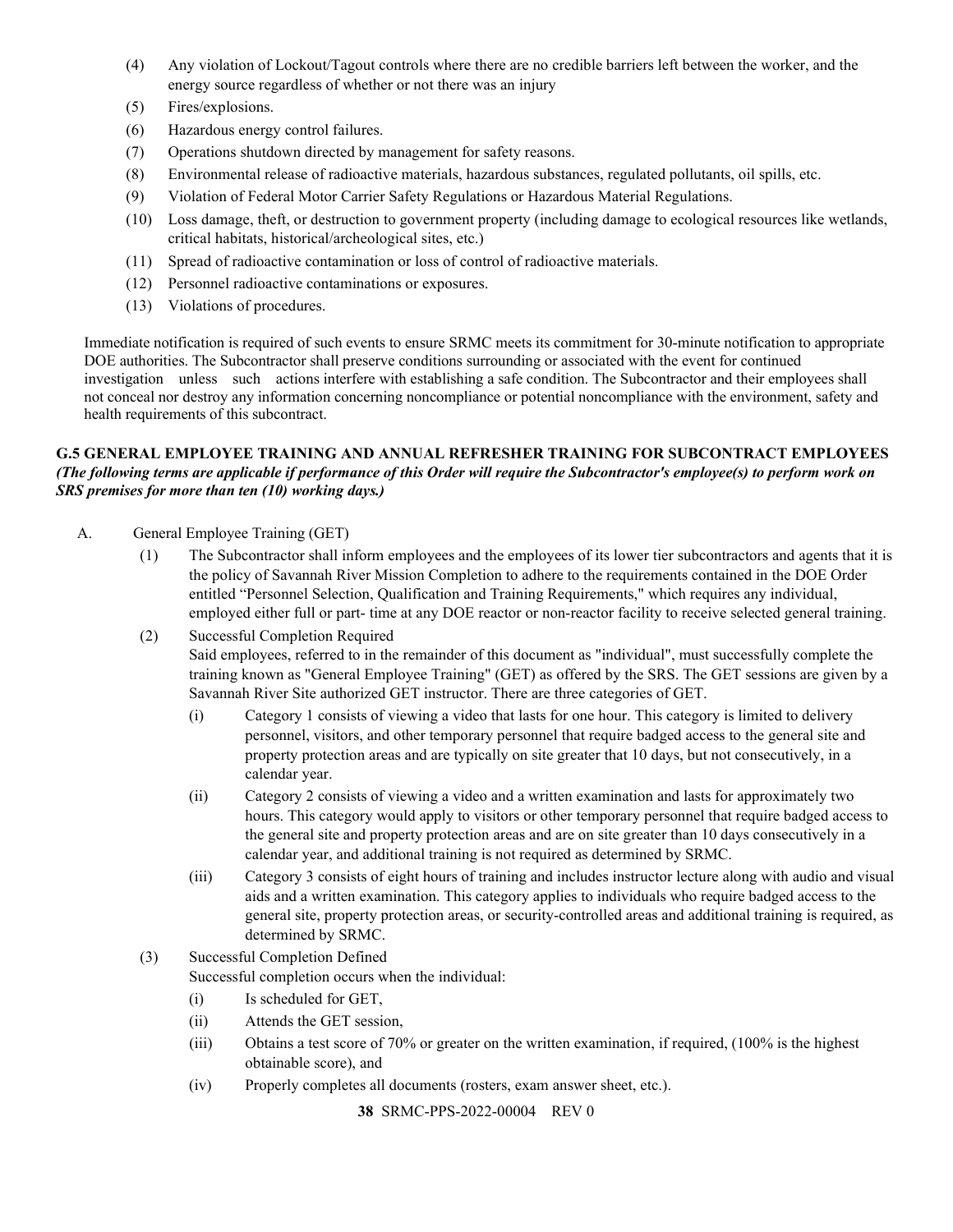(4) Unsuccessful Completion Defined

If the individual fails to successfully complete GET, the individual is given a failure notice and is to notify the Subcontract Technical Representative (STR) for rescheduling for remedial training or for a re-test. The individual will be allowed several chances to successfully complete the GET. Continued failure to successfully complete GET will result in resolution by the STR.

(5) Scheduling for GET

The STR shall direct the individual to the appropriate training center to attend the GET session. GET training is scheduled subject to demand.

(6) Records

GET records will be maintained by SRMC.

- B. Annual Refresher Training
	- Refresher Training is required after an individual's initial successful completion of all categories of GET, regardless of the individual's present employer. Category 1 and Category 2 GET training must be repeated annually. For Category 3, successful completion of Consolidated Annual Training (CAT) is required. The subcontractor is responsible for scheduling its employees for this training. The STR may be contacted for assistance.
- C. Upon providing proof of successful completion of GET either at another DOE facility, or while employed by a firm other than the Subcontractor under this Order, the employee will not be required to repeat this training.

#### <span id="page-38-0"></span>**G.6 SECURITY EDUCATION REQUIREMENTS FOR SUBCONTRACTORS**

## *(The following items are applicable if performance of this subcontract will require the Subcontractor/ Subcontractor's employee(s) to receive a security badge.)*

- A. Subcontractor Security Education Coordinator
	- (1) If this Order will require a force of more than thirty (30) Subcontractor employees receive a badge, then the Subcontractor/ Subcontractor shall provide to the SRMC Security Education Office, the name of its representative appointed to administer its Security Education Program. This representative shall be referred to as the Subcontractor Security Education Coordinator (SSEC).
	- (2) If this Order will require that less than thirty (30) Subcontractor employees receive a badge, then the SRMC Subcontract Technical Representative (STR) will perform the activities discussed in this Supplement.
- B. Company Roster

The SSEC will be responsible for providing the STR with a roster of all Subcontractor personnel receiving a badge. At a minimum the data shall include name, social security number, work telephone number, clearance level and place where work is generally performed. This list shall be kept current and updated every sixty (60) days.

C. Initial Briefing

The SSEC will ensure that all Subcontractor personnel, regardless of clearance level, receive an Initial Security Briefing. This briefing is shown during General Employee Training. This briefing consists of a videotape shown during GET, or at the time of badging for those individuals not required to attend GET.

## D. Comprehensive Briefing

If subcontract personnel have a clearance at the inception of this Order or receive a clearance at any time during the course of the Order, the SSEC/STR will ensure that those Subcontractor employees receive a Comprehensive Briefing from SRMC.

E. Annual Refresher Briefing

The SSEC/STR shall ensure that all Subcontractor employees receive, at least once in a twelve (12) month period, an Annual Security Refresher briefing from SRMC. This briefing is provided during GET Refresher Training.

F. Foreign Travel Briefing

If a Subcontractor employee plans a trip to a sensitive country, whether on official business or for pleasure, the SSEC/STR is responsible for ensuring that the individual receives a Foreign Travel Briefing from SRMC before departing and a Debriefing upon return. The OPSEC Officer is responsible for these Briefings.

G. Badge Retrieval at Termination

The Subcontractor is responsible for ensuring that badges are returned or accounted for when a subcontract employee terminates employment or when an Order is completed. The employee must report to Employment Processing Center, for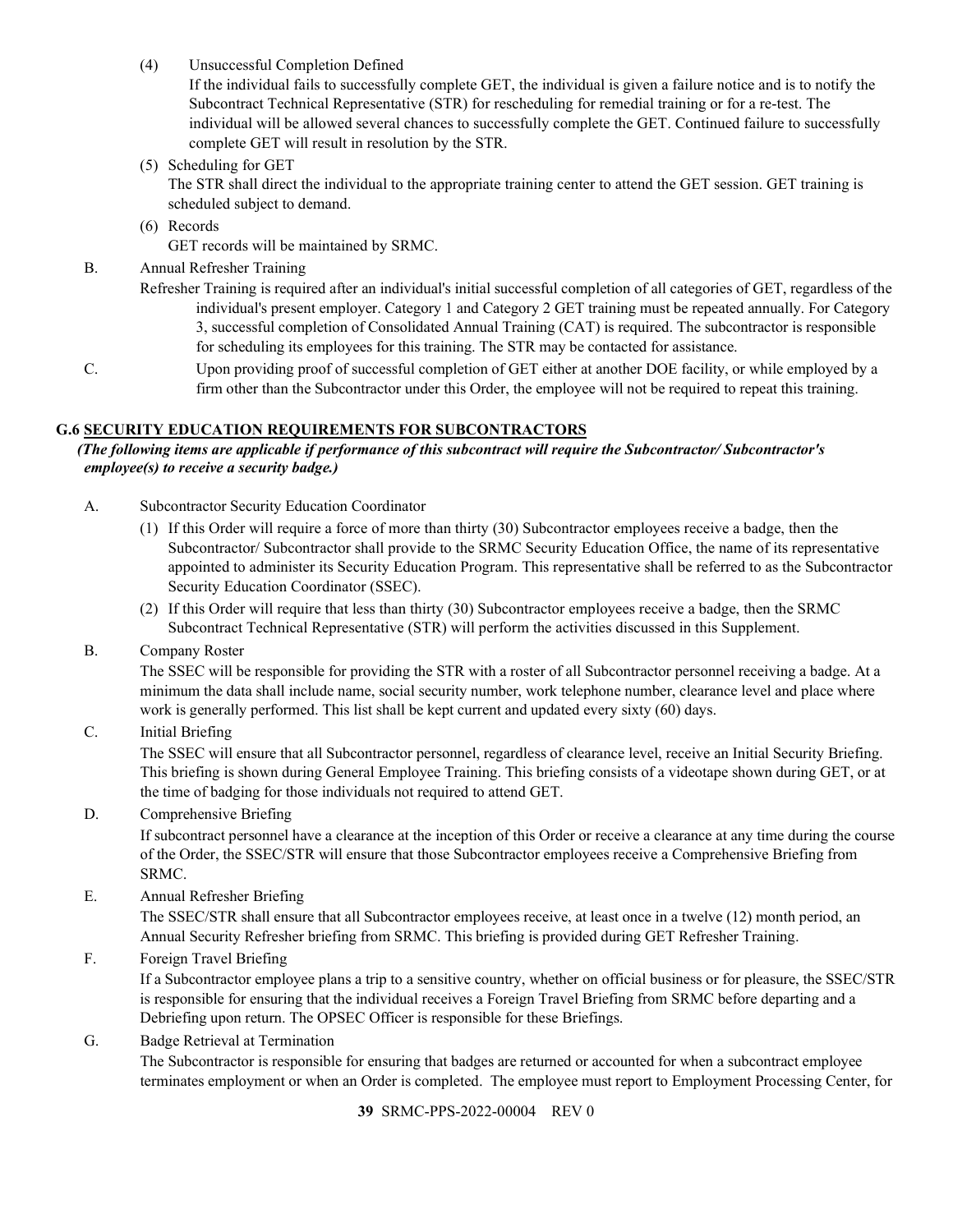proper completion of out-processing and badge return. This effort should be coordinated with the SRMC STR.

H. Termination Briefing

When a Subcontractor employee terminates employment or is reassigned, the SSEC/STR will ensure that a Termination Briefing by SRMC is given and the appropriate forms are executed. Briefing materials and appropriate forms are provided by SRMC.

## <span id="page-39-0"></span>**G.7 UNCLASSIFIED CONTROLLED NUCLEAR INFORMATION (UCNI)**

#### *(In the performance of this order, the Subcontractor is responsible for complying with the following requirements and for flowing down all requirements to lower tier subcontractors.)*

- A. The Subcontractor ensures that access to UCNI is provided to only those individuals authorized for routing or special access (see DOE O 471.1B. Subcontractor may provide access to material or data containing Unclassified Controlled Nuclear Information (UCNI) utilized in the performance of this Order only to employees who are citizens of the United States.
- B. The Subcontractor ensures that matter identified as UCNI is protected in accordance with the instructions contained in DOE O 471.1B.II. Any material or data containing UCNI which is stored on computer systems must be protected, and the protective measures and/or policies must be specified in a Computer Protection Plan approved by the SRMC Computer Security organization. Adherence to the Plan is required during the performance of this Order.
- C. Material or data containing UCNI shall be disposed of in a manner as described in DOE O 471.1B. At a minimum, UCNI matter must be destroyed by using strip cut shredders that result in particles of no more than 1/4-inch wide strips. Documents containing UCNI may also be disposed of in the same manner that is authorized for Subcontractor disposition of other classified material or data. If the above disposal methods are not available to the Suppler, the Subcontractor may return the UCNI matter to the STR for disposition, with the prior approval of the STR.
- D. The Subcontractor shall report to the SRMC Security Office or the SRMC Procurement Representative any incidents involving the unauthorized disclosure of UCNI.
- E. If performance of work under this order results in the generation of unclassified documents that contain UCNI, the Subcontractor shall have a sufficient number of trained UCNI review personnel to ensure the prompt and proper review of generated material or data to provide for the identification, marking, and proper handling of material or data determined to contain UCNI. The Subcontractor's Reviewing Officials shall apply or authorize the application of UCNI markings to any unclassified matter that contains UCNI in accordance with the instructions contained in DOE O 471.1B.
- F. If the Subcontractor has a formally designated Classification Officer, the Classification Officer-
	- (1) Serves as a Reviewing Official for information under his/her cognizance;
	- (2) Trains and designates other Reviewing Officials in his/her organization, subordinate organizations, and lower tier subcontractors and maintains a current list of all Reviewing Officials; and
	- (3) May overrule UCNI determinations made by Reviewing Officials under his/her cognizance.
- G. If the Subcontractor has no formally designated Classification Officer, the Subcontractor submits a request for the designation of Reviewing Officials to the local Federal Classification Officer in accordance with the instructions contained in DOE O 471.1B.

## <span id="page-39-1"></span>**G.8 SCIENTIFIC AND TECHNICAL INFORMATION**

- A. Electronic submissions of technical reports will consist of two virus-free copies that are readable in the following formats:
	- (1) Text will be submitted in native software (that is compatible with the suite of document creation software currently used at SRS) (fonts identified) or in RTF (rich text format).
	- (2) Embedded objects and files that are linked to a document must be supplied as well, as follows:
		- (i) Raster images (for example, photographs) will be submitted as TIFF or EPS @ resolution>100 dpi.
		- (ii) Vector art (for example, line art) will be submitted as EPS images.
		- (iii) Data-driven displays (e.g., spreadsheet charts) must be accompanied by data set used to generate them.

## <span id="page-39-2"></span>**G.9 COUNTERINTELLIGENCE**

A. The Subcontractor shall take all reasonable precautions in the work under this subcontract to protect SRMC/DOE programs, facilities, technology, personnel, unclassified sensitive information and classified matter from foreign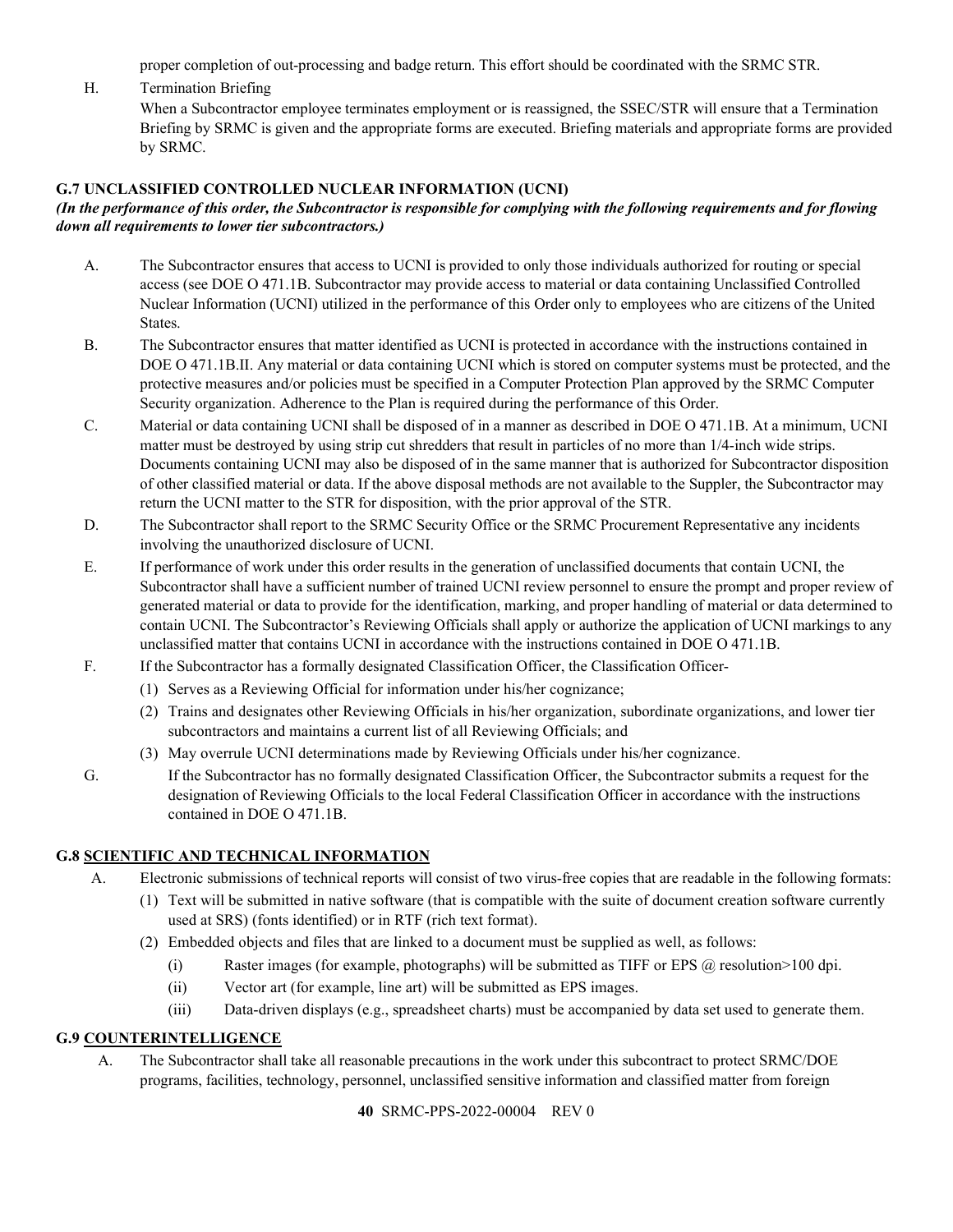intelligence threats and activities conducted for governmental or industrial purposes, in accordance with DOE Order 475-1, Counterintelligence Program; Executive Order 12333, U.S. Intelligence Activities; and other pertinent national and Departmental Counterintelligence requirements.

B. The Subcontractor is responsible for compliance with counterintelligence (CI) requirements as detailed in the Contractor Requirements Documents (CRD), DOE Order 475.1. The DOE Office of Counterintelligence, Southeast Region (OCI-SER) is the servicing CI office for the Savannah River Site Integrated Mission Completion Contract (IMCC). The Subcontractor will provide OCI-SER personnel direct access to senior management. The Subcontractor will ensure OCI SER has appropriate access to all records, facilities, operational activities, security information, Information Technology systems, and databases necessary to perform CI official duties. The Subcontractor shall immediately report targeting, suspicious activity and other CI concerns to the OCI-SER and support the conduct of investigations about incidents of CI concern.

## <span id="page-40-0"></span>**G.10 NEW MATERIALS AND NON-PROLIFERATION**

Unless otherwise specified in this Agreement/Subcontract, all items delivered shall consist of new materials. New is defined as previously unused which may include residual inventory or unused former Government surplus property. If any item(s) provided under this Order are foreign made and will require importation into the United States to fulfill the requirements under this Order, the Subcontractor represents that delivery of such items will not violate any non-proliferation laws, rules or regulations of the country or countries from which the materials are to be exported.

## <span id="page-40-1"></span>**G.11 LIMITATIONS OF FUNDS**

# *(This article is applicable only if this Order is partially funded.)*<br>A. Of the total price of this Order, the sum of \$

- A. Of the total price of this Order, the sum of \$ is presently available for payment and allotted to this Order. It is anticipated that additional funds will be allocated to the Order in accordance with the following schedule until the total price of the Order is funded:
- B. The Subcontractor agrees to perform or have performed work on this Order up to the point at which, if this Order is terminated pursuant to the Termination For Convenience of SRMC article of this Order, the total amount payable by SRMC (including amounts payable for subcontracts and settlement costs) pursuant to the Termination For Convenience of SRMC article would, in the exercise of reasonable judgment by the Subcontractor, approximate the total amount at the time allotted to the Order. The Subcontractor is not obligated to continue performance of the work beyond that point. SRMC is not obligated in any event to pay or reimburse the Subcontractor more than the amount from time to time allotted to the Order, anything to the contrary in the Termination for Convenience of SRMC article notwithstanding.
- C. (1) It is contemplated that funds presently allotted to this Order will cover the work to be performed until
	- (2) If funds allotted are considered by the Subcontractor to be inadequate to cover the work to be performed until that date, or an agreed date substituted for it, the Subcontractor shall notify SRMC in writing when within the next 60 days the work will reach a point at which, if the Order is terminated pursuant to the Termination For Convenience of SRMC article of the Order, the total amount payable by SRMC (including amounts payable for subcontracts and settlement costs) pursuant to the Termination For Convenience of SRMC article will approximate 75 percent of the total amount then allotted to the Order.
		- (3) (i) The notice shall state the estimated date when the point referred to in subparagraph C 2 of this clause will be reached and the estimated amount of additional funds required to continue performance to the date specified in subparagraph C 1 of this clause, or an agreed date substituted for it. (ii) The Subcontractor shall, sixty days in advance of the date specified in subparagraph C 1 of this clause, or an agreed date substituted for it, advise SRMC in writing as to the estimated amount of additional funds required for the timely performance of the Order for a further period as may be specified in the Order or otherwise agreed to by the parties.
		- (4) If, after the notification referred to in subdivision C 3 (ii) of this clause, additional funds are not allotted by the date specified in subparagraph C 1 of this clause, or an agreed date substituted for it, SRMC shall, upon the Subcontractor's written request, terminate this Order on that date or on the date set forth in the request, whichever is later, pursuant to the Termination For Convenience of SRMC article.
- D. When additional funds are allotted from time to time for continued performance of the work under this Order, the parties shall agree on the applicable period of order performance to be covered by these funds. The provisions of paragraphs B and C of this clause shall apply to these additional allotted funds and the substituted date pertaining to them, and the Order shall be modified accordingly.
- E. If, solely by reason of SRMC's failure to allot additional funds in amounts sufficient for the timely performance of this Order, the Subcontractor incurs additional costs or is delayed in the performance of the work under this Order, and if additional funds are allotted, an equitable adjustment shall be made in the price or prices (including appropriate target,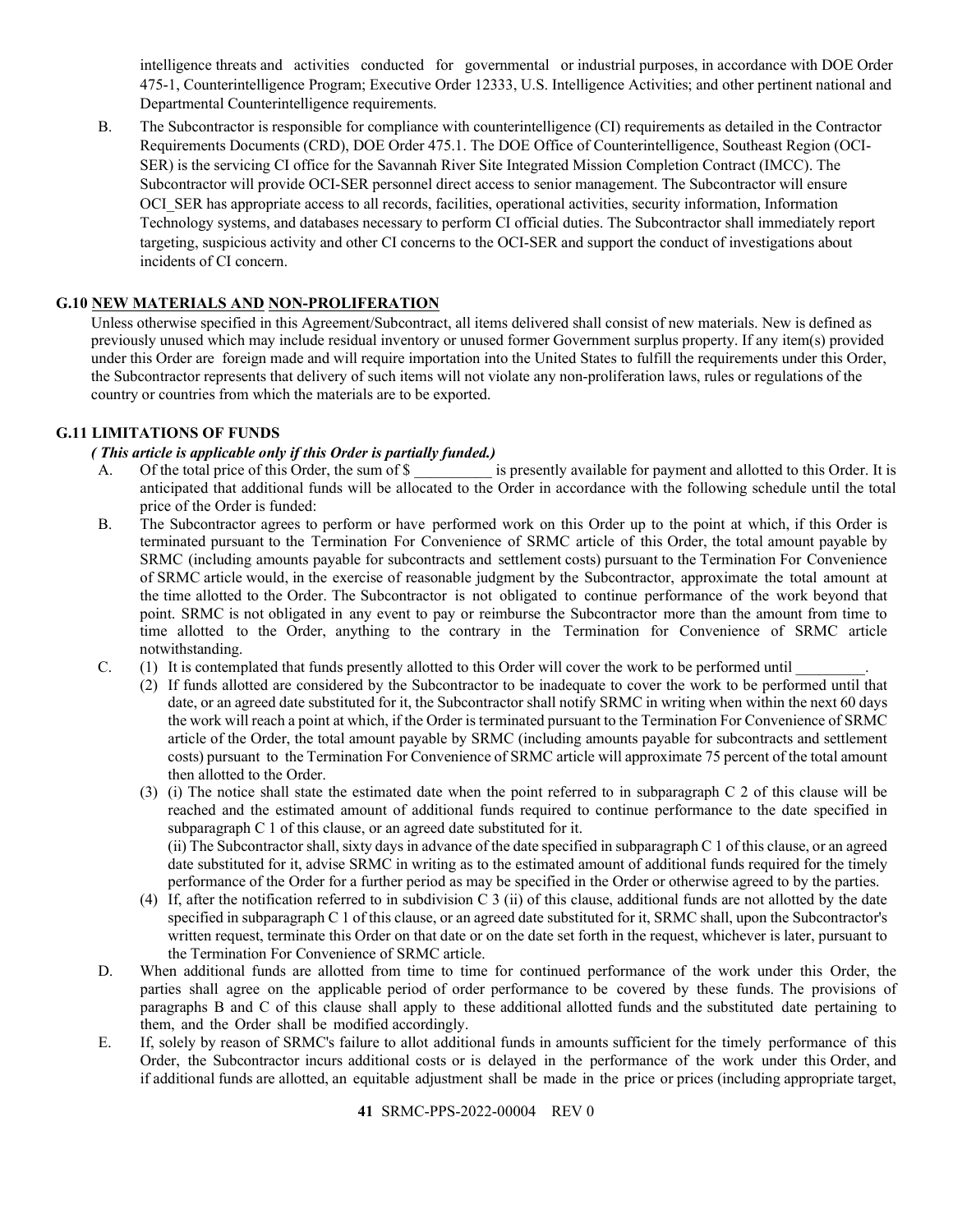billing, and ceiling prices where applicable) of the work to be performed.

- F. SRMC may at any time before termination, and, with the consent of the Subcontractor, after notice of termination, allot additional funds for this Order.
- G. The provisions of this clause with respect to termination shall in no way be deemed to limit the rights of SRMC under the default article of this Order. This clause shall become inoperative upon the allotment of funds for the total price of the work under this Order except for rights and obligations then existing under this clause.
- H. Nothing in this clause shall affect the right of SRMC to terminate this Order pursuant to the Termination for Convenience of SRMC article of the Order.

#### <span id="page-41-0"></span>**G.12 CHANGES, EXTRAS AND SUBSTITUTIONS (SUPPLEMENT)**

## *( Inclusion of this Article supplements Article A.4, Changes.)*

- A. In the event of an emergency which SRMC determines endangers life or property, SRMC may use oral orders to Subcontractor for any work required by reason of such emergency. Subcontractor shall commence and complete such emergency work as directed by SRMC. Such orders will be confirmed by Change Notice.
- B. Pricing of Adjustments

When costs are a factor in any determination of an Order adjustment pursuant to the General Provision titled "Changes", or any other provision of this Order, such costs, upward or downward, shall be submitted by Subcontractor in the form of a lump sum proposal. The proposal shall include an itemized breakdown of all increases or decreases in at least the following detail:

- (1) Direct Labor
	- (i) Charges for labor furnished and used by Subcontractor shall be allowable for all manual classifications up to and including foremen. Charges shall not be included for superintendents, assistant superintendents, general foreman, surveyors, office personnel, timekeepers, and maintenance mechanics; these costs are recovered in the overhead and profit rates established by this Article. Labor rates used to calculate the costs shall be those rates in effect during accomplishment of the changes.
	- (ii) Direct labor costs shall include, in addition to direct payroll costs, payroll taxes, insurance, vacation allowance, subsistence, travel time, overtime premium and any other payroll additives required to be paid by Subcontractor by law or labor agreement(s), e.g. Project Agreement, collective bargaining agreement(s), etc. Copies of certified pertinent payrolls shall be submitted to SRMC.
- (2) Equipment
	- (i) Charges shall be allowable for the rental and operation of all Subcontractor's equipment furnished and used by Subcontractor, except for equipment or tools with a new cost at point of origin of Five Hundred Dollars or less each, which are deemed to be covered in the overhead and profit rates established by this Article.
	- (ii) For Subcontractor -owned equipment, reasonable equipment charges shall be allowed in accordance with the following:
		- (a) rental rates as agreed upon in the Order; or
		- (b) rental rates not greater than seventy percent (70%) of Data Quest Blue Book daily rental rates applicable for the period of performance of the change; and
		- (c) appropriately discounted to stand-by rates for idle time reasonably required.
	- (iii) When the operated use of equipment is infrequent and, as determined by SRMC, such equipment need not remain at the work site continuously, charges shall be limited to actual hours of use. Equipment not operating but retained at the location of changes at SRMC's direction shall be charged at the standby rate.
	- (iv) For Rental Equipment not owned by Subcontractor, charges will be computed on the basis of actual invoice cost.
	- (v) For the cost of both rented and owned to be allowable, Subcontractor must justify and SRMC agree that the individual pieces of equipment are needed, are appropriate for the work, and that the mobilization costs are allocable to the change.
- (3) Materials

Approved incurred costs for material incorporated into the changed Work or required for temporary facilities made necessary by the change shall be allowable at net cost delivered to the Jobsite.

- (4) Overhead, Profit and All Other Costs
	- **42** SRMC-PPS-2022-00004 REV 0 (i) Overhead, profit and markup percentages included in the proposal, shall include, but not be limited to,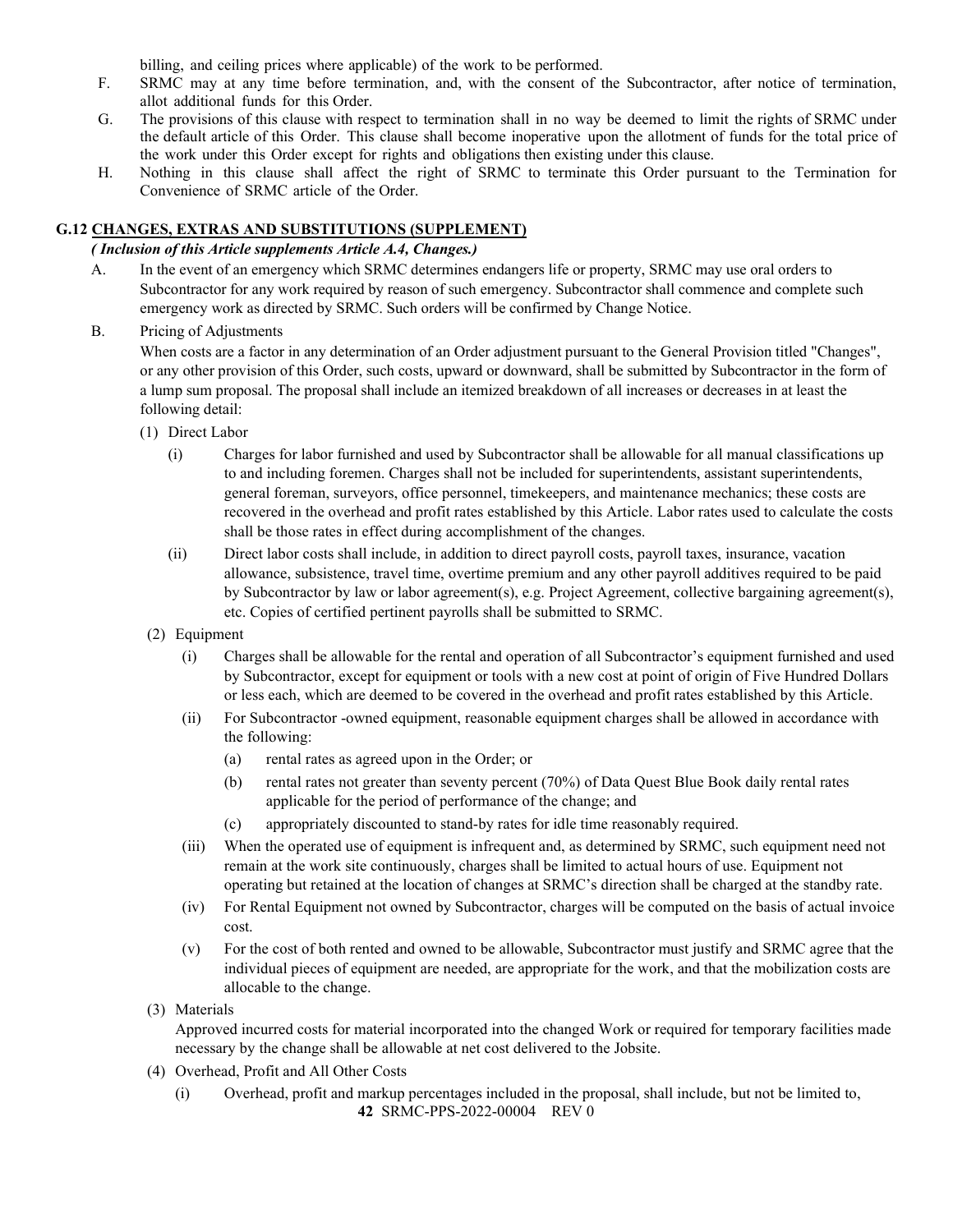insurance, use of small tools, incidental job burdens, and general home and field office expense. No percentages for overhead, profit or lower tier markup will be allowed on employment taxes under FICA and FUTA.

- (ii) The percentages for overhead and profit will be negotiated and may vary according to the nature, extent and complexity of the Work involved. The maximum percentage for the overhead, profit and markup shall not exceed those shown below.
- (iii) For work subcontracted to a lower tier by Subcontractor, the proposal submitted to SRMC shall only include one overhead percentage and one profit percentage in addition to Subcontractor's markup. No more than these three percentages will be allowed regardless of the number of tiers of Subcontractors. The lower tier's percentage of overhead and profit shall not exceed those shown below.

| Subcontracted Work   | Overhead | Profit  | Markup |
|----------------------|----------|---------|--------|
| \$1 to \$19,999      | $0\%$    | $0\%$   | 8%     |
| \$20,000 to \$49,999 | $0\%$    | $0\%$   | 5.5%   |
| \$50,000 and above   | $0\%$    | $0\%$   | $2\%$  |
| Direct Hire Work     | Overhead | Profit  | Markup |
| \$1 to \$19,999      | 10%      | 10%     | $0\%$  |
| \$20,000 to \$49,999 | $7.5\%$  | $7.5\%$ | $0\%$  |
| $$50,000$ and above  | 6.75%    | 6.75%   | $0\%$  |

#### <span id="page-42-0"></span>**G.13 RIGHT OF FIRST REFUSAL OF EMPLOYMENT**

The scope of work described herein as currently being performed by Buyer (SRMC/BSRI) employees and award of an order may displace these workers. Consistent with section 3161 of the National Defense Authorization Act (PL 102-484), if the Seller needs to hire additional employees beyond those already part of its existing work force as of the date of this solicitation in order to satisfy the performance requirements set forth by the scope of work in this solicitation, the Seller must first consider the employment of qualified displaced DOE contractor employees who meet the 3161 Job Attachment Test prior to using other avenues to fill that employment need. At the time of award of the Order, the Buyer shall make available to the Seller a list of displaced employees with sufficient information to allow for contact. This requirement shall be included in the resultant Order and be in effect from the date of award of the Order.

#### <span id="page-42-1"></span>**G.14 COPYRIGHTS FOR SRMC DIRECTED TECHNICAL PERFORMANCE**

Subcontractor shall cause its employee(s) to assign to SRMC all rights under the copyright in all works of authorship prepared at the direction of SRMC during the term of this Order. Subcontractor shall include terms in its arrangements with its employee(s) to require such assignments to SRMC. To the extent that such works of authorship are considered to be works made for hire for Subcontractor, Subcontractor agrees to assign and does hereby assign all of its rights under the copyrights in such works to SRMC or the U. S. Government.

*(This Purchase Order incorporates the Clauses identified below by reference, with the same force and effect as if they were given in full text. Upon request, SRMC will make their full text available.)*

<span id="page-42-2"></span>**\*G.15 CLASSIFICATION/ DECLASSIFICATION (SEP 1997)** DEAR 952.204-70

- <span id="page-42-3"></span>**\*G.16 FILING OF PATENT APPLICATIONS- CLASSIFIED SUBJECT MATTER (DEC 2007)** FAR 52.227-10
- <span id="page-42-4"></span>**\*G.17 PATENT RIGHTS - ACQUISITION BY THE GOVERNMENT (SEP 1997)** DEAR 952.227-13
- <span id="page-42-5"></span>**\*G.18 PATENT RIGHTS - RETENTION BY THE CONTRACTOR (SHORT FORM) (MAR 1995)** DEAR 952.227-11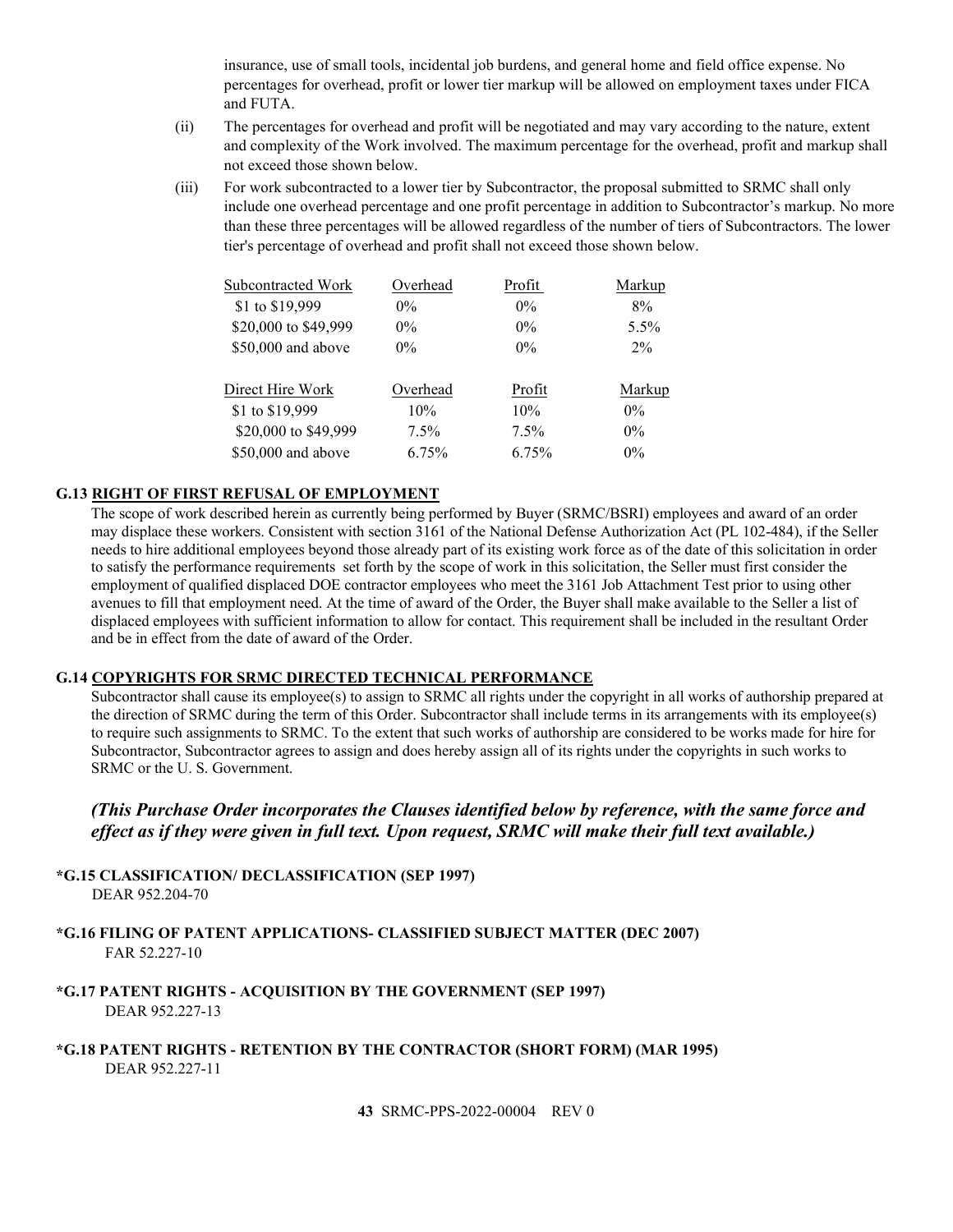#### <span id="page-43-0"></span>**\*G.19 RIGHTS IN DATA – GENERAL (MAY 2014)**

FAR 52.227-14, as modified pursuant to DEAR 927.409(a) (1)

#### <span id="page-43-1"></span>**\*G.20 RIGHTS IN DATA - ALTERNATE V DEC 2007**

FAR 52.227-14, as modified pursuant to DEAR 927.409(a) (1)

- <span id="page-43-2"></span>**\*G.21 ADDITIONAL DATA REQUIREMENTS (JUN 1987)** FAR 52.227-16
- <span id="page-43-3"></span>**\*G.22 ORGANIZATIONAL CONFLICTS OF INTEREST (AUG 2009) ALTERNATE I (FEB 2011)** DEAR 952.209-72
- <span id="page-43-4"></span>**\*G.23 SERVICE CONTRACT LABOR STANDARDS (AUG 2018)** FAR 52.222-41
- <span id="page-43-5"></span>**\*G.24 STATEMENT OF EQUIVALENT RATES FOR FEDERAL HIRES (MAY 2014)** FAR 52.222-42
- <span id="page-43-6"></span>**\*G.25 FAIR LABOR STANDARDS ACT AND SERVICE CONTRACT ACT -PRICE ADJUSTMENT (MULTIPLE YEAR AND OPTION CONTRACTS) (AUG 2018)** FAR 52.222-43
- <span id="page-43-7"></span>**\*G.26 FAIR LABOR STANDARDS ACT AND SERVICE CONTRACT ACT - PRICE ADJUSTMENT (MAY 2014)** FAR 52.222-44
- <span id="page-43-8"></span>**\*G.27 COST ACCOUNTING STANDARDS (JUN 2020)**  FAR 52.230-2 (Applicable unless exempted by the FAR Appendix, 48CFR Section 9903.201-1).
- <span id="page-43-9"></span>**\*G.28 ADMINISTRATION OF COST ACCOUNTING STANDARDS (JUN 2010)** FAR 52.230-6
- <span id="page-43-10"></span>**\*G.29 DISCLOSURE AND CONSISTENCY OF COST ACCOUNTING PRACTICES (JUN 2020)** FAR 52.230-3
- <span id="page-43-11"></span>**\*G.30 PRIVACY ACT (APR 1984)**

FAR 52.224-1 and 52.224-2

<span id="page-43-12"></span>**\*G.31 DUTY-FREE ENTRY (OCT 2010)**

FAR 52.225-8

- <span id="page-43-13"></span>**\*G.32 PREFERENCE FOR U.S.-FLAG AIR CARRIERS (JUN 2003)** FAR 52.247-63
- <span id="page-43-14"></span>**\*G.33 ACQUISITION OF REAL PROPERTY (JUN 2020)** DEAR 952.217-70
- <span id="page-43-15"></span>**\*G.34 USE AND CHARGES (APR 2012)** FAR 52.245-9
- <span id="page-43-16"></span>**\*G.35 PRINTING (APR 1984)** FAR 952.208-70
- <span id="page-43-17"></span>**\*G.36 FOREIGN TRAVEL (JUN 2010)**

DEAR 952.247-70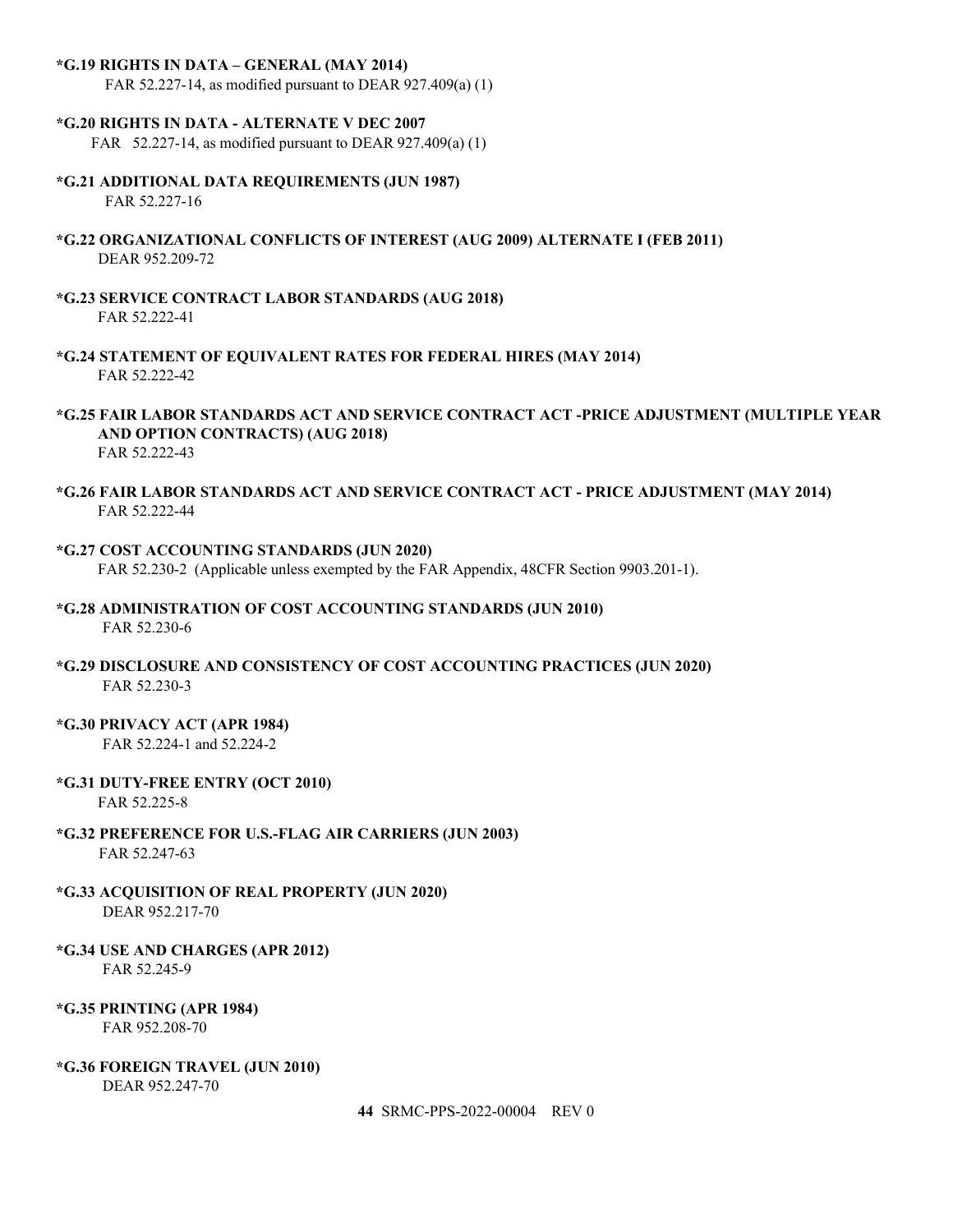#### <span id="page-44-0"></span>**\*G.37 PRICE REDUCTION FOR DEFECTIVE CERTIFIED COST OR PRICING DATA (AUG 2011)** FAR 52.215-10

- <span id="page-44-1"></span>**\*G.38 PRICE REDUCTION FOR DEFECTIVE COST OR PRICING DATA – MODIFICATIONS (JUN 2020)** FAR 52.215-11
- <span id="page-44-2"></span>**\*G.39 PENSION ADJUSTMENTS AND ASSET REVERSIONS (OCT 2010)** FAR 52.215-15
- <span id="page-44-3"></span>**\*G.40 REVERSION OR ADJUSTMENT OF PLANS FOR POST RETIREMENT BENEFITS (PRB) OTHER THAN PENSION (JUL 2005)** FAR 52.215-18
- <span id="page-44-4"></span>**\*G.41 REQUIRED SOURCES FOR HELIUM AND HELIUM USAGE DATA (AUG 2018)** FAR 52.208-8
- <span id="page-44-6"></span><span id="page-44-5"></span>**\*G.42 GOVERNMENT PROPERTY (JAN 2017)**

FAR 52.245-1

## **SECTION H**

# <span id="page-44-7"></span>**SECTION H: ARTICLE APPLIES IF THE PRICE OF THIS ORDER EXCEEDS \$5,000,000**

*(This Purchase Order incorporates the Clauses identified below by reference, with the same force and effect as if given in full text. Upon request, SRMC will make the full text available Reference Article A.37, "Supplemental Definitions for FAR and DEAR Clauses Incorporated by Reference".)*

<span id="page-44-8"></span>**\*H.1 CONTRACTOR CODE OF BUSINESS ETHICS AND CONDUCT (JUN 2020)** FAR 52.203-13

<span id="page-44-10"></span><span id="page-44-9"></span>**\*H.2 DISPLAY OF HOTLINE POSTER(S) (JUN 2020)** FAR 52.203-14

# **SECTION I**

# <span id="page-44-11"></span>**SECTION I: ARTICLE APPLIES IF THE ORDER INVOLVES THE ACQUISITION OF PERSONAL COMPUTER PRODUCTS**

*(This Purchase Order incorporates the Clause identified below by reference, with the same force and effect as if they were given in full text. Upon request, SRMC will make their full text available. Reference Article A.37, "Supplemental Definitions for FAR and DEAR Clauses Incorporated by Reference".)*

<span id="page-44-13"></span><span id="page-44-12"></span>**\*I.1 ACQUISITION OF EPEAT®-REGISTERED PERSONAL COMPUTER PRODUCTS OCT 2015** FAR 52.223-16

# **SECTION J**

# <span id="page-44-14"></span>**SECTION J: ARTICLES APPLY IF PRICE OF THE ORDER EXCEEDS THE SIMPLIFIED ACQUISITION THRESHOLD (CURRENTLY \$250,000)**

*(This Purchase Order incorporates the Clauses identified below by reference, with the same force and effect as if they were given in full text. Upon request, SRMC will make their full text available. Reference Article A.37, "Supplemental Definitions for FAR and DEAR Clauses Incorporated by Reference".)*